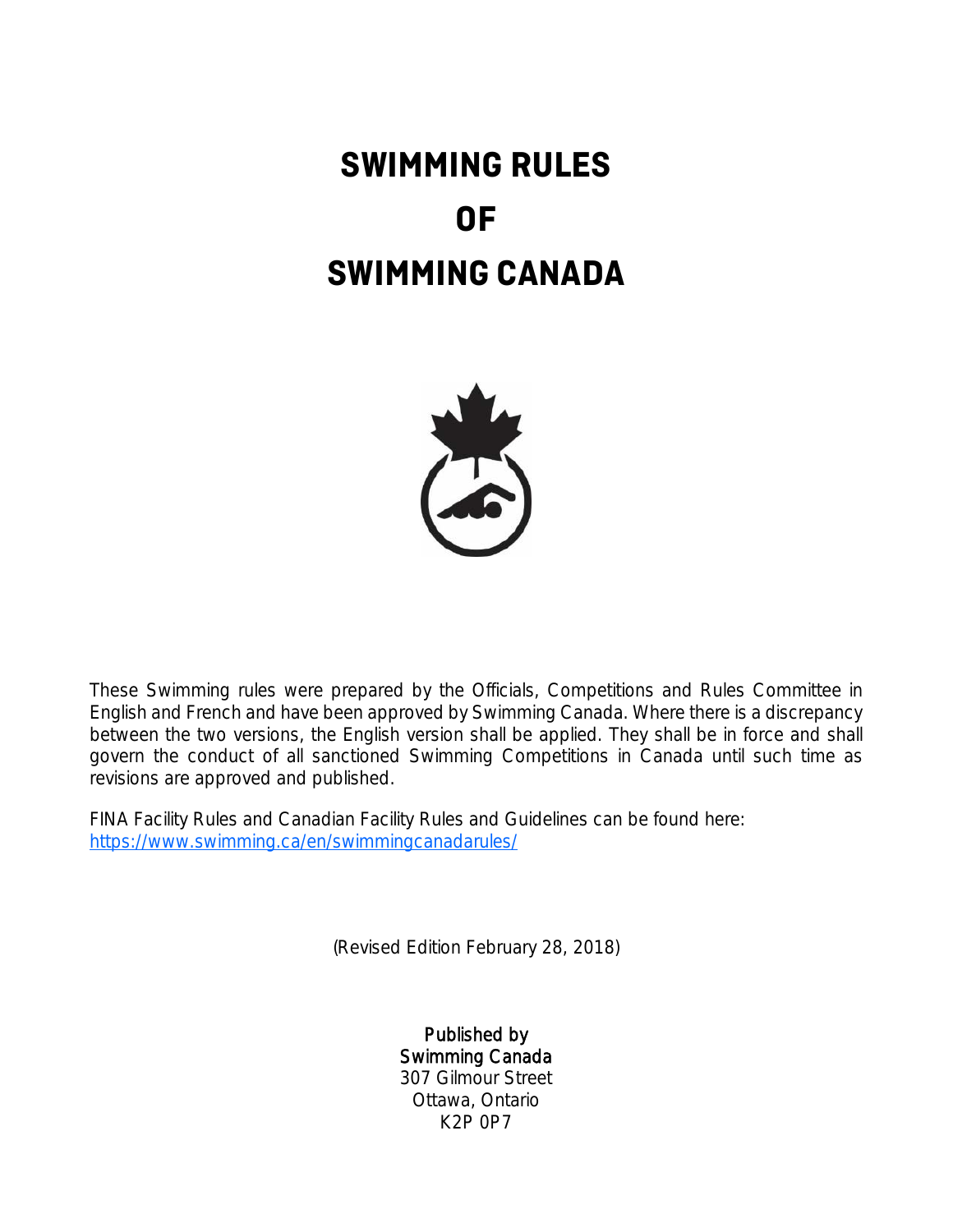## **TABLE OF CONTENTS**

| GR <sub>1</sub> |                                                                              |  |  |  |  |
|-----------------|------------------------------------------------------------------------------|--|--|--|--|
| GR <sub>2</sub> |                                                                              |  |  |  |  |
| GR <sub>3</sub> |                                                                              |  |  |  |  |
| GR <sub>4</sub> |                                                                              |  |  |  |  |
| GR <sub>5</sub> |                                                                              |  |  |  |  |
| GR <sub>6</sub> |                                                                              |  |  |  |  |
| GR <sub>7</sub> |                                                                              |  |  |  |  |
| GR <sub>8</sub> |                                                                              |  |  |  |  |
| GR <sub>9</sub> | Olympic Games, World Championships and General Rules for FINA Competitions10 |  |  |  |  |
|                 | GR 9.3                                                                       |  |  |  |  |
| GR 10           |                                                                              |  |  |  |  |
|                 |                                                                              |  |  |  |  |
| <b>SW1</b>      |                                                                              |  |  |  |  |
| SW <sub>2</sub> |                                                                              |  |  |  |  |
| SW <sub>3</sub> | Officials 2000 14                                                            |  |  |  |  |
| <b>SW4</b>      |                                                                              |  |  |  |  |
| <b>SW 5</b>     |                                                                              |  |  |  |  |
| SW <sub>6</sub> |                                                                              |  |  |  |  |
| SW <sub>7</sub> |                                                                              |  |  |  |  |
| SW <sub>8</sub> |                                                                              |  |  |  |  |
| <b>SW9</b>      |                                                                              |  |  |  |  |
| <b>SW 10</b>    |                                                                              |  |  |  |  |
|                 | SW 11 Timing 29                                                              |  |  |  |  |
|                 |                                                                              |  |  |  |  |
|                 |                                                                              |  |  |  |  |
|                 |                                                                              |  |  |  |  |
|                 |                                                                              |  |  |  |  |
|                 |                                                                              |  |  |  |  |
|                 |                                                                              |  |  |  |  |
|                 |                                                                              |  |  |  |  |
|                 |                                                                              |  |  |  |  |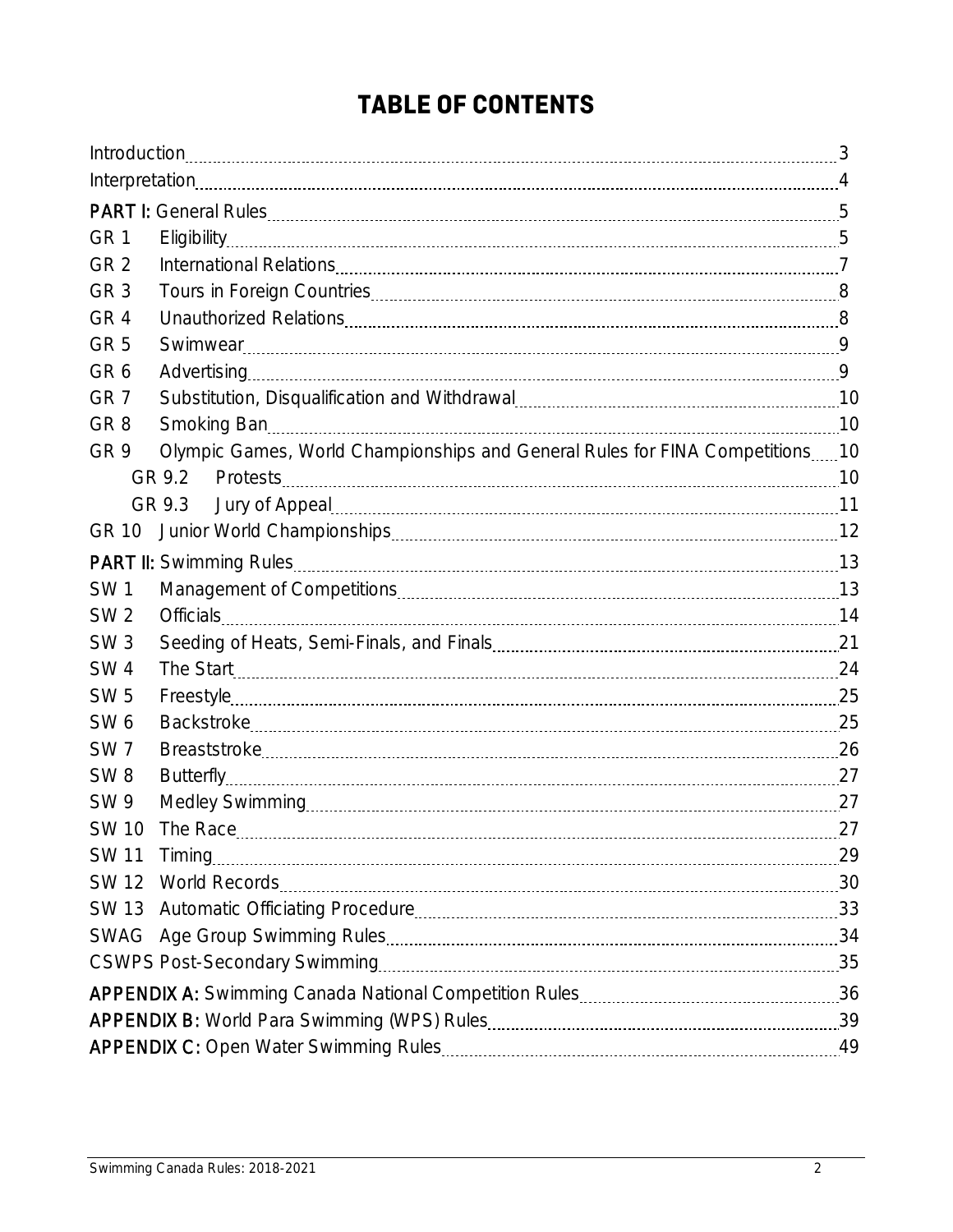## **INTRODUCTION**

Swimming Canada's goal is to conduct well organized, uniform, and consistently operated swim meets for the benefit of all swimmers. The objective of all meets is fair and fast swimming. When swimmers arrive at the meet site, they have had months and years of preparation with specific goals in mind and must be allowed to achieve the highest level of performance.

To advance this goal and these objectives Swimming Canada has adopted FINA rules for all meets held in Canada. These are supplemented by specific Canadian interpretations and policies as highlighted in PART I and PART II of this handbook. (Swimming Canada supplemental information is included in the FINA text but rule numbers are prefixed with a "C".) Where a conflict occurs, the Canadian interpretation shall apply. Provincial-level meets shall use FINA rules and will follow the same format (to a lesser degree) as Swimming Canada meets.

All the information in this handbook applies to all Swimming Canada/provincially sanctioned meets.

For all FINA meets and Cups assigned to Canada, the FINA Bureau, through its Canadian member federation, Aquatics Canada Aquatiques (ACA), or its designate Swimming Canada, in conjunction with the host section and club, appoints a competition management committee for each meet. This committee shall be responsible for all management and operating decisions of the specific Meet.

Swimming Canada competitions may include swimming Trials, the national and youth championships, special invitational meets, games, and any FINA meets held in Canada (World Cups, Pan-Pacific, World Long Distance, and Masters World Championships) and the special provisions that apply to their conduct are included in Appendix A.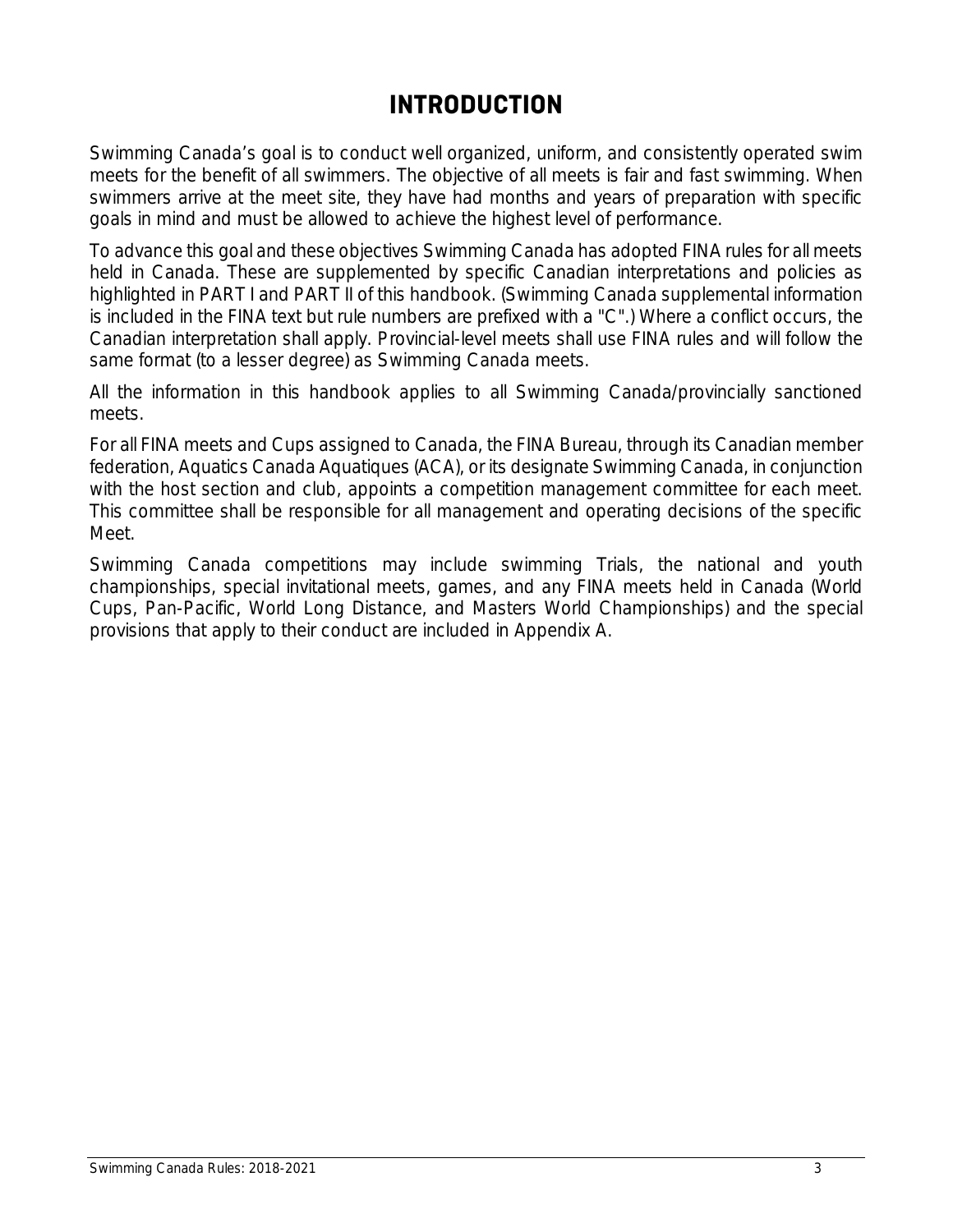## **INTERPRETATION**

- 1) **"ACA":** Shall mean Aquatics Canada Aquatiques the body to which Swimming Canada is affiliated as a member along with Diving, Water Polo and Artistic Swimming. ACA is affiliated with FINA and is the body through which the member sports must work in matters pertaining to international and/or world aquatics.
- 2) "CLUB/TEAM": Shall mean a corporate body or group of persons organized for the purpose of teaching, training, and competing in the sport of swimming, and whose members are registered with Swimming Canada or PS or with the FINA affiliated body in its own country.
- 3) "EVENT": Shall mean an individual stroke(s) or a relay race assigned a specified number in a competition and having one or more heats.
- 4) **"FINA":** Shall mean the Federation Internationale de Natation the body which regulates and controls competitions in the four aquatic sports at the world level.
- 5) "MAY": Shall mean that the action is optional at the discretion of the swimmer, coach, officer, or official involved.
- 6) "OFFICER": Shall mean a representative of a PS or Swimming Canada.
- 7) "OFFICIAL": Shall mean a person who has been certified for the position that he is working.
- 8) "PARA": Shall mean Swimmers with a Disability.
- 9) "POOL AREA": Shall mean any area of the competition under the jurisdiction of the Referee.
- 10) "PS": Shall mean the provincial section.
- 11) "SANCTION": Shall mean:
	- 1) the written approval to host a competitive swimming competition under the authority of Swimming Canada in an approved competition site having met the minimum standards of Swimming Canada with the expectation that qualified officials shall be used to conduct the meet under the published rules contained herein;
	- 2) A penalty.
- 12) "SHALL": Shall mean that an action is mandatory.
- 13) "SHOULD": Shall mean that the action is preferred under normal conditions.
- 14) "UNATTACHED": Shall mean that the person so designated is ineligible to represent a club for reasons set down in the Swimming Canada Constitution and By-Laws.
- 15) "U SPORTS": Shall mean the Canadian Interuniversity Sports.
- 16) "U SPORTS TEAM": To be a member of a U Sports team, an individual swimmer shall be a registered student of that post-secondary institution.
- 17) "U SPORTS/POST SECONDARY SWIMMER": Rules that apply to U Sport swimmers shall be interpreted and applied equally to swimmers and teams representing other postsecondary institutions.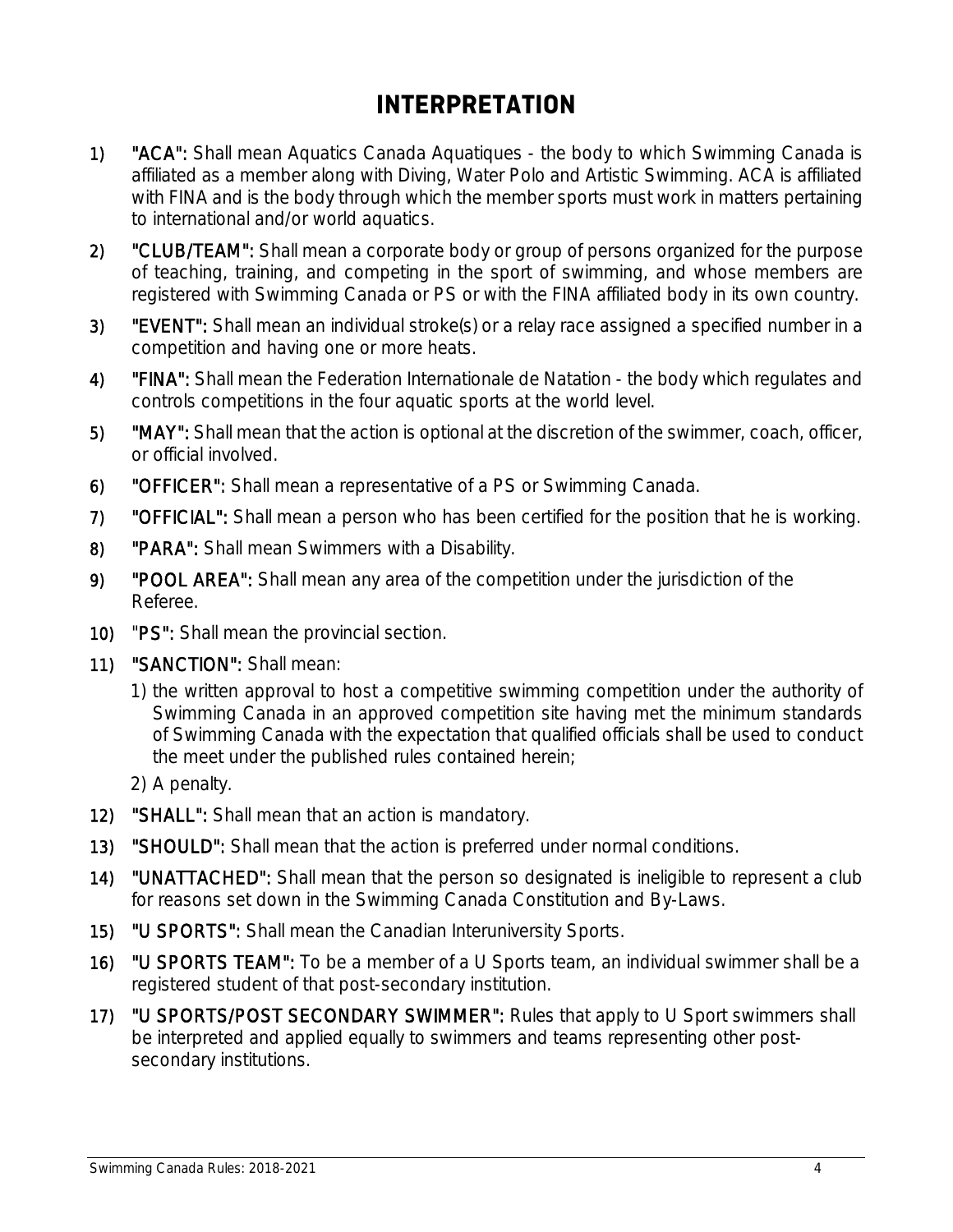## **PART I**

## **GENERAL RULES**

These General Rules are basic regulations for FINA competitions in all kinds of Swimming including Open Water swimming and Masters Competitions as well as for uniform regulations for the development of competition facilities.

In these rules, competitors shall include swimmers, either male or female.

FINA recognizes that these rules may be adjusted for competitions within a given federation but recommends that all Members adhere to these rules as closely as possible.

### **GR 1 ELIGIBILITY**

GR 1.1 All competitors shall be registered with their National Federation to be eligible to compete.

#### CGR 1.1.1 Authority to Hold Meets in Canada

CGR 1.1.1.1 All meets in Canada shall be held under the authority of Swimming Canada or the PS as delegated. Permits for all FINA International meets shall be secured from Aquatics Canada.

CGR 1.1.1.2 All meets shall be conducted under FINA rules and regulations supplemented only by Swimming Canada or PS approved and published rules and regulations.

CGR 1.1.1.3 Provincial Sections shall sanction all meets and time trials held within their jurisdiction. The PS may make special rules and regulations for age group and senior events.

CGR 1.1.1.4 The Meet Information Package shall include all changes to, or specific application of Swimming Canada rules and regulations, including announcement of doping control.

#### CGR 1.2.1 Eligibility-Canada

CGR 1.2.1.1 Swimmers entering meets in Canada must comply with all FINA, Swimming Canada, and PS eligibility rules. (see GR 1)

CGR 1.2.1.2 To compete in any Swimming Canada sanctioned event, a U Sports team shall be registered with the PS as a University Team.

CGR 1.2.1.3 To compete in Swimming Canada events and U Sports events a U Sports swimmer shall be registered with Swimming Canada in the appropriate registration categories as outlined in the National Registration Policy, Procedures and Rules Manual. Similarly, a U Sports swimmer who wishes to represent their U Sports program and club program concurrently must register in the appropriate registration categories as outlined in the National Registration Policy, Procedures and Rules Manual. A swimmer may compete for only their Club or their U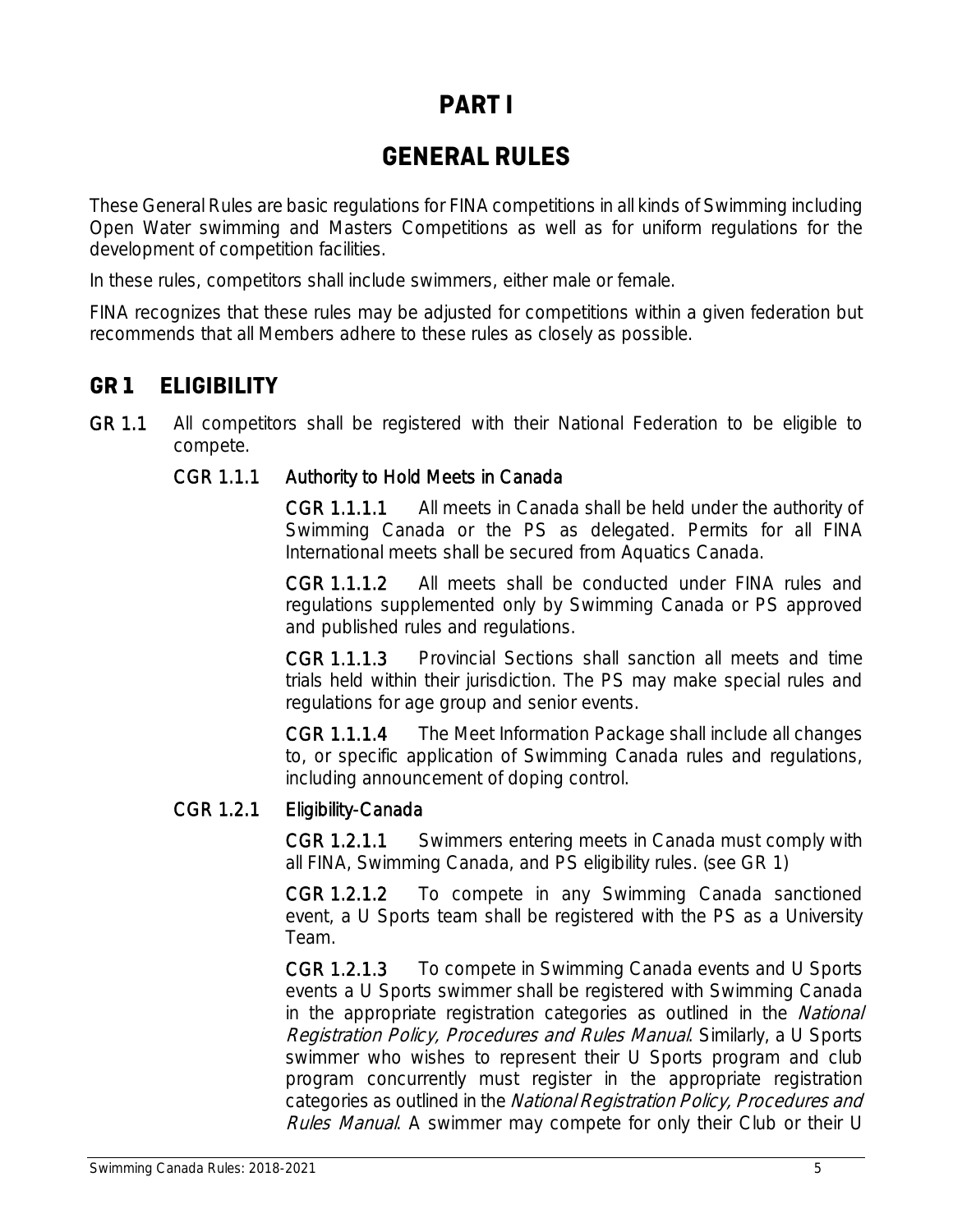Sports program (but not both) at a particular competition.

CGR 1.2.1.4 A swimmer's age shall be as of the first day of the meet.

CGR 1.2.1.5 Competitions designated as senior shall be open to all eligible swimmers of any age who meet the qualification standard.

CGR 1.2.1.6 Competitions designated as open shall be open to all swimmers registered with a FINA member and who meet the qualification standard.

CGR 1.2.1.7 Competitions designated as closed or restricted shall be those in which entry is restricted as published in the Meet Information Package.

CGR 1.2.1.8 Any competitor who wishes to change club affiliation must do so in accordance with the Swimming Canada Registration Policy and Procedures Manual.

CGR 1.2.1.9 A swimmer NOT PREVIOUSLY REGISTERED with Swimming Canada in the prior competitive season, who is a Canadian citizen whether by birth or naturalization (where naturalization means they are eligible to hold a Canadian passport), shall be eligible to compete in a sanctioned Trials Meet to select swimmers to compete for Canada by complying with registration with Swimming Canada at least 30 DAYS prior to the beginning of the competition and complying with FINA rule GR 2.5.

CGR 1.2.1.10 A swimmer PREVIOUSLY REGISTERED with Swimming Canada in the prior competitive season, who is a Canadian citizen whether by birth or naturalization (where naturalization means they are eligible to hold a Canadian passport), shall be eligible to compete in a sanctioned Trials Meet to select swimmers to compete for Canada by complying with registration with Swimming Canada by the advertised ENTRY DEADLINE of the competition and complying with FINA rule GR 2.5.

CGR 1.2.1.11 A swimmer shall only compete in events of the gender in which they are registered.

### CGR 1.3.1 Eligibility: Foreign Swimmers

CGR 1.3.1.1 A foreign swimmer who temporarily or permanently changes residence to Canada and who wishes to train and/or compete in Canada, must, prior to registration or meet entry, provide a "Letter of Permission" from the member federation of the country the swimmer has left. It shall be the responsibility of the club, the competitor and the provincial section to secure permission before allowing a foreign swimmer to train and/or compete in Canada.

CGR 1.3.1.2 A foreign swimmer (one not being a Canadian citizen nor having "Permanent Resident" status) who has resided in Canada and has been registered with Swimming Canada, and who has been actively training with a Canadian club from October 1 each year for a Swimming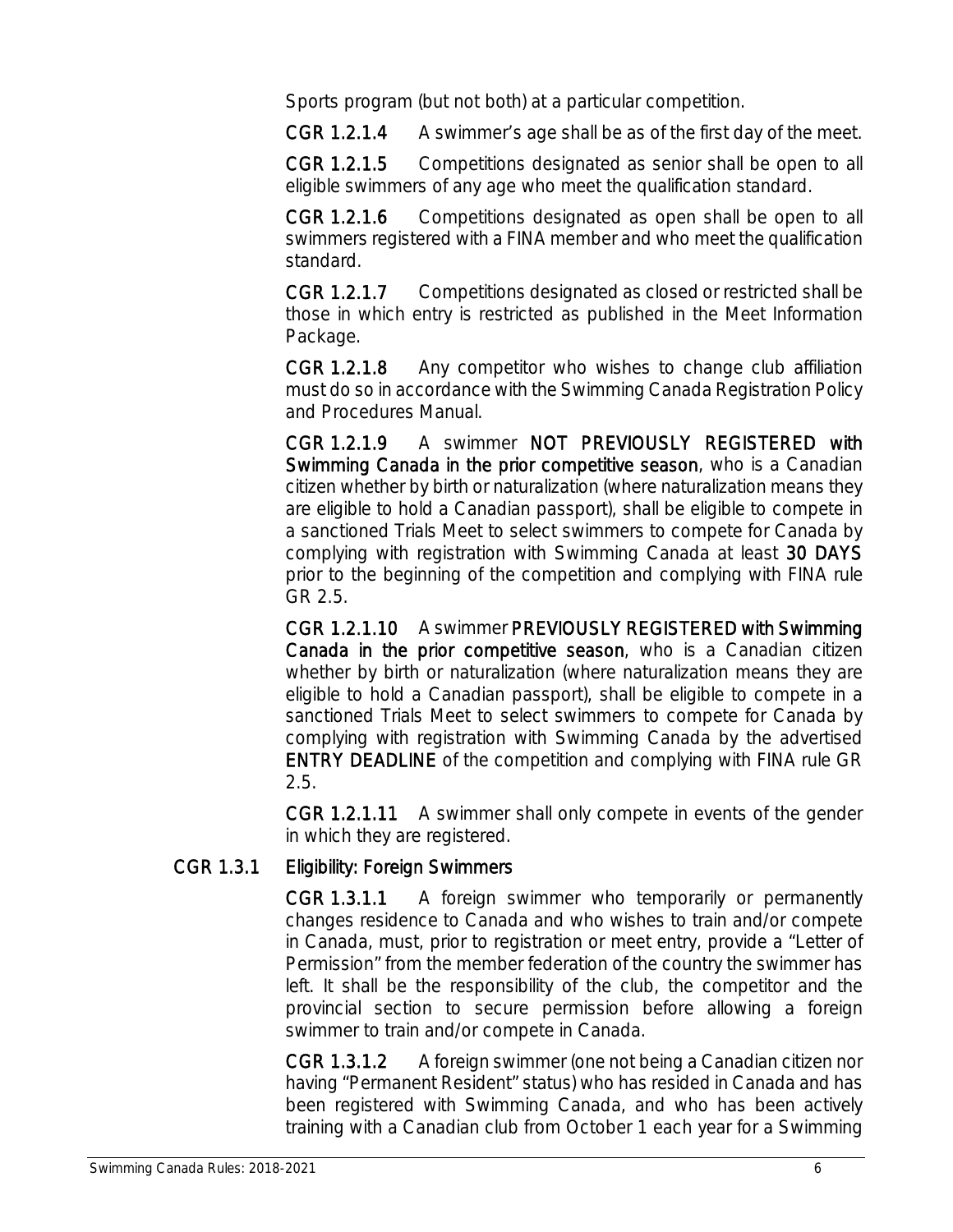Canada National Meet prior to March 31 and from April 1 for a Swimming Canada National Meet taking place after April 1 shall be classed as a Canadian swimmer for scoring and award purposes. All other foreign swimmers residing in Canada and registered with Swimming Canada through a club, shall compete with the club code but be identified as foreign for the purpose of points, medals and awards.

### **GR 2 INTERNATIONAL RELATIONS**

- GR 2.1 A competition organized by a National Federation, Regional Body or Club in which other FINA recognised Federations, Clubs or Individuals participate, shall be regarded as an International Competition.
- GR 2.2 A Member shall not admit to its membership any club affiliated to another Member.
- GR 2.3 Any competitor who temporarily or permanently changes his residence to another country may join a club affiliated to the member in the new country and shall be regarded as coming within the jurisdiction of the latter.
- GR 2.4 No team shall be designated by the title of a country or Sport Country unless the competitors have been selected by the Member of the country or Sport Country.
- GR 2.5 When a competitor or competition official represents his/her country in a competition, he/she shall be a citizen, whether by birth or naturalization, of the nation he/she represents, provided that a naturalized citizen shall have lived in that country for at least one year prior to that competition. Competitors, who have more than one nationality according to the laws of the respective nations must choose one "Sport Nationality". This choice shall be exercised by the first representation of the competitor for one (1) of the countries.

As an additional requirement for the Sport Countries, when a competitor or competition official is eligible to represent a Sport Country (within the meaning of FINA rule C 3.16), the Competitor or competition official shall establish the specific link with the Sport Country by one (1) of the following documents: (i) Birth certificate of the Competitor or competition official in the Sport Country; or (ii) Proof of current residency for at least twelve (12) months in the Sport Country (as provided in FINA Rule GR 2.6.1); or (iii) Birth certificate of the mother, father, grandmother or grandfather of the competitor or competition official in the Sport Country.

GR 2.6 Any competitor or competition official changing his sport nationality from one national governing body to another must have resided in the territory of and been under the jurisdiction of the latter for at least twelve months prior to his first representation for the country.

#### GR 2.6.1 Proof of Residence

- 1) Residence means the place/country where the competitor or competition official "lives and sleeps" and where he/she can be found in the majority of days of the year.
- 2) The proof of residence must include documentation establishing the applicant resides in the country. In this regard the official school or university confirmation or employment contract or any other relevant documentation may constitute evidence.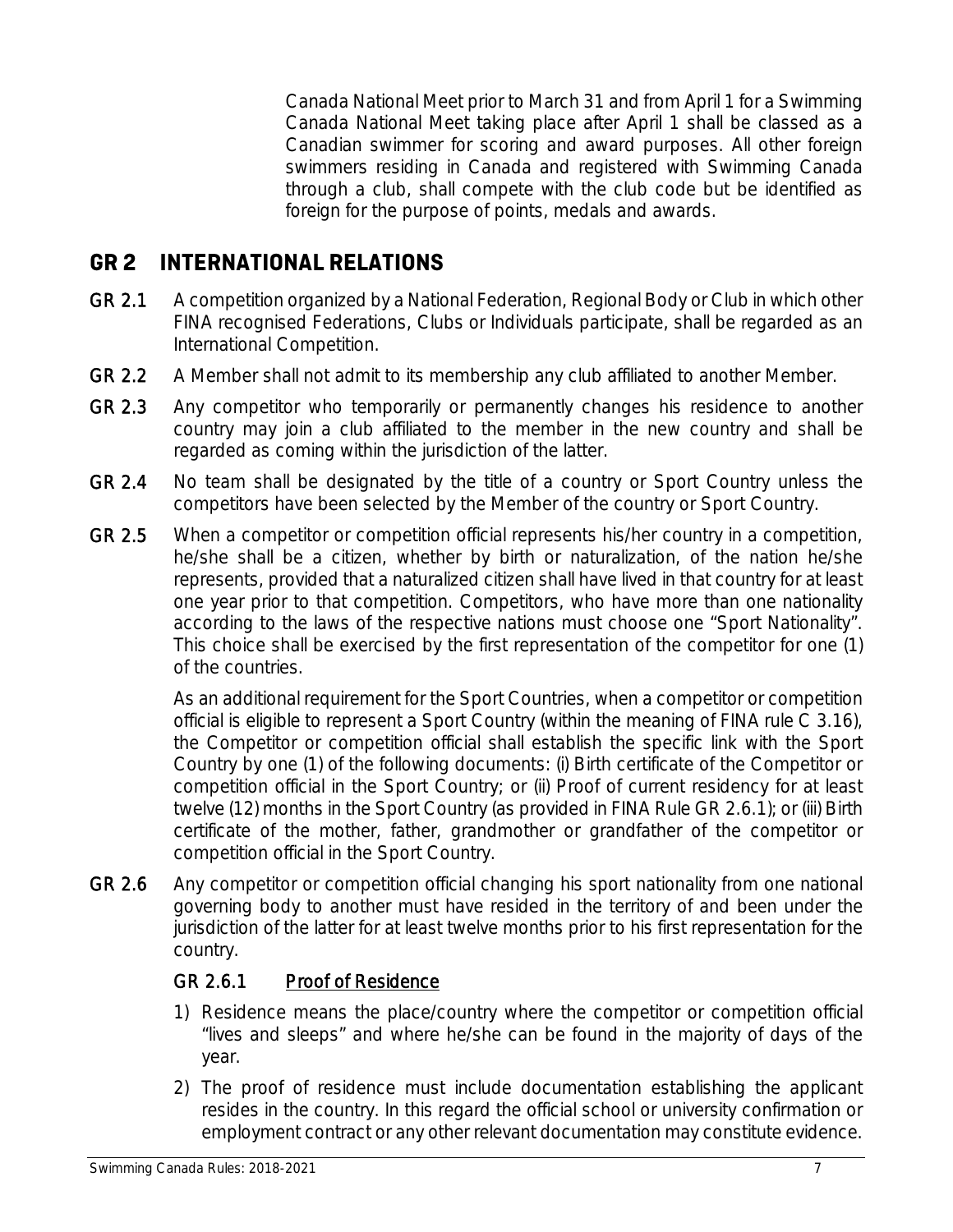3) Certified registration of an address in the "new" country for at least twelve (12) months prior to first representation of the competitor or competition official for the "new" country must be sent to FINA.

### GR 2.6.2 Proof of Jurisdiction

- 1) Certified membership in a club of the new country
- 2) Confirmation from the FINA Member of that country
- 3) Official result lists from national championships, national, regional or international club competitions in which the applicant has participated for his/her "new" club during the GR 2.6 requested time.
- 4) Applicants cannot represent any of the countries during the "transfer period".
- GR 2.7 Any application for change of affiliation must be approved by FINA.
- GR 2.8 Competition Officials must be on current FINA Lists approved by the respective Technical Committee for the aquatics discipline in order to officiate at Olympic Games and World Championships. Nominated officials must be members of the nominating Federation and certified by the Member Federation on the nomination form.

### **GR 3 TOURS IN FOREIGN COUNTRIES** (refer to FINA Handbook)

### **GR 4 UNAUTHORIZED RELATIONS**

- GR 4.1 No affiliated Member shall have any kind of relationship with a non-affiliated or suspended body.
- GR 4.2 The exchange of competitors, administrators, directors, judges, officials, trainers, coaches, etc., with non-affiliated or suspended bodies is not permissible.
- GR 4.3 The holding of demonstrations and/or exhibitions, clinics, training, competitions, etc., with non-affiliated or suspended bodies is not permissible.
- GR 4.4 The Bureau may authorize relations with non-affiliated or suspended bodies as in Rules GR 4.1 through GR 4.3 above.
- GR 4.5 Any individual or group violating this rule shall be suspended by the affiliated Member for a minimum period of one year, up to a maximum period of two years. FINA retains the right to review the suspension made by the affiliated Member and to increase it up to the maximum of two years in accordance with the circumstances involved. The affiliated Member shall abide by any such increase made on review. In the event that such individual or group has resigned its membership with the affiliated Member or is not a Member, it shall not be allowed to affiliate with that Member for a minimum period of three months up to a maximum period of two years. FINA retains the right to review any such sanction imposed by the affiliated Member and to increase it up to the maximum of two years in accordance with the circumstances involved. The affiliated Member shall abide by any such increase made on review.
- GR 4.6 Each member that conducts a competition shall strictly enforce the FINA Rules governing eligibility.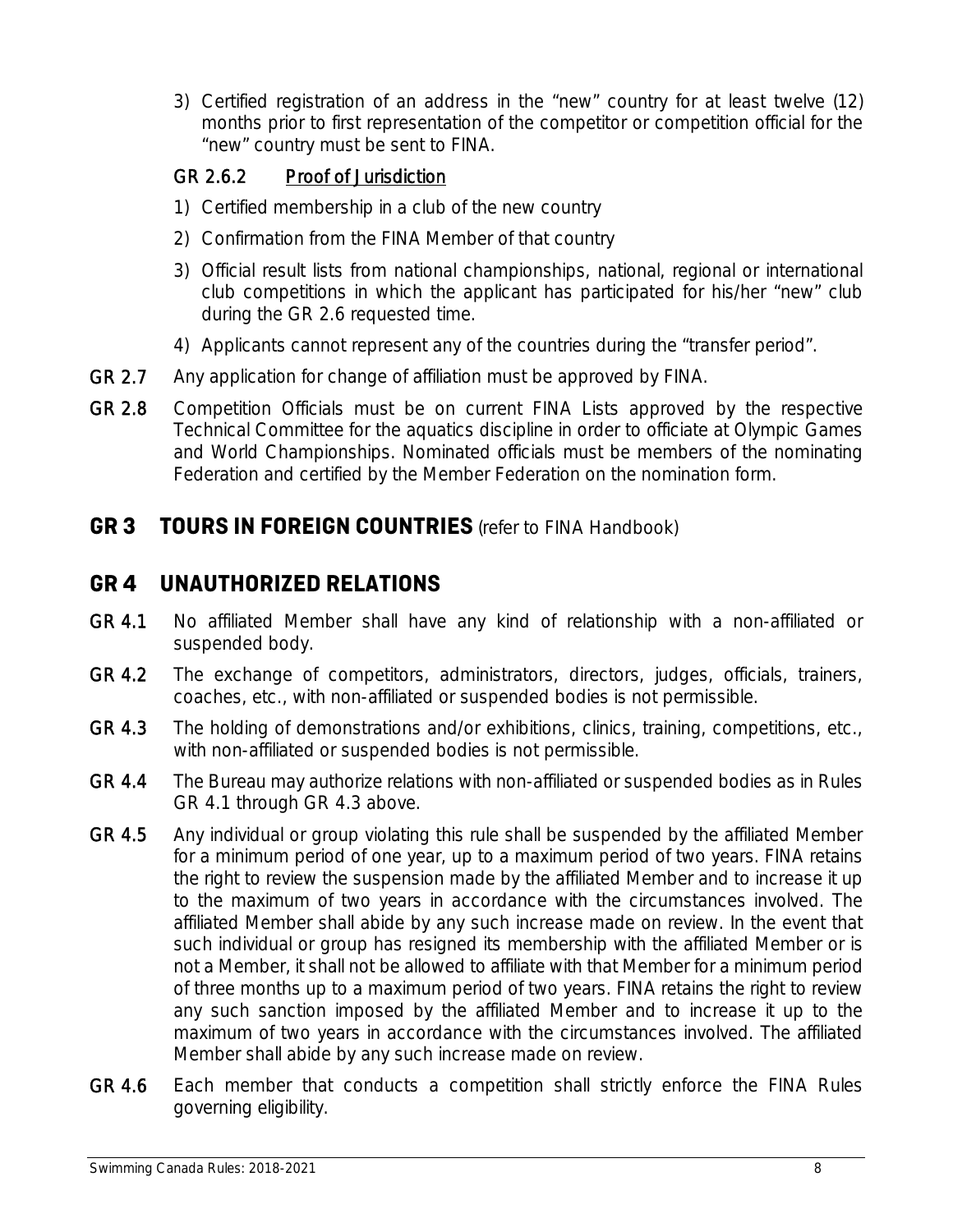### **GR 5 SWIMWEAR** (refer also to FINA By-Law 8 "FINA Requirements for Swimwear Approval" at www.fina.org)

- GR 5.1 The swimwear (swimsuit, cap and goggles) of all competitors shall be in good moral taste and suitable for the individual sports disciplines and not to carry any symbol which may be considered offensive.
- GR 5.2 All swimsuits shall be non-transparent. It is permissible to wear two (2) caps.

CGR 5.2.1 A swimmer shall wear only one swimsuit in competition, and shall observe all FINA regulations related to swimwear as stated in the FINA By-Laws and Rules.

CGR 5.2.2 In competitions that are not National Level, Trials, or Selection meets, the Referee shall exempt swimwear from compliance with the GR 5 Swimwear rule for a participating swimmer, where an exemption is requested for medical or religious reasons, and the fabric of the swimwear is a permeable open mesh textile and would not reasonably be seen to be creating a technical advantage. Such an exemption would only be granted for the swimsuit coverage requirements. Such an exemption may be granted for a) a swimsuit that covers more of the body, such as modesty swimwear, or b) the use of a separate garment worn underneath a regular swimsuit.

CGR 5.2.3 Swimwear not listed on the FINA website is permissible at all Club/Provincial meets, (see FINA BL 8.6). However, the swimwear fabric must be of a permeable open mesh textile material. Such swimwear includes training or 'drag' suits, modesty swimwear, as well as religious cover-ups.

CGR 5.2.4 A swimsuit that covers more of the body than stated in FINA BL 8.3 such as modesty swimwear or religious cover-ups, or the use of a separate garment worn underneath a regular swimsuit, is also permitted providing the fabric is permeable open mesh textile material and does not give the swimmer an advantage in terms of speed, buoyancy, or endurance. Swimwear for National level, Swimming Canada Team Selection meets or Swimming Canada National Competitions, must adhere to the FINA Rule. (ex: Trials competitions or events deemed to be National Team Selection competitions based on the meet handbook). Provincial Sections may also enforce FINA level suits only for certain level Provincial meets as specified by the Provincial Section.

- GR 5.3 The Referee of a competition has the authority to exclude any competitor whose swimsuit or body symbols do not comply with this rule.
- GR 5.4 Before any swimwear of new design, construction or material is used in competition, the manufacturer of such swimwear must submit the swimwear to FINA and obtain approval of FINA.

### **GR 6 ADVERTISING**

GR 6.1 Identification in the form of logos on swimwear, i.e. swimsuit, cap and goggles, and pool deck equipment, i.e. track suits, official's uniforms, footwear, towels and bags, is permitted in accordance with regulations established in the By-Laws (BL 7). A twopiece swimsuit shall, in relation to advertising, be regarded as one. The name and the flag of the country of the competitor or the country code shall not be regarded as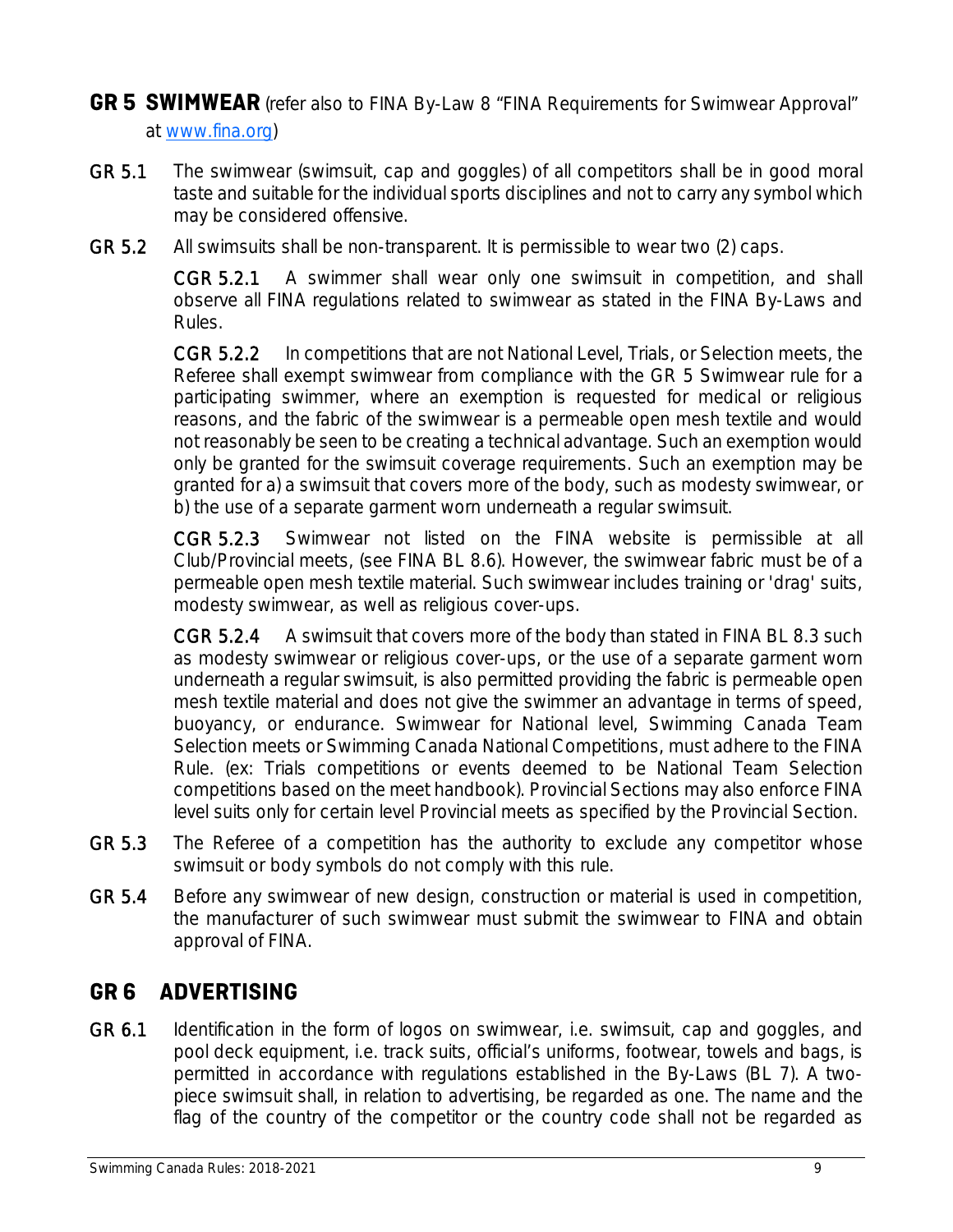advertisements.

- GR 6.2 Body advertisement is not allowed in any way whatsoever.
- GR 6.3 Advertising for tobacco, alcohol, or sports-related betting is not allowed.

### **GR 7 SUBSTITUTION, DISQUALIFICATION AND WITHDRAWAL**

- GR 7.1 Any entered competitor may be substituted by another entered competitor at the Team Leaders Meeting. It is mandatory for one representative of each Federation to take part in the Team Leaders Meeting. Failing to do so will result in a fine of 100 Swiss Francs.
- GR 7.2 In all competitions except Water Polo, a competitor or team not wishing to take part in a semi-final or final in which qualification was earned shall withdraw within thirty (30) minutes following the preliminaries or the semi-finals of the event in which the qualification took place. The Member Federation of any competitor who withdraws from the heats/preliminary rounds after the Team Leaders Meeting or from a semi-final or final more than thirty (30) minutes after the preliminaries or semi-finals of the event in which qualification was earned, shall pay without excuse to the honorary treasurer the sum of one-hundred (100) Swiss Francs; in case of a relay, duet, team or combination, the sum shall be two-hundred (200) Swiss Francs.
- GR 7.3 (applies to Water Polo)
- GR 7.4 In Swimming, Diving, and Artistic Swimming where a competitor who competed in the semi-finals or final is disqualified for any reason, including medical control, the position he would have held shall be awarded to the competitor who finished next, and all the lower placing competitors in the semi-finals or final shall be advanced one place. If the disqualification occurs after the presentation of awards, the awards shall be returned and given to the appropriate competitors applying the foregoing provisions.
- GR 7.5 If an error by an official follows a fault by a competitor, the fault by the competitor may be expunged.
- **GR 8 SMOKING BAN** (refer to FINA Handbook)

### **GR 9 OLYMPIC GAMES, WORLD CHAMPIONSHIPS, WORLD SWIMMING CHAMPIONSHIPS (25m), AND GENERAL RULES FOR FINA COMPETITIONS**

- GR 9.1 Organization (refer to FINA Handbook)
- GR 9.2 Protests (refer also to FINA Handbook)

### GR 9.2.1 Protests are possible

- a) if the rules and regulations for the conduct of the competition are not observed;
- b) if other conditions endanger the competition and/or competitors, or
- c) against decisions of the Referee; however, no protest shall be allowed against decisions of fact.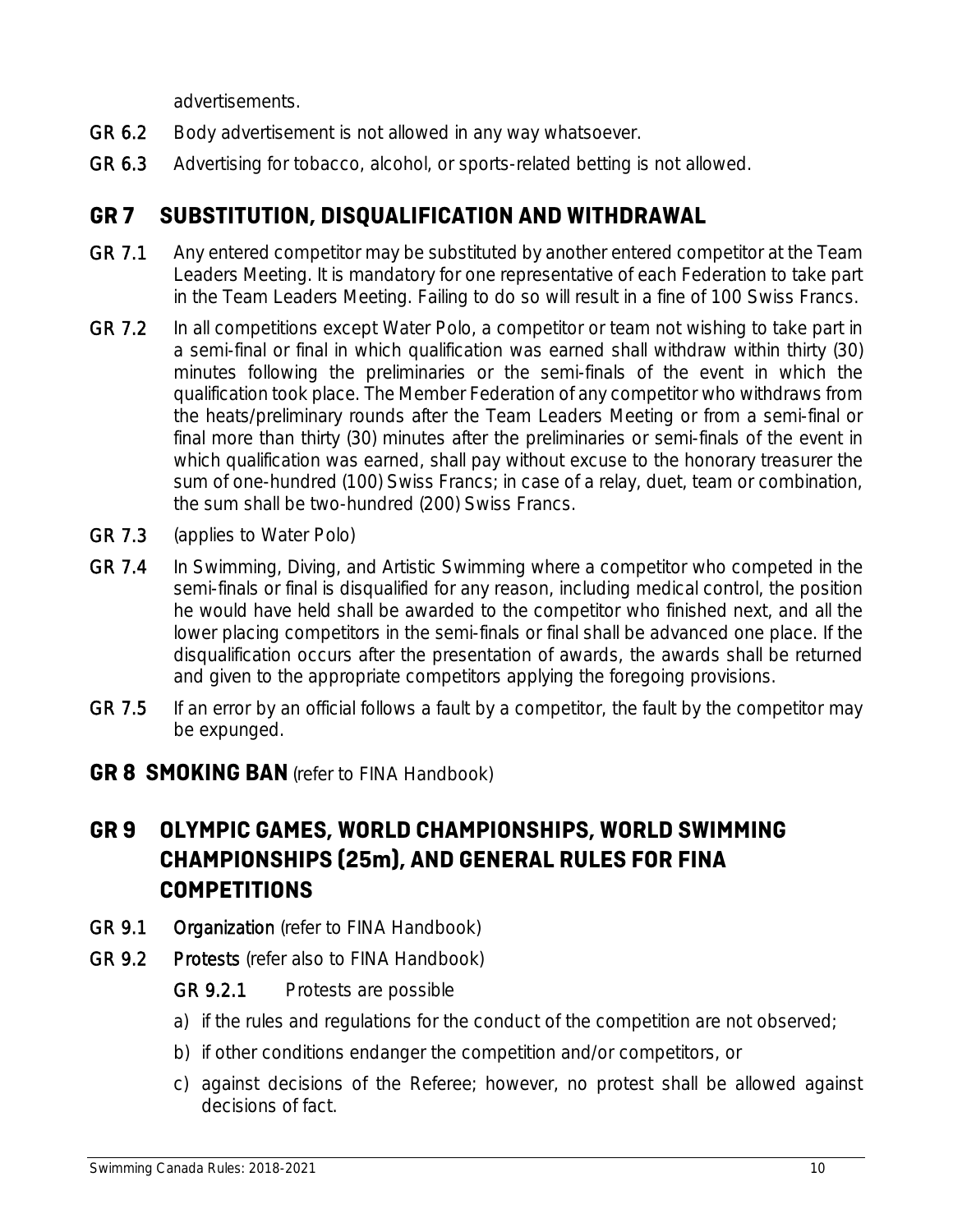### GR 9.2.2 Protests must be submitted

- a) to the Referee,
- b) in writing on FINA forms,
- c) by the responsible team leader,
- d) together with a deposit of 500 Swiss Francs or its equivalent, and
- e) within 30 minutes following the conclusion of the respective event or match.

If conditions causing a potential protest are noted prior to the event, a protest must be lodged before the signal to start is given.

GR 9.2.3 All protests shall be considered by the Referee. If he rejects the protest, he must state the reasons for his decision. The team leader may appeal the rejection to the Jury of Appeal whose decision shall be final. In Olympic Games and World Championships the Commission in each discipline shall consider the protest and give recommendations to the Jury of Appeal.

### Protests - Canada

CGR 9.2.3.1 All meets shall follow FINA rules for submitting a protest. (GR 9.2.2 (d) excluded)

CGR 9.2.3.2 The results of an event conducted "under protest" shall be withheld (not announced or published) and prizes, point scores, and awards shall not be awarded until the protest is resolved.

#### GR 9.3 Jury of Appeal (refer to FINA Handbook)

### CGR 9.3.1.1 Jury of Appeal - Canada

Only protests meeting the criteria set out in GR 9.2 are acceptable for consideration by a Jury of Appeal.

CGR 9.3.1.2 The Jury of Appeal shall be chaired by the meet manager or designate at non-national meets and by the National Meet Director at National Competitions. The chairperson shall have no vote. The voting members shall be odd in number preferably either three (3) or five (5), and should be the most experienced Swimming Canada/PS officials or officers available, in addition to the option to include a coach. None of those participating on the Jury of Appeal can have been involved in the disputed decision or disqualification. In the event that there is no coach available, the jury will still convene, and the outcome shall be final.

CGR 9.3.1.3 The Jury of Appeal shall convene and reach a decision by majority vote as soon as practical during or after the session in question. The decision shall be reached on the day the written protest is received. When a decision is reached, the protestor and the Referee shall be informed immediately. After the jury's decision is handed down, the results of the competition shall be determined and posted, awards shall be presented, point scores shall be computed and the results shall be final.

CGR 9.3.1.4 The Jury of Appeal shall hear evidence as it sees fit;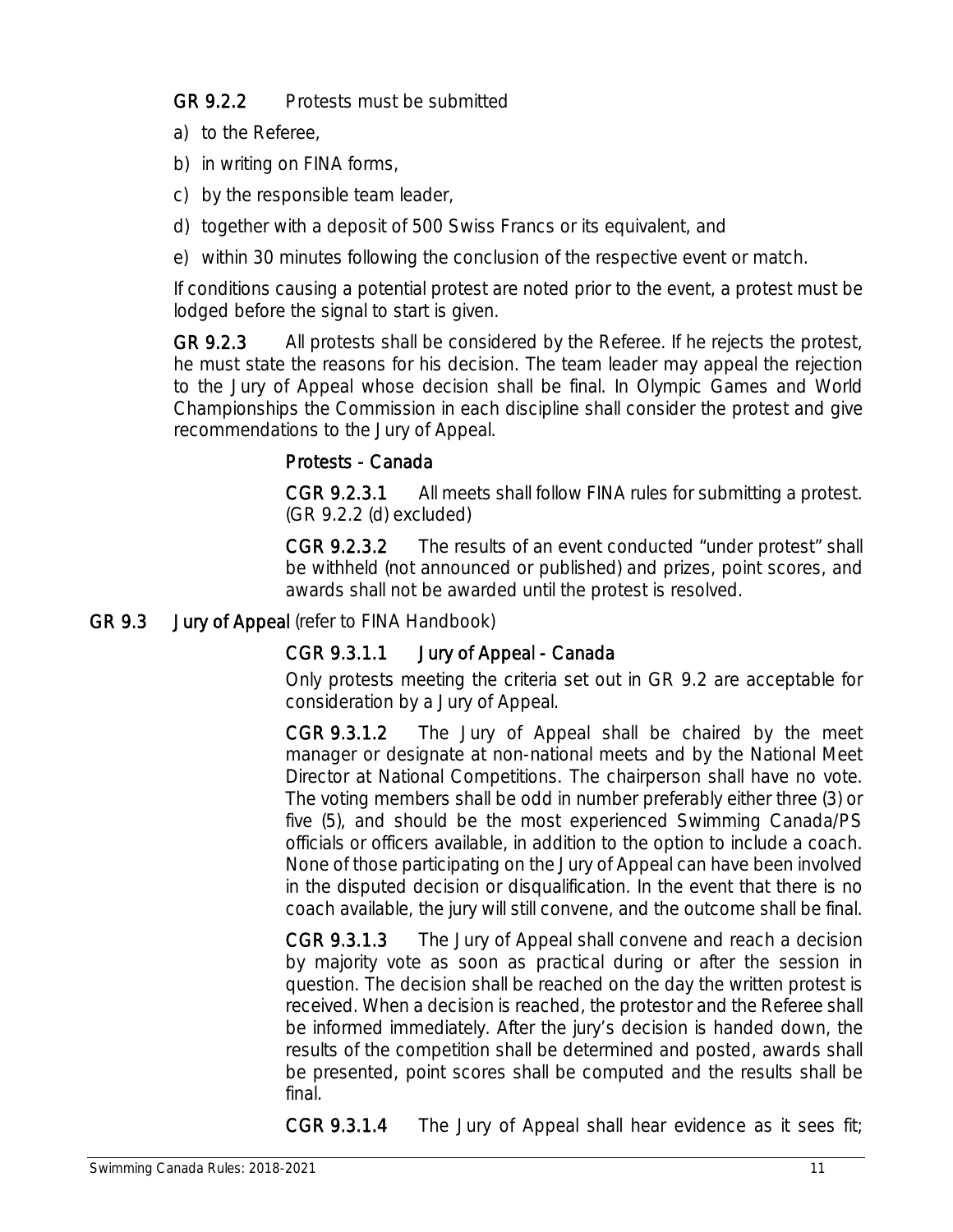however, the protestor(s), Referees, and officials whose decisions are being disputed shall have a right to present their case(s). The Jury shall conduct its business in private.

CGR 9.3.1.5 The Chairperson of the Jury shall make a formal written record of the proceedings, (Jury Record), including a description of the incident, the initial decision and protest, the jury members, the witnesses called, the final decision rendered and a brief description of its rationale. All members of the jury shall sign the "Jury Record". One copy shall be provided to the protestor and one copy, along with the original protest form and other pertinent data, to the Swimming Canada/PS office along with the official meet results.

CGR 9.3.1.6 A Jury of Appeal decision on disputes covering the conduct of the meet or the decision of a meet official shall be final and shall not be appealed.

CGR 9.3.1.7 The protestor or anyone affected by the Jury of Appeal's decision who is dissatisfied with the decision on a specific individual's qualification and eligibility has the right to appeal and so inform the Chairperson of the Jury within seven (7) days. The appeal shall be made in writing to the sanctioning PS (or to Swimming Canada for National Competitions) within thirty (30) days. Such an appeal or grievance shall be one of principle and its pursuit must not delay the meet or affect the final results.

CGR 9.3.1.8 Other than official video back-up systems, no hand-held video or T.V. cameras shall be used by the Jury of Appeal to review disqualifications.

- GR 9.4 Management Committee (for Olympics & World Championships see FINA Handbook)
- GR 9.5 Commissions (for Olympics & World Championships see FINA Handbook)
- GR 9.6 Programming (refer to FINA Handbook)

CGR 9.6.1.1 The Program of Events listing the events and the order in which they are to be swum, shall be published in the Meet Information Package.

CGR 9.7.1 Point Scoring and Awards – Canada - Refer to Meet Information Package

### **GR 10 JUNIOR WORLD CHAMPIONSHIPS**

(refer to FINA Handbook)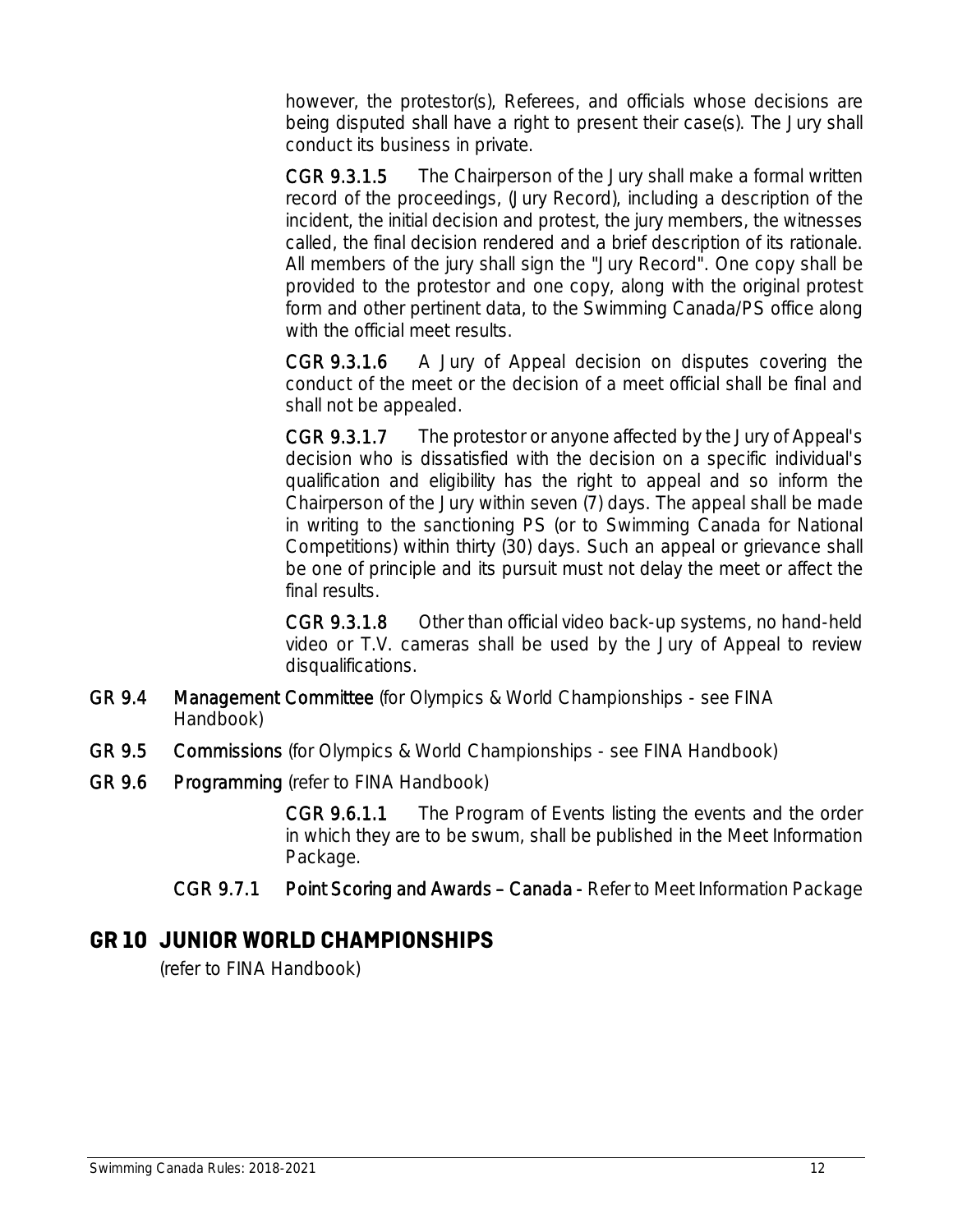## **PART II**

### **SWIMMING RULES**

### **SW 1 MANAGEMENT OF COMPETITIONS**

- SW 1.1 The Management Committee appointed by the governing body shall have jurisdiction over all matters not assigned by the rules to the Referee, Judges or other officials and shall have power to postpone events and give directions consistent with rules adopted for conducting any event.
- SW 1.2 (refer to FINA Handbook for Olympic Games and World Championships only)

### Duties of Officials - Canada

CSW 1.2.1 For each session there should be a minimum of the following certified officials:

Referee

2 Inspectors of Turns (at each end)

Chief Judge Electronics (if applicable)

Chief Finish Judge

1 Timekeeper per lane

2 Safety Marshals

**Starter** 

Chief Timekeeper

2 Judges of Stroke

Clerk of Course

Marshal

Recorder-Scorer

Note: In some meets, the officials may perform in several capacities where the duties of each position are not in conflict with one another. Not having the minimum number of officials will not nullify the results of the competition.

SW 1.2.1 For all other international competitions, the governing body shall appoint the same or fewer number of officials, subject to the approval of the respective regional or international authority where appropriate.

SW 1.2.2 Where Automatic Officiating Equipment is not available, such equipment must be replaced by a Chief Timekeeper, one (1) Timekeeper per lane, and one (1) additional Timekeeper.

SW 1.2.3 A Chief Finish Judge and Finish Judges may be used when Automatic Equipment and/or digital watches are not used.

SW 1.3 The swimming pool and the technical equipment for Olympic games and World Championships shall be inspected and approved in due course prior to the Swimming competitions by the FINA Delegate together with a member of the Technical Swimming Committee.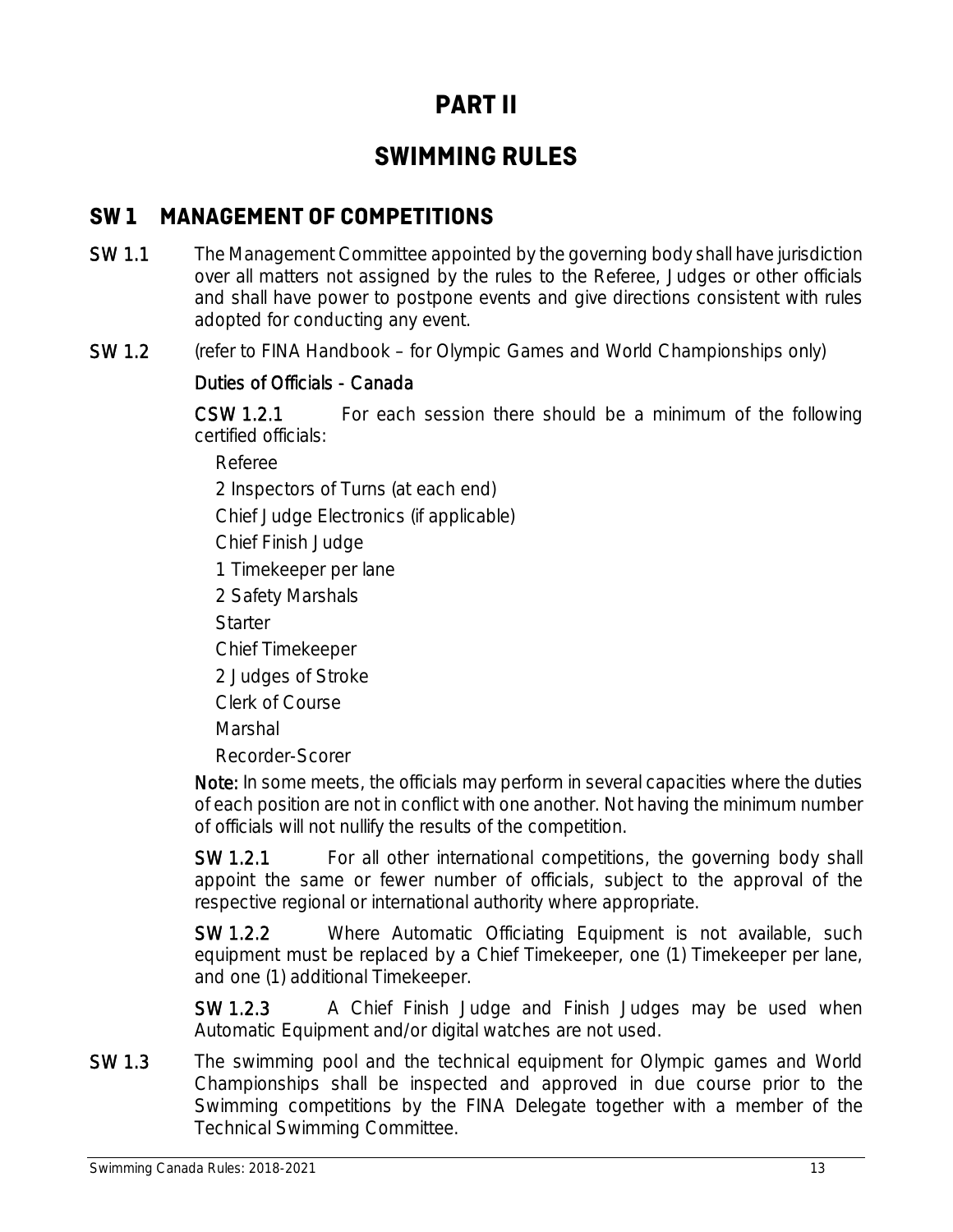SW 1.4 Where underwater video equipment is used by television, the equipment must be operated by remote control and shall not obstruct the vision or path of swimmers and must not change the configuration of the pool or obscure the required FINA markings.

### **SW 2 OFFICIALS**

### SW 2.1 Referee

SW 2.1.1 The Referee shall have full control and authority over all officials, approve their assignments, and instruct them regarding all special features or regulations related to the competitions. He shall enforce all rules and decisions of FINA and shall decide all questions relating to the actual conduct of the meet, and event or the competition, the final settlement of which is not otherwise covered by the rules.

SW 2.1.2 The Referee may intervene in the competition at any stage to ensure that the FINA regulations are observed, and shall adjudicate all protests related to the competition in progress.

> CSW 2.1.2.1 The Referee shall have the authority to call off or postpone (to a future time and date) all or any portion of a meet or any event even though it has actually started, provided the meet or event cannot be conducted or completed in a satisfactory manner or in fairness to the swimmers. If an event is stopped or postponed after having started, it shall be conducted at a future time with only the swimmers who were entered in the first instance. If a meet is postponed to another day, the program should be continued except for those heats which were completed. The Referee shall determine if any events are to be re-swum.

SW 2.1.3 When using Finish Judges without three (3) digital watches, the Referee shall determine placing where necessary. Automatic Officiating Equipment, if available and operating, shall be consulted as stated in SW 13.

SW 2.1.4 The Referee shall ensure that all necessary officials are in their respective posts for the conduct of the competition. He may appoint substitutes for any who are absent, incapable of acting or found to be inefficient. He may appoint additional officials if considered necessary.

SW 2.1.5 At the commencement of each event, the Referee shall signal to the swimmers by a short series of whistles inviting them to remove all clothing except for swimwear, followed by a long whistle indicating that they should take their positions on the starting platform (or for Backstroke swimming and Medley Relays to immediately enter the water). A second-long whistle shall bring the Backstroke and Medley Relay swimmer immediately to the starting position. When the swimmers and officials are prepared for the start, the Referee shall gesture to the Starter with a stretched out arm, indicating that the swimmers are under the Starter's control. The stretched out arm shall stay in that position until the start is given.

SW 2.1.6 A disqualification for starting before the starting signal must be observed and confirmed by both the Starter and the Referee.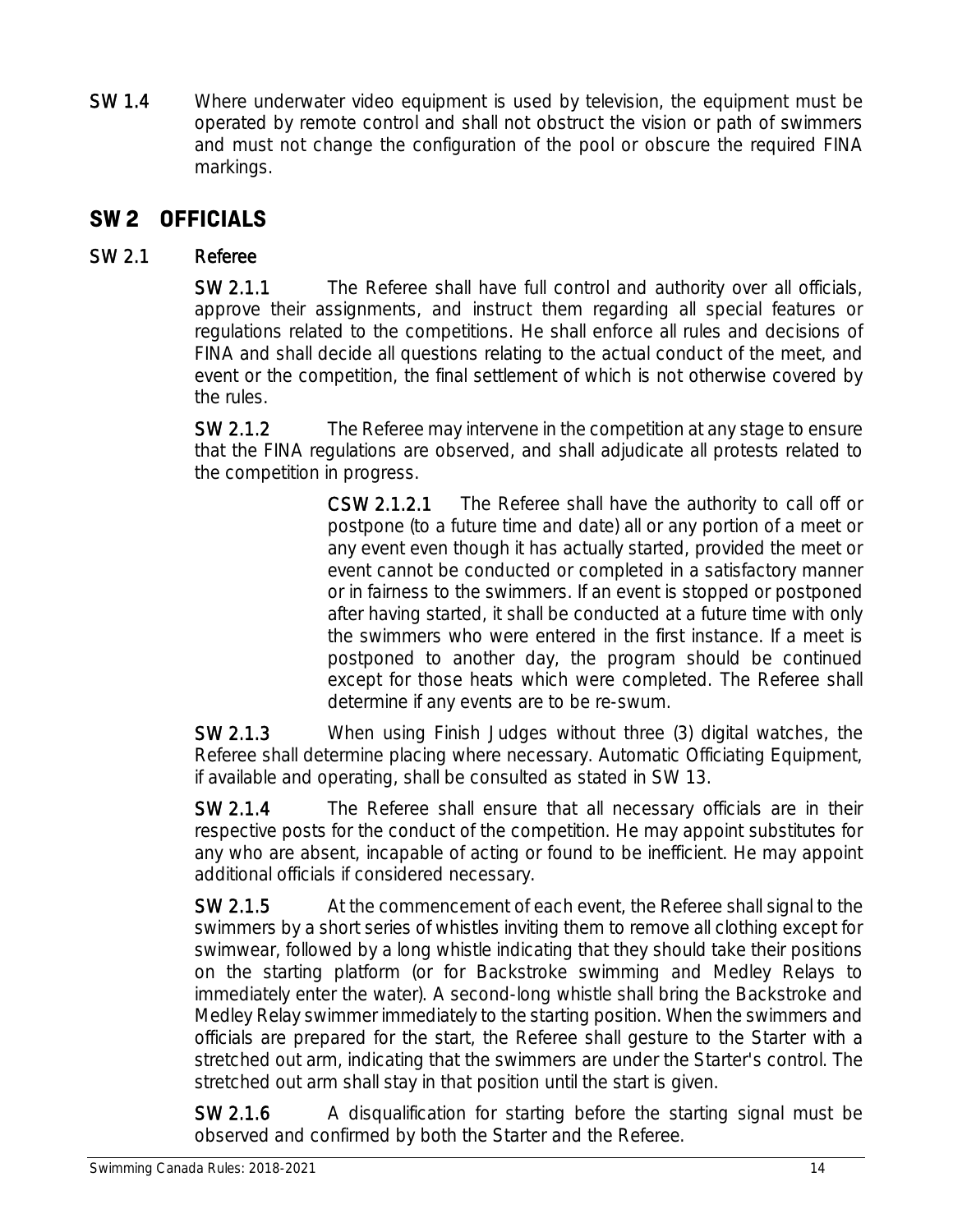SW 2.1.7 The Referee shall disqualify any swimmer for any other violation of the rules that he personally observes. The Referee may also disqualify any swimmer for any violation reported to him by other authorized officials. All disqualifications are subject to the decision of the Referee.

#### Disqualifications - Canada

CSW 2.1.7.1 A disqualification shall only be made by an official who personally observes a rule infraction within his/her assigned sphere of responsibility.

CSW 2.1.7.2 Infractions shall be reported immediately through channels established by the meet manager and approved by the Referee. The reason for, and the time of, the infraction shall be recorded on the disqualification form which shall be signed by the Official.

CSW 2.1.7.3 The swimmer, or the club coach, shall be informed of the full particulars of the disqualification within fifteen (15) minutes after the swimmer's race. However, the disqualification shall stand, even though the swimmer or coach is not informed within the fifteen (15) minute period, providing all reasonable efforts have been made to do so. When disqualifications are announced through a public address system, this shall satisfy the requirements of this rule.

CSW 2.1.7.4 In the event of a problem with a heat during Finals, the Referee shall resolve the problem immediately, or be satisfied that the problem is being resolved, without unnecessary delay of the meet.

CSW 2.1.7.5 Interfering with an official on duty, using obscene or abusive language in the pool area, or exhibiting other irresponsible behavior may cause a swimmer to be scratched from the rest of the meet.

CSW 2.1.7.6 The physical or verbal assaulting of an official, or causing wilful damage in the pool area by a swimmer, coach, or anyone else associated with a team or club is a major offence. The offender(s) shall be excluded from the meet, ordered from the pool area and/or building at the discretion of the Referee, and barred from re-entry for the remainder of the meet. The offence shall be reported to the sanctioning PS if a provincial meet, or to Swimming Canada if a Swimming Canada National Competition.

### SW 2.2 Control-Room Supervisor

SW 2.2.1 The Supervisor shall supervise the automatic timing operation including the review of video timing.

SW 2.2.2 The Supervisor is responsible for checking the results from computer printouts.

SW 2.2.3 The Supervisor is responsible for checking the relay exchange printout and reporting any early takeoffs to the Referee.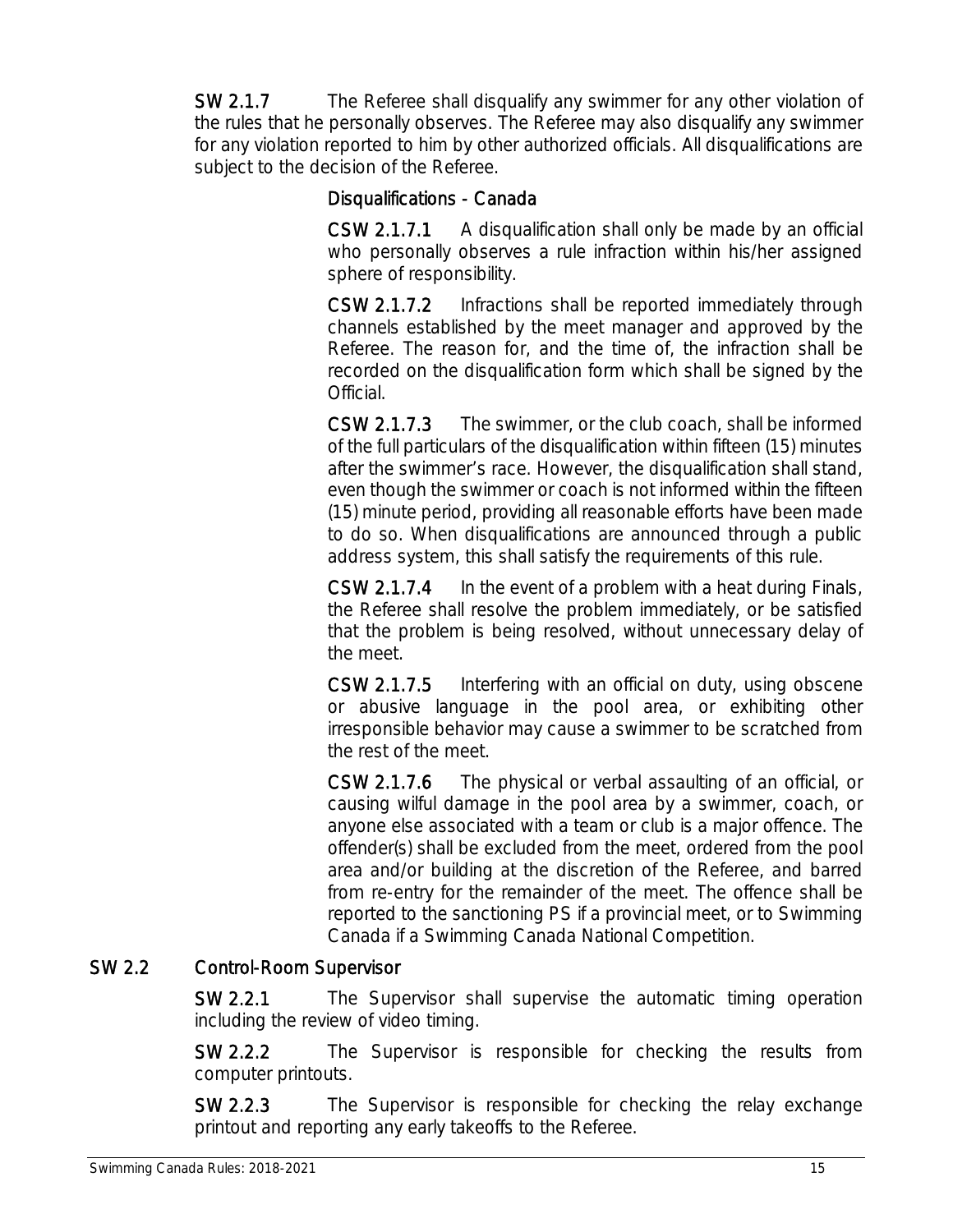SW 2.2.4 The Supervisor may review the video timing to confirm early takeoff.

SW 2.2.5 The Supervisor shall control withdrawals after the heats or finals, enter results on official forms, list all new records established, and maintain scores where appropriate.

#### SW 2.3 Starter

SW 2.3.1 The Starter shall have full control of the swimmers from the time the Referee turns the swimmers over to him (SW 2.1.5) until the race has commenced. The start shall be given in accordance with SW 4.

SW 2.3.2 The Starter shall report a swimmer to the Referee for delaying the start, for wilfully disobeying an order or for any other misconduct taking place at the start, but only the Referee may disqualify a swimmer for such delay, wilful disobedience or misconduct.

SW 2.3.3 The Starter shall have power to decide whether the start is fair, subject only to the decision of the Referee.

SW 2.3.4 When starting an event, the Starter shall stand on the side of the pool within approximately five metres of the starting edge of the pool where the Timekeepers can see and/or hear the starting signal and the swimmers can hear the signal.

### SW 2.4 Clerk of Course

SW 2.4.1 The Clerk of Course shall assemble swimmers prior to each event.

SW 2.4.2 The Clerk of Course shall report to the Referee any violation noted in regard to advertising (GR 6) and if a swimmer is not present when called.

### CSW 2.4.2.1

- a) Shall be responsible for "checking in" swimmers at the marshaling area prior to each event;
- b) Shall have control of the swimmers from the time they are checked in until they are turned over to the Referee;
- c) Shall have full charge of the working deck insofar as control of the swimmers is concerned. The Clerk of Course shall report undisciplinary acts to the Referee and shall make an infraction report to the Referee of any swimmer who engages in an undisciplinary act while under their control;
- d) Shall have the authority, if instructed by the Referee, to scratch swimmers who fail to report to the marshaling area when their heat or event is called for marshaling;
- e) Shall seed swimmers in deck-seeded meets, inform swimmers of their heat and the lane assignments, and distribute time cards;
- f) In pre-seeded meets, the Clerk of Course may be given the authority by the Referee to combine heats and move swimmers from one heat to another.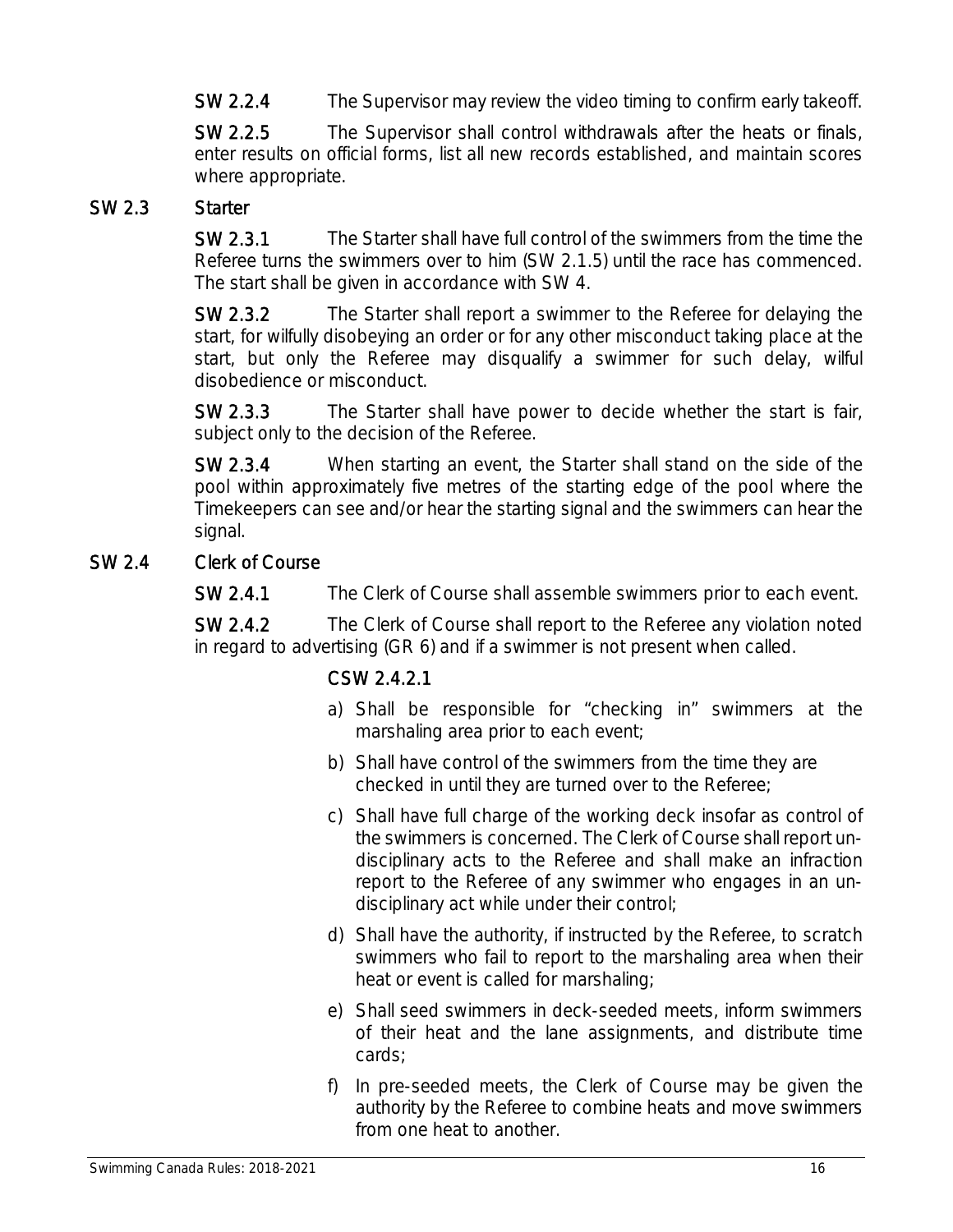### SW 2.5 Chief Inspector of Turns

SW 2.5.1 The Chief Inspector of Turns shall ensure that Inspectors of Turns fulfill their duties during the competition.

#### SW 2.6 Inspectors of Turns

SW 2.6.1 One Inspector of Turns shall be assigned to each lane at each end of the pool to ensure swimmers comply with the relevant rules after the start, for each turn, and at the finish.

SW 2.6.2 Jurisdiction for the Inspector of Turns at the start end commences from the start signal until the completion of the first arm stroke, except in Breaststroke where it shall be the second arm stroke.

SW 2.6.3 For each turn, jurisdiction for the Inspector of Turns commences from the beginning of the last arm stroke before touching and ending with the completion of the first arm stroke after the turn, except in Breaststroke where it shall be the second arm stroke.

SW 2.6.4 Jurisdiction for the Inspector of Turns at the finish commences from the beginning of the last arm stroke before touching.

SW 2.6.5 When a Backstroke ledge is being used, each Inspector at the starting end shall install and remove the ledge.

SW 2.6.6 In individual events of 800 and 1500 metres, each Inspector of Turns at the start and turning end of the pool shall record the number of laps completed by the swimmer in his/her lane. The swimmers shall be informed of the remaining number of laps to be completed by displaying "lap cards" showing odd numbers at the turning end of the pool. Electronic equipment may be used, including under water display.

SW 2.6.7 Each Inspector at the starting end shall give a warning signal when the swimmer in his lane has two lengths plus five (5) metres to swim to finish in individual events of 800 and 1500 metres. The signal may be repeated after the turn until the swimmer has reached the five (5) metre mark on the lane rope. The warning signal may be by whistle or bell.

SW 2.6.8 Each Inspector at the starting end shall determine, in relay events, whether the starting swimmer is in contact with the starting platform when the preceding swimmer touches the starting wall. When Automatic Equipment which judges relay take-offs is available, it shall be used in accordance with SW 13.1.

SW 2.6.9 Inspectors of Turns shall report to the Referee any violation on signed cards detailing the event, lane number, and the infraction.

### SW 2.7 Judges of Stroke

SW 2.7.1 Judges of Stroke shall be located on each side of the pool.

SW 2.7.2 Each Judge of Stroke shall ensure that the rules related to the style of swimming designated for the event are being observed, and shall observe the turns and the finishes to assist the Inspectors of Turns.

SW 2.7.3 Judges of Stroke shall report to the Referee any violation on signed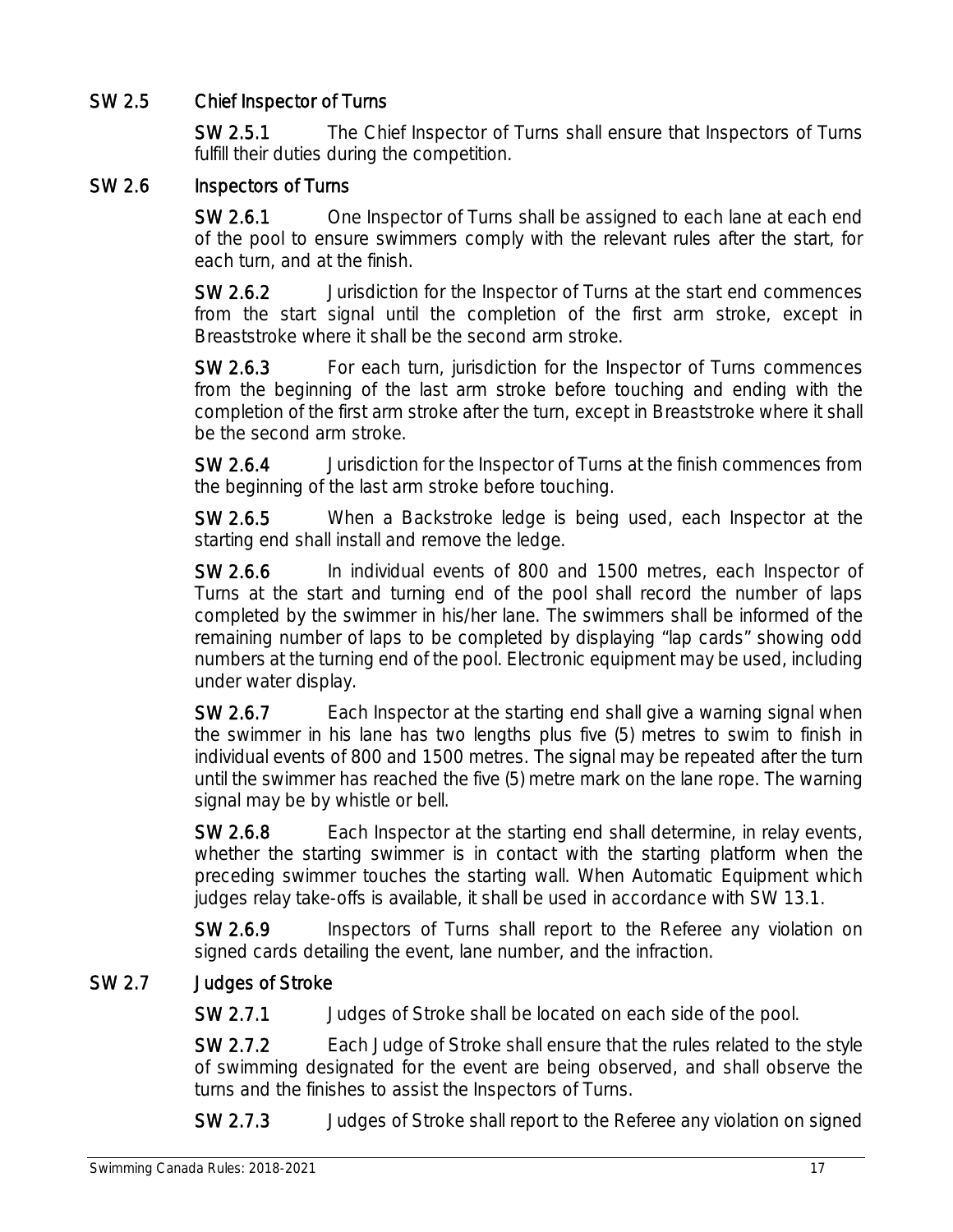cards detailing the event, lane number, and the infraction.

### SW 2.8 Chief Timekeeper

SW 2.8.1 The Chief Timekeeper shall assign the seating positions for all Timekeepers and the lanes for which they are responsible. It is advisable that there shall be three (3) Timekeepers for each lane. If Automatic Officiating Equipment is not used, there shall be two (2) additional Timekeepers designated, either of whom shall be directed to replace a Timekeeper whose watch did not start or stopped during an event, or who for any other reason is not able to record the time. When using three (3) digital watches per lane, final time and place is determined by time.

> CSW 2.8.1.1 When using less than three digital watches per lane, the final time and placing shall be determined by time.

SW 2.8.2 When only (1) Timekeeper per lane is available, an extra Timekeeper must be assigned in case of a malfunction of a stopwatch. In addition, the Chief Timekeeper must always record the time of the winner of each heat.

SW 2.8.3 The Chief Timekeeper shall collect from the Timekeepers in each lane a card showing the time recorded and, if necessary, inspect their watches.

SW 2.8.4 The Chief Timekeeper shall record or examine the official time on the card for each lane.

#### SW 2.9 Timekeepers

SW 2.9.1 Each Timekeeper shall take the time of the swimmers in the lane assigned to him in accordance with SW 11.3. The watches shall be certified correct to the satisfaction of the meet Management Committee.

SW 2.9.2 Each Timekeeper shall start his watch at the starting signal, and shall stop it when the swimmer in his lane has completed the race. Timekeepers may be instructed by the Chief Timekeeper to record times at intermediate distances in races longer than 100 metres.

> CSW 2.9.2.1 In relay events, except in Mixed Relays, each Timekeeper in each lane shall record the time of the swimmer on the first leg of the relay as an Official Split. All other splits are taken by a single Timekeeper.

SW 2.9.3 Promptly after the race, the Timekeepers in each lane shall record the times of their watches on the card, give it to the Chief Timekeeper, and if requested present their watches for inspection. Their watches must be cleared at the short whistle of the Referee announcing the following race.

SW 2.9.4 Unless video timing is used, it may be necessary to use the full complement of Timekeepers, even when Automatic Officiating Equipment is used.

### SW 2.10 Chief Finish Judge

SW 2.10.1 The Chief Finish Judge shall assign each Finish Judge his position and the placing to be determined.

SW 2.10.2 After the race, the Chief Finish Judge shall collect signed result sheets from each Finish Judge and establish the result and placing which will be sent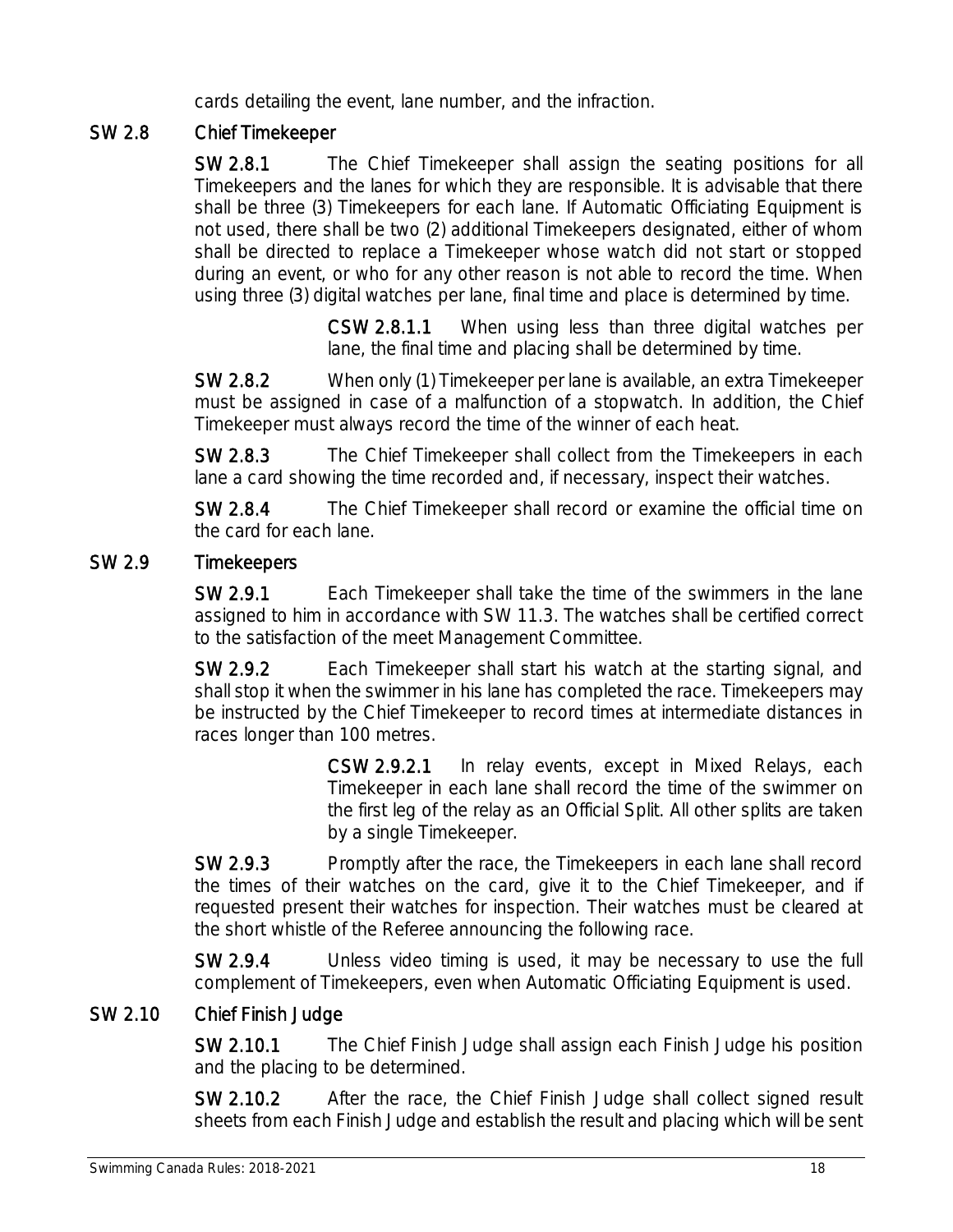directly to the Referee.

SW 2.10.3 Where Automatic Officiating Equipment is used to judge the finish of a race; the Chief Finish Judge must report the order of finish recorded by the Equipment after each race.

#### SW 2.11 Finish Judges

SW 2.11.1 Finish Judges shall be positioned in elevated stands in line with the finish where they have at all times a clear view of the course and the finish line, unless they operate an Automatic Officiating device in their respective assigned lanes by depressing the push-button at the completion of the race.

SW 2.11.2 After each event the Finish Judges shall decide and report the placing of the swimmers according to the assignments given to them. Finish Judges other than push-button operators shall not act as Timekeepers in the same event.

#### SW 2.12 Desk Control (other than for Olympic Games and World Championships)

SW 2.12.1 The Chief Recorder is responsible for checking results from computer printouts or from results of times and placing in each event received from the Referee. The Chief Recorder shall witness the Referee's signing the results.

SW 2.12.2 The Recorders shall control withdrawals after the heats or finals, enter results on official forms, list all new records established, and maintain scores where appropriate.

#### SW 2.13 Officials' Decision Making

SW 2.13.1 Officials shall make their decision autonomously and independently of each other unless otherwise provided in the Swimming Rules.

#### CSW 2.13.1.1 Head Lane Timekeeper

- a) Shall determine that the proper swimmer is in the correct lane.
- b) Shall determine that the proper time card or document is being used.
- c) Shall determine that the proper times are being read and recorded.
- d) Shall determine and record the official time on the time card/document, if so directed by the Chief Timekeeper.
- e) Shall appoint one Timekeeper to take split times.
- f) Shall determine and report to the Chief Finish Judge, if a swimmer has made a light touch. (This may be done by a suitable notation on the time card when Automatic Officiating Equipment is not used).
- g) Shall determine that the members of a relay team swim in the correct order.
- h) If qualified may act as an Inspector of Turns and may be instructed to judge relay takeovers.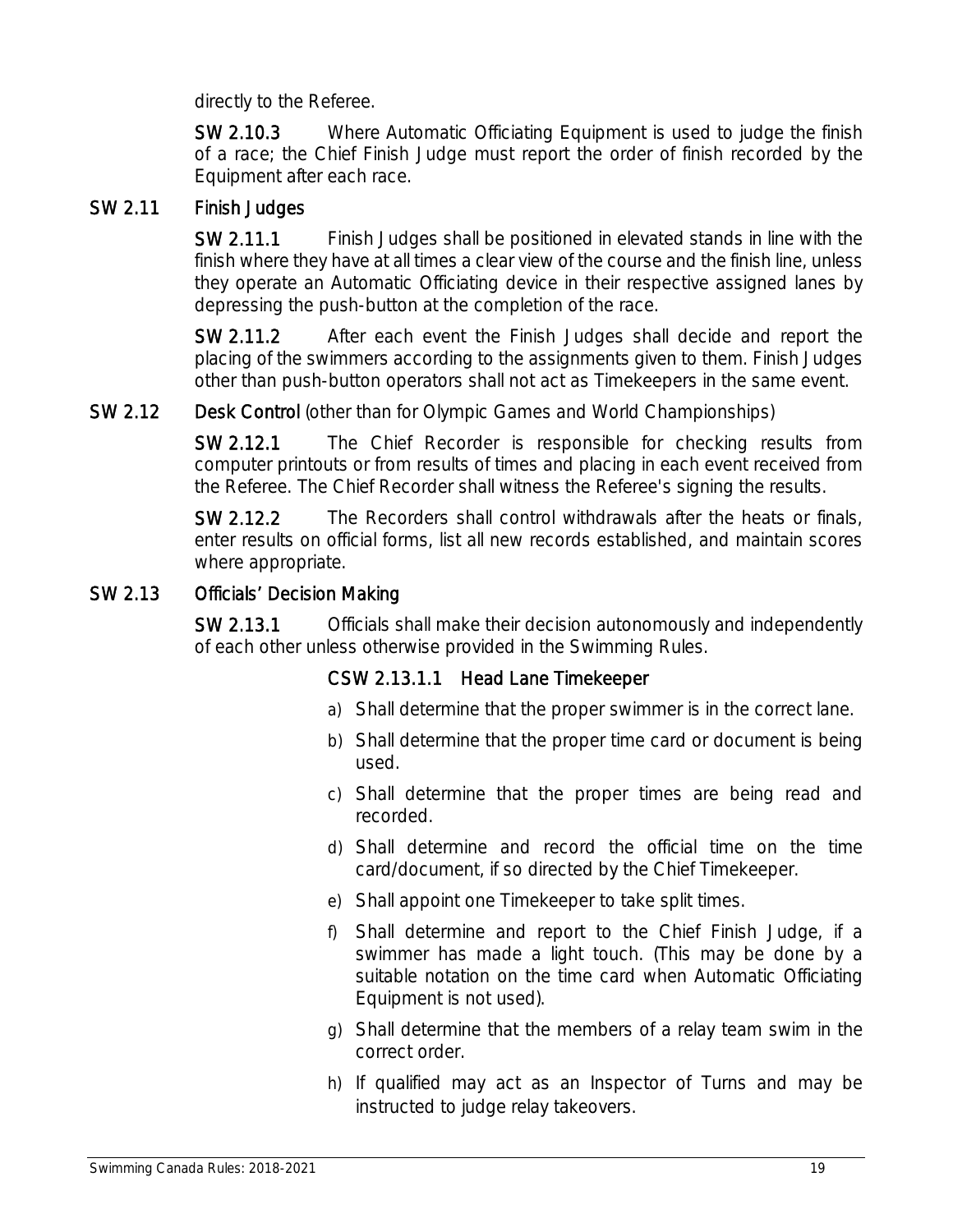#### CSW 2.13.1.2 Chief Judge Electronics

- a) Shall oversee the operation of any Swimming Canada approved Automatic Officiating Equipment.
- b) Shall determine if the Automatic Officiating Equipment is in error and advise the Referee of any malfunction or light touch.
- c) Shall observe the touches of all swimmers and note any cases in which the Automatic Officiating Equipment fails to properly record the touch.
- d) Shall be positioned with the Automatic Officiating Equipment near the finish end with an unobstructed view of the finish of each lane.
- e) Shall be fully familiar with the rules of swimming and the operation of the Automatic Officiating Equipment.
- f) Shall ensure that the Automatic Officiating Equipment is activated manually to obtain placings when the system has failed to be activated by the starting signal.
- g) Shall have the same responsibilities as the Control Room Supervisor when the automatic timing operation is used as stated in SW 2.2.

### CSW 2.13.1.3 Electronics Operator

Shall operate, or assist in the operation of any Swimming Canada approved Automatic Officiating Equipment.

#### CSW 2.13.1.4 Meet Manager

- a) Shall be responsible for all the organizational details of the meet, shall have control of the mechanics associated with the running of the meet, and shall be responsible for having the necessary equipment and personnel available during the meet. Appointments of personnel shall be subject to ratification by the Referee.
- b) Shall be responsible for the dissemination of all meet information and all meet forms.
- c) Shall be responsible for seeding all pre-seeded meets.
- d) Shall be responsible for the preparation of entry lists and/or heat sheets and have them available prior to the start of each session.
- e) Shall be responsible for issuing official results.
- f) Shall see that all record applications are processed
- g) Shall be the Chairperson of the Jury of Appeal at non-national meets

### CSW 2.13.1.5 Safety Marshal

Shall be responsible to the Referee for all aspects of safety related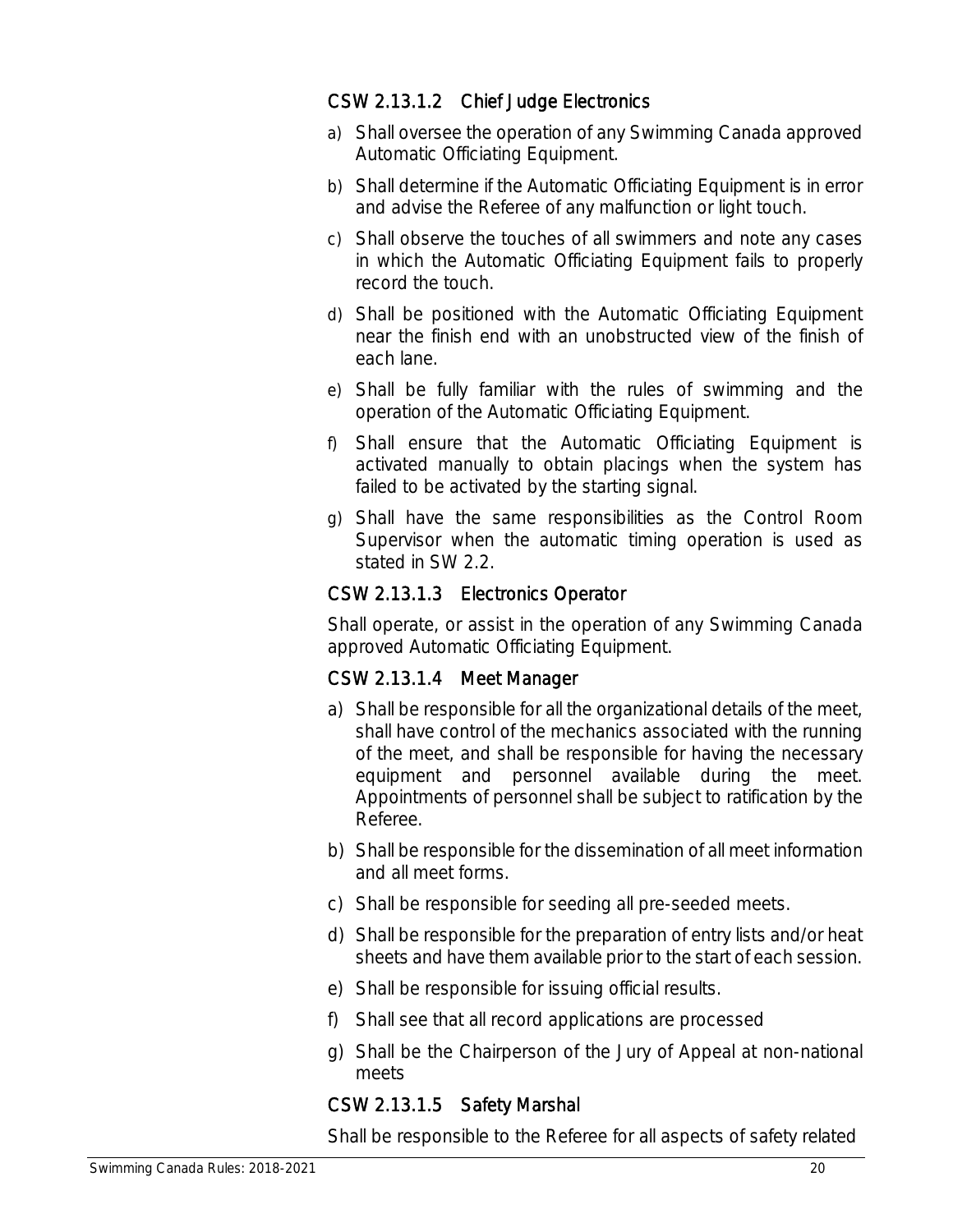to conduct during the warm-up period by ensuring that all appropriate warm-up procedures are followed. (see "Swimming Canada Warm-up Procedures")

### **SW 3 SEEDING OF HEATS, SEMI-FINALS, AND FINALS**

The starting stations for all events in Olympic Games, World Championships, Regional Games and other FINA competitions shall be by seeding as follows:

### SW 3.1 Heats

SW 3.1.1 The best competitive times of all entrants for the announced qualifying period prior to the entry deadline of the competition, shall be submitted on entry forms or online, as requested, and listed in order of time by the Management Committee. Swimmers who do not submit official recorded times shall be considered the slowest and shall be placed at the end of the list with a 'no time'. Placement of swimmers with identical times or of more than one swimmer without times shall be determined by draw. Swimmers shall be placed in lanes according to the procedures set forth in SW 3.1.2 below. Swimmers shall be placed in trial heats according to submitted times in the following manner:

> SW 3.1.1.1 If one heat, it shall be seeded as a final and swum only during the final session.

> SW 3.1.1.2 If two heats, the fastest swimmer shall be seeded in the second heat, next fastest in the first heat, next fastest in the second heat, next in the first heat, etc.

> SW 3.1.1.3 If three heats, except 400m, 800m, and 1500m events, the fastest swimmer shall be placed in the third heat, next fastest in the second, next fastest in the first. The fourth fastest swimmer shall be placed in the third heat, the fifth in the second heat and the sixth fastest in the first heat, the seventh fastest in the third heat, etc.

> SW 3.1.1.4 If four or more heats, except the 400m, 800m, and 1500m events, the last three heats of the event shall be seeded in accordance with SW 3.1.1.3 above. The heat preceding the last three heats shall consist of the next fastest swimmers; the heat preceding the last four shall consist of the next fastest swimmers, etc. Lanes shall be assigned in descending order of submitted times within each heat, in accordance with the pattern outlined in SW 3.1.2 below.

> SW 3.1.1.5 For 400m, 800m and 1500m events, the last two heats of the event shall be seeded in accordance with SW 3.1.1.2.

> > CSW 3.1.1.5.1 For meets in Canada, seeding information for the 400m, 800m, and 1500m events, shall be clearly stated in the Meet Information Package.

SW 3.1.1.6 Exception: When there are two or more heats in an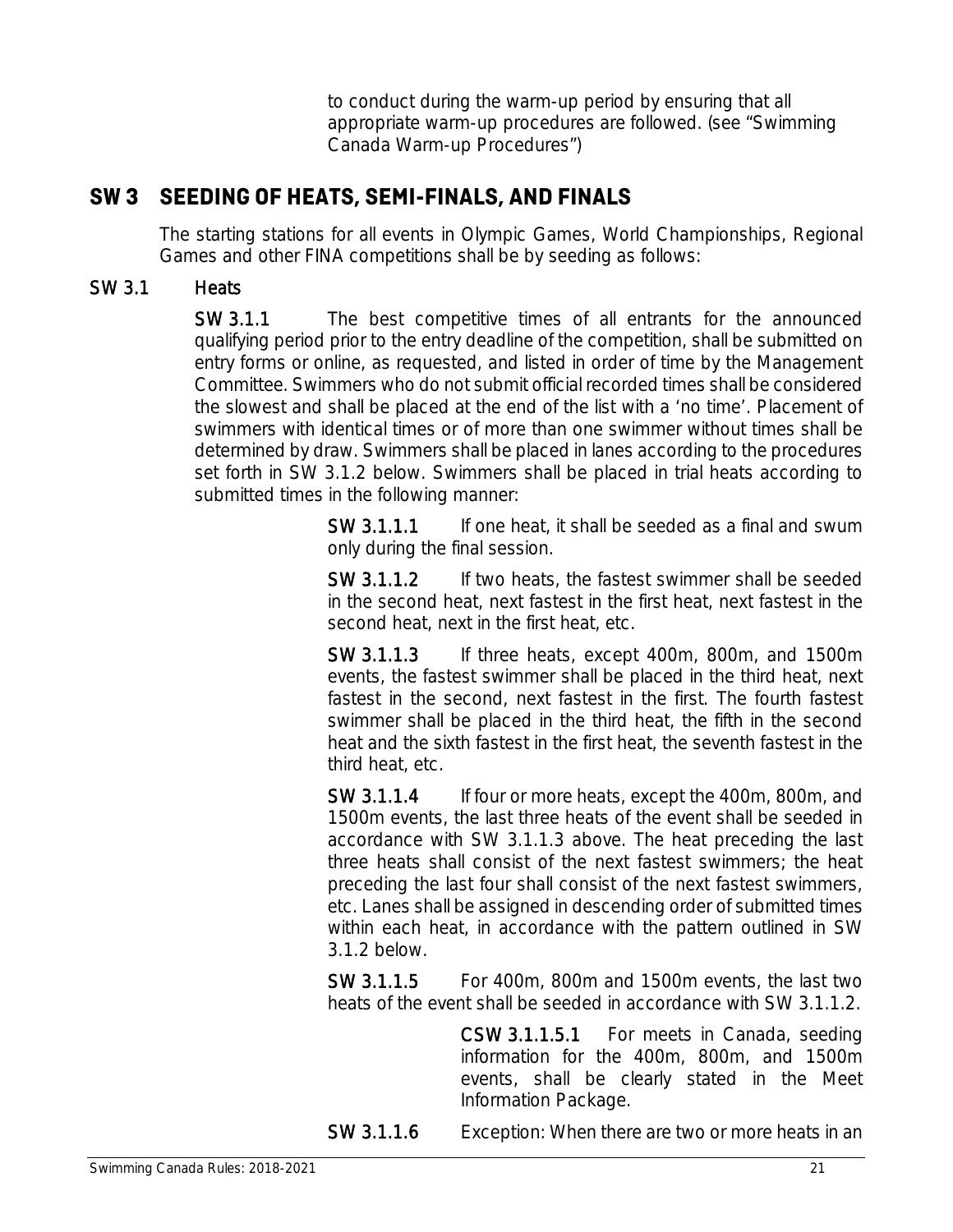event, there shall be a minimum of three swimmers seeded into any one preliminary heat, but subsequent scratches may reduce the number of swimmers in such heat to less than three.

SW 3.1.1.7 Where a 10 lane pool is available and equal times are established for the 8<sup>th</sup> place in the heats of 800m and 1500m Freestyle events, lane 9 will be used with a draw for lane 8 and lane 9. In case of three (3) equal times for  $8<sup>th</sup>$  place, lane 9 and 0 will be used with a draw for lane 8, 9, and 0.

SW 3.1.1.8 Where a 10 lane pool is not available, SW 3.2.3 will apply.

SW 3.1.2 Except for 50 metre events in 50 metre pools, assignment of lanes shall be (number 1 lane being on the right side of the pool, 0 when using pools with 10 lanes, when facing the course from the starting end) by placing the fastest swimmer or team in the center lane in a pool with an odd number of lanes, or in lane 3 or 4 respectively in pools having 6 or 8 lanes. In pools using 10 lanes the fastest swimmer shall be placed in lane 4. The swimmer having the next fastest time is to be placed on his left, then alternating the others to right and left in accordance with the submitted times. Swimmers with identical times shall be assigned their lane positions by draw within the aforesaid pattern.

SW 3.1.3 When 50 metre events are contested in 50 metre pools, the races may be swum, at the discretion of the Management Committee, either from the regular starting end to the turning end or from the turning end to the starting end, depending upon such factors as existence of adequate Automatic Equipment, Starter's position, etc. The Management Committee should advise swimmers of their determination well before the start of the competition. Regardless of which way the race is swum, the swimmers shall be seeded in the same lanes in which they would be seeded if they were both starting and finishing at the starting end.

> CSW 3.1.3.1 Qualifying times shall be established by Swimming Canada or the PS and must be achieved by the swimmer before entering a meet.

> CSW 3.1.3.2 Seeding procedures and conversion of times information, if conversions are permitted, shall be clearly stated in the Meet Information Package.

### SW 3.2 Semi-finals and Finals

SW 3.2.1 In the semi-finals, heats shall be assigned as in SW 3.1.1.2.

SW 3.2.2 Where no preliminary heats are necessary, lanes shall be assigned in accordance with SW 3.1.2 above. Where preliminary heats or semi-finals have been held, lanes shall be assigned as in SW 3.1.2 based, however, on times established in such heats.

SW 3.2.3 In the event that swimmers from the same or different heats have equal times registered to 1/100 second for either the eighth/tenth place or sixteenth/twentieth place depending on the use of 8 or 10 lanes, there shall be swimoff to determine which swimmer shall advance to the appropriate finals. Such swim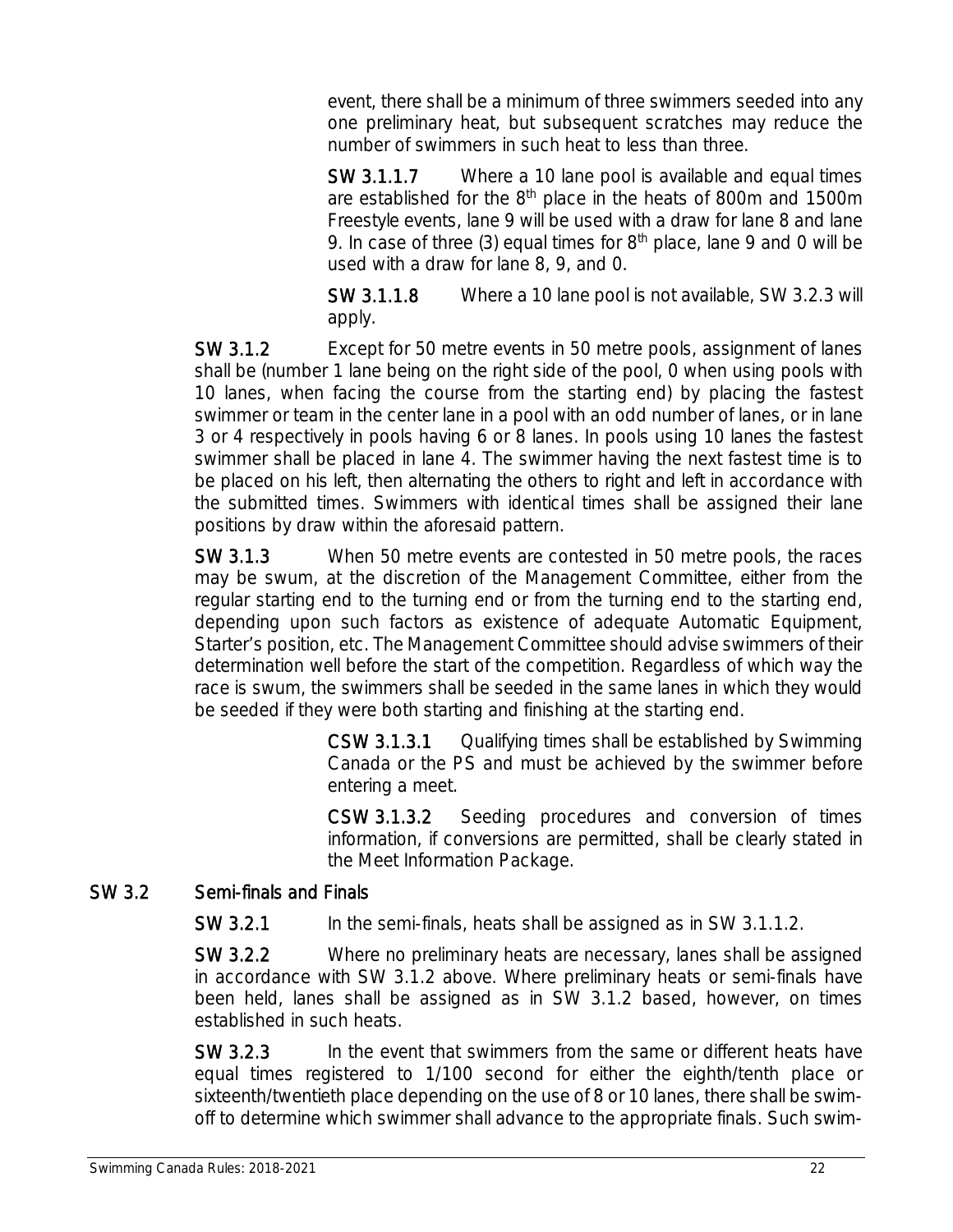off shall take place after all involved swimmers have completed their heats at a time agreed between the event management and the parties involved. Another swim-off shall take place if equal times are registered again. If required, a swim-off will take place to determine 1<sup>st</sup> and 2<sup>nd</sup> reserve if equal times are recorded.

### Swim-Offs - Canada

CSW 3.2.3.1 Swimmers may scratch from a swim-off without penalty, in which case they shall be given the ranking next in line and shall be eligible for points, if any, for the re-assigned position.

CSW 3.2.3.2 Times made in a swim-off may count as records, but they shall not elevate any of the swimmers beyond the highest qualifying position in dispute. Separate time cards, marked "swimoff" shall be used. Times achieved in a swim-off shall be recorded in the official results.

CSW 3.2.3.3 Any disqualification in a swim-off shall apply to the swim-off only. For example, any disqualified swimmer shall not lose the right to be an alternate for that "A" final or "B" final, or to compete in the "B" final (when applicable).

SW 3.2.4 Where one or more swimmers scratch from a semi-final or final, reserves will be called in order of classifications in heats or semi-finals. The event or events must be re-seeded and supplementary sheets must be issued detailing the changes or substitutions, as prescribed in SW 3.1.2.

SW 3.2.5 For heats, semi-finals and finals, swimmers shall report to the First Call Room at a time determined by the event management. After inspection, swimmers proceed to the Final Call Room.

SW 3.3 In other competitions, the draw system will be used for assigning lane positions.

### CSW 3.4 Time-Final Events

Time-finals are those in which each swimmer swims only once for time. The final placing of all swimmers is determined by their times. Events to be conducted as time-finals must be so designated in the Meet Information Package.

CSW 3.4.1 Time-finals should normally be swum "slowest to fastest", with the swimmers seeded according to their submitted times. However, the 800m and 1500m events may be swum "fastest to slowest" in alternating event order (female/male).

CSW 3.4.2 Individual Freestyle events of 800m or longer may be conducted with more than one swimmer per lane and must be so designated in the Meet Information Package.

### CSW 3.5 Time Trials

CSW 3.5.1 Class One Sanctioned Time Trial (Sanctioned Record attempts)

(i) A Class One Time Trial is reserved for sanctioned record attempts. Such time trials shall be advertised at least three days prior to the attempt in order for a record to be recognized or accepted;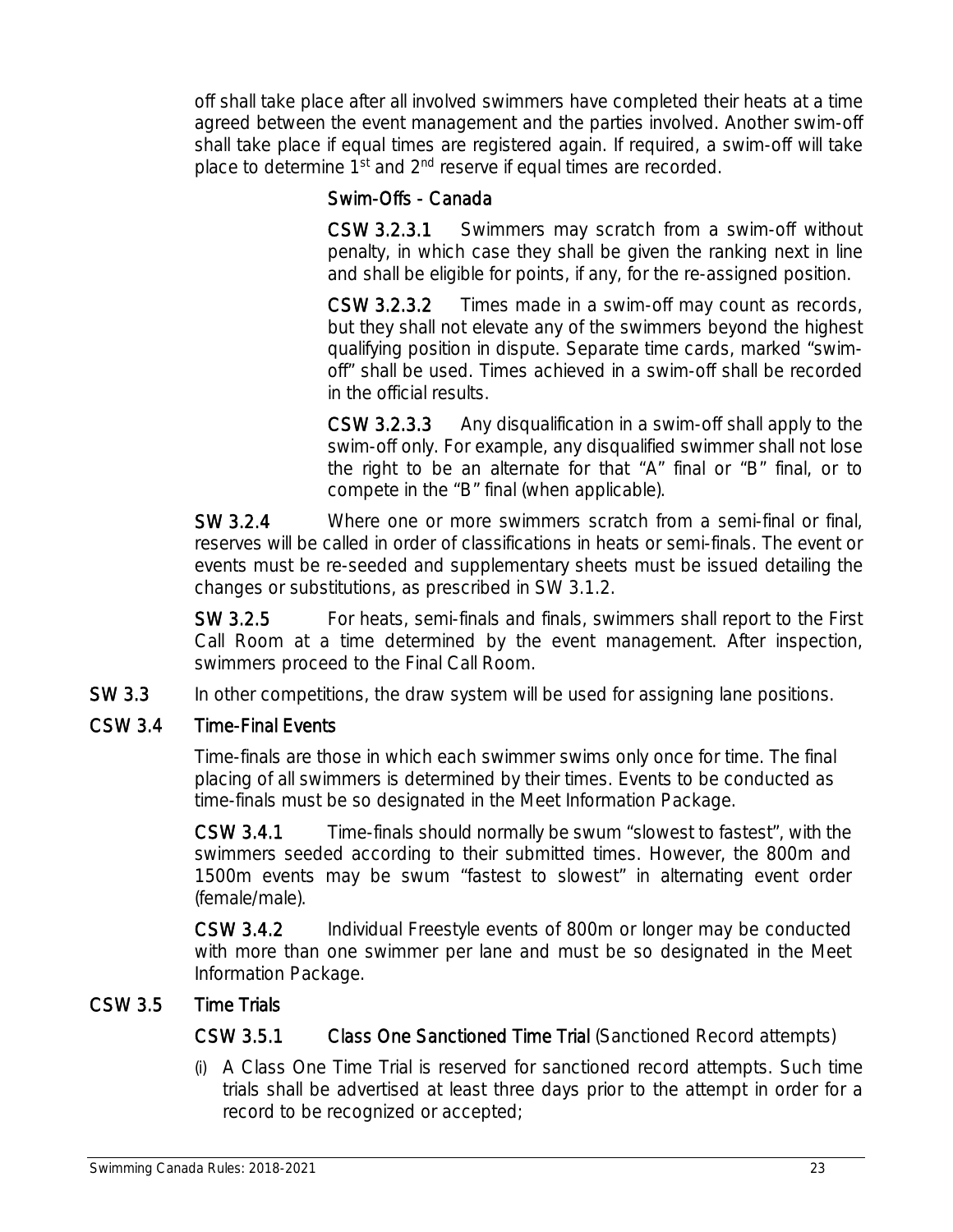- (ii) No advertising is necessary for record attempts at sanctioned meets;
- (iii) The Time Trial shall be held in public and shall meet the minimum requirement of a PS;
- (iv) No coaching is permitted during the record attempt.

### CSW 3.5.2 Class Two Sanctioned Time Trial

- (i) A Class Two Time Trial is a swimmer's attempt to achieve a time which may qualify the swimmer for entry into future meets;
- (ii) Class Two Time Trials may be conducted on a less stringent basis than sanctioned meets. For example, several swimmers may swim at the same time, they need not be doing the same event or swimming the same stroke; they need not be the same sex, and two Timekeepers per lane are sufficient;
- (iii) Individual Freestyle events of 800m or longer may be conducted with more than one swimmer per lane;
- (iv) Records shall not be accepted from Class Two Time Trials.

### CSW 3.6 Scratches, Substitutions, & Deck Entries (applies to local Provincial Meets)

CSW 3.6.1 Once entered in an event, a swimmer who is not an alternate, may only withdraw or "scratch" from that event without penalty according to rules set down by the Provincial Section or stated in the Meet Information Package.

CSW 3.6.2 Heats & Finals: Scratch Deadlines shall be clearly stated in the Meet Information Package.

Time-Final Events: For individual events or relays that are Time Finals, the Scratch Deadlines shall be clearly stated in the Meet Information Package.

CSW 3.6.3 Penalties: Penalties for failure by a swimmer to scratch from Preliminaries, Finals, or Time Final events shall be clearly stated in the Meet Information Package.

CSW 3.6.4 'Name Change' Deadlines: 'Name Change' deadlines for relays should be clearly stated in the Meet Information Package and announced at the Coaches Technical Meeting.

CSW 3.6.5 Late or Deck Entries may be allowed at the discretion of the Meet Manager and shall be classified as Exhibition swims.

### **SW 4 THE START**

SW 4.1 The start in Freestyle, Breaststroke, Butterfly and Individual Medley races shall be with a dive. On the long whistle (SW 2.1.5) from the Referee the swimmers shall step onto the starting platform and remain there. On the Starter's command "take your marks", they shall immediately take up a starting position with at least one foot at the front of the starting platforms. The position of the hands is not relevant. When all swimmers are stationary, the Starter shall give the starting signal.

> CSW 4.1.1 Where starting platforms are not available or in use (as per FR 2.3 and/or CFR 2.3.1), swimmers may start from the edge of the pool or from the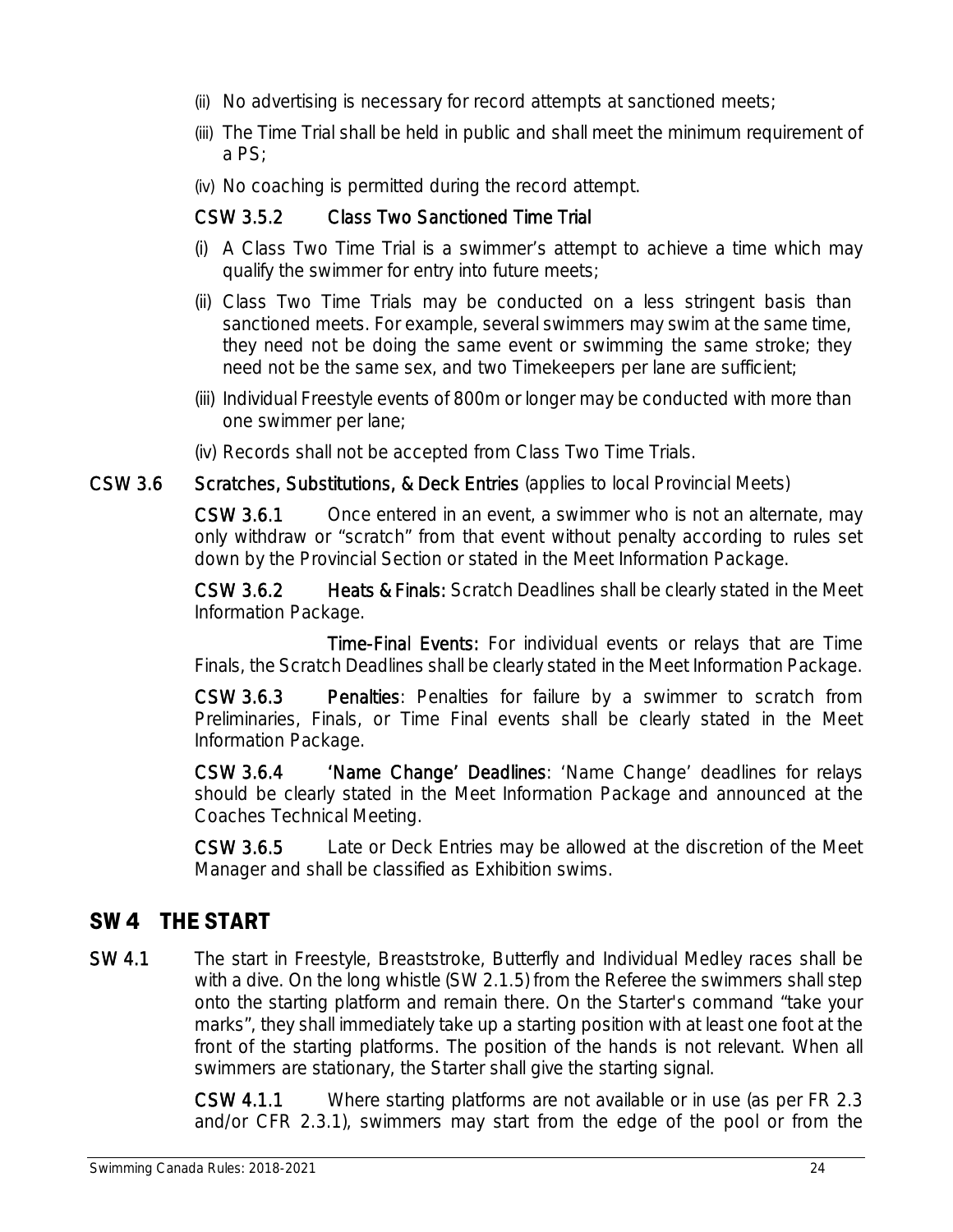bulkhead. On the long whistle from the Referee the swimmers shall step forward to the edge of the pool and remain there. On the Starter's command "take your marks", they shall immediately take up a starting position with at least one foot at edge of the pool or bulkhead. The position of the hands is not relevant. When all swimmers are stationary, the Starter shall give the starting signal.

CSW 4.1.2 A swimmer may be permitted to start in the water but shall have at least one hand and one foot in contact with the end wall and poolside, as appropriate, until the starting signal is given. Standing on the bottom is prohibited.

- SW 4.2 The start in Backstroke and Medley Relay races shall be from the water. At the Referee's first long whistle (SW 2.1.5), the swimmers shall immediately enter the water. At the Referee's second long whistle the swimmers shall return without undue delay to the starting position (SW 6.1). When all swimmers have assumed their starting positions, the Starter shall give the command "take your marks". When all swimmers are stationary, the Starter shall give the starting signal.
- SW 4.3 In Olympic Games, World Championships and other FINA events the command "Take your marks" shall be in English and the start shall be by multiple loudspeakers, mounted one at each starting platform.
- SW 4.4 Any swimmer starting before the starting signal has been given, shall be disqualified. If the starting signal sounds before the disqualification is declared, the race shall continue and the swimmer or swimmers shall be disqualified upon completion of the race. If the disqualification is declared before the starting signal, the signal shall not be given, but the remaining swimmers shall be called back and start again. The Referee repeats the start procedure beginning with the long whistle (the second one for Backstroke) as per SW 2.1.5.

CSW 4.4.1 When swimmers are disqualified for a false start under this rule, the swimmer(s) shall not be allowed to swim under protest. If a protest is made and upheld by a Jury of Appeal, the swimmer(s) concerned shall swim on their own at a time determined by the Referee and the coaches concerned.

### **SW 5 FREESTYLE**

- SW 5.1 Freestyle means that in an event so designated the swimmer may swim any style, except that in Individual Medley or Medley Relay events, Freestyle means any style other than Backstroke, Breaststroke or Butterfly.
- SW 5.2 Some part of the swimmer must touch the wall upon completion of each length and at the finish.
- SW 5.3 Some part of the swimmer must break the surface of the water throughout the race, except it shall be permissible for the swimmer to be completely submerged during the turn and for a distance of not more than 15 metres after the start and each turn. By that point, the head must have broken the surface.

### **SW 6 BACKSTROKE**

SW 6.1 Prior to the starting signal, the swimmers shall line up in the water facing the starting end, with both hands holding the starting grips. Standing in or on the gutter, or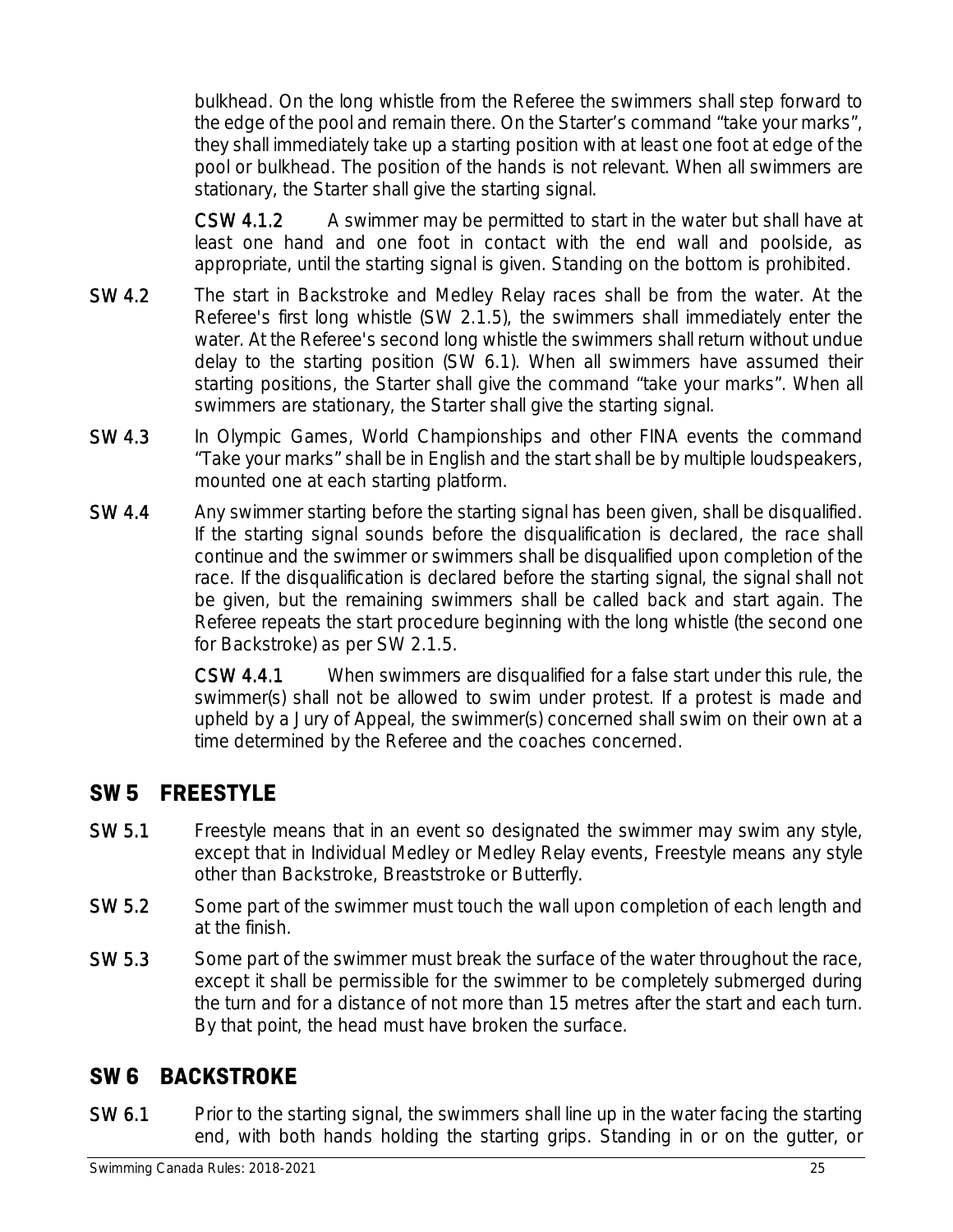bending the toes over the lip of the gutter, is prohibited. When using a backstroke ledge at the start, the toes of both feet must be in contact with the end wall or face of the touchpad. Bending the toes over the top of the touchpad is prohibited.

- SW 6.2 At the signal for starting and after turning, the swimmer shall push off and swim upon his back throughout the race except when executing a turn as set forth in SW 6.4. The normal position on the back can include a roll movement of the body up to, but not including, 90 degrees from horizontal. The position of the head is not relevant.
- SW 6.3 Some part of the swimmer must break the surface of the water throughout the race. It is permissible for the swimmer to be completely submerged during the turn, and for a distance of not more than 15 metres after the start and each turn. By that point the head must have broken the surface.
- SW 6.4 When executing the turn there must be a touch of the wall with some part of the swimmer's body in his/her respective lane. During the turn the shoulders may be turned over the vertical to the breast after which an immediate continuous single arm pull or immediate continuous simultaneous double arm pull may be used to initiate the turn. The swimmer must have returned to the position on the back upon leaving the wall.
- SW 6.5 Upon the finish of the race the swimmer must touch the wall while on the back in his/her respective lane.

### **SW 7 BREASTSTROKE**

- SW 7.1 After the start and after each turn, the swimmer may take one arm stroke completely back to the legs during which the swimmer may be submerged. At any time prior to the first Breaststroke kick after the start and after each turn a single Butterfly kick is permitted. The head must break the surface of the water before the hands turn inward at the widest part of the second stroke.
- SW 7.2 From the beginning of the first arm stroke after the start and after each turn, the body shall be on the breast. It is not permitted to roll onto the back at any time except at the turn after the touch of the wall where it is permissible to turn in any manner as long as the body is on the breast when leaving the wall. From the start and throughout the race, the stroke cycle must be one arm stroke and one leg kick in that order. All movements of the arms shall be simultaneous and on the same horizontal plane without alternating movement.
- SW 7.3 The hands shall be pushed forward together from the breast on, under, or over the water. The elbows shall be under the water except for the final stroke before the turn, during the turn and for the final stroke at the finish. The hands shall be brought back on or under the surface of the water. The hands shall not be brought back beyond the hip line, except during the first stroke after the start and each turn.
- SW 7.4 During each complete cycle, some part of the swimmer's head must break the surface of the water. All movements of the legs shall be simultaneous and on the same horizontal plane without alternating movement.
- SW 7.5 The feet must be turned outwards during the propulsive part of the kick. Alternating movements or downward Butterfly kicks are not permitted except as in SW 7.1.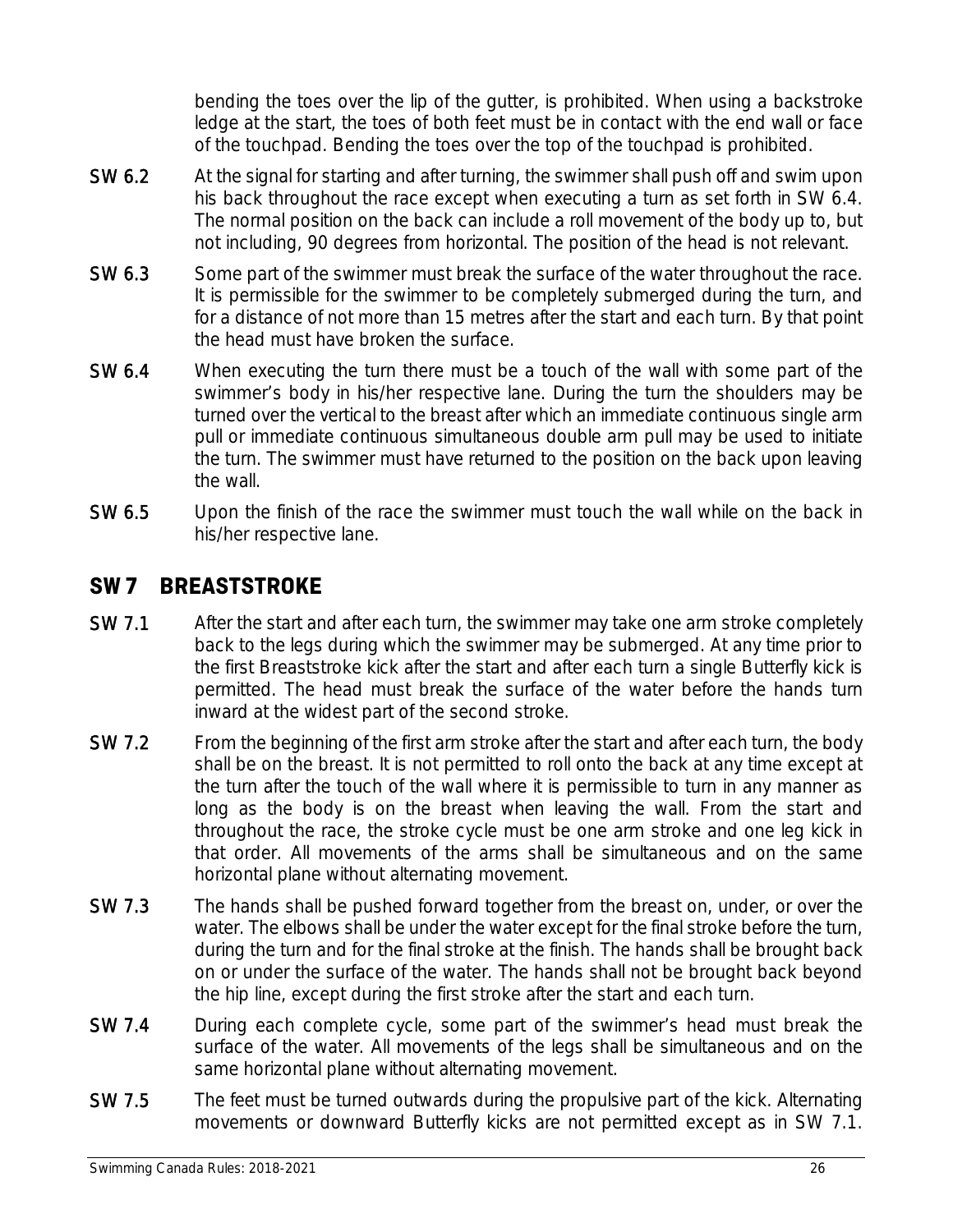Breaking the surface of the water with the feet is allowed unless followed by a downward Butterfly kick.

SW 7.6 At each turn and at the finish of the race, the touch shall be made with both hands separated and simultaneously at, above, or below the water level. At the last stroke before the turn and at the finish an arm stroke not followed by a leg kick is permitted. The head may be submerged after the last arm pull prior to the touch, provided it breaks the surface of the water at some point during the last complete or incomplete cycle preceding the touch.

### **SW 8 BUTTERFLY**

- SW 8.1 From the beginning of the first arm stroke after the start and after each turn, the body shall be kept on the breast. It is not permitted to roll onto the back at any time, except at the turn after the touch of the wall where it is permissible to turn in any manner as long as the body is on the breast when leaving the wall.
- SW 8.2 Both arms must be brought forward simultaneously over the water and brought backward simultaneously under the water throughout the race, subject to SW 8.5.
- SW 8.3 All up and down movements of the legs must be simultaneous. The legs or the feet need not be on the same level, but they shall not alternate in relation to each other. A Breaststroke kicking movement is not permitted.
- SW 8.4 At each turn and at the finish of the race, the touch shall be made with both hands separated and simultaneously, at, above or below the water surface.
- SW 8.5 At the start and at turns, a swimmer is permitted one or more leg kicks and one arm pull under the water, which must bring him to the surface. It shall be permissible for a swimmer to be completely submerged for a distance of not more than 15 metres after the start and after each turn. By that point, the head must have broken the surface. The swimmer must remain on the surface until the next turn or finish.

### **SW 9 MEDLEY SWIMMING**

- SW 9.1 In Individual Medley events, the swimmer covers the four swimming strokes in the following order: Butterfly, Backstroke, Breaststroke and Freestyle. Each of the strokes must cover one-quarter (1/4) of the distance.
- SW 9.2 In Freestyle, the swimmer must be on the breast except when executing a turn. The swimmer must return to the breast before any kick or stroke.
- SW 9.3 In Medley Relay events, swimmers will cover the four swimming strokes in the following order: Backstroke, Breaststroke, Butterfly and Freestyle. Each of the strokes must cover one quarter (1/4) of the distance.
- SW 9.4 Each section must be finished in accordance with the rule which applies to the stroke concerned.

### **SW 10 THE RACE**

SW 10.1 All individual races must be held as separate gender events.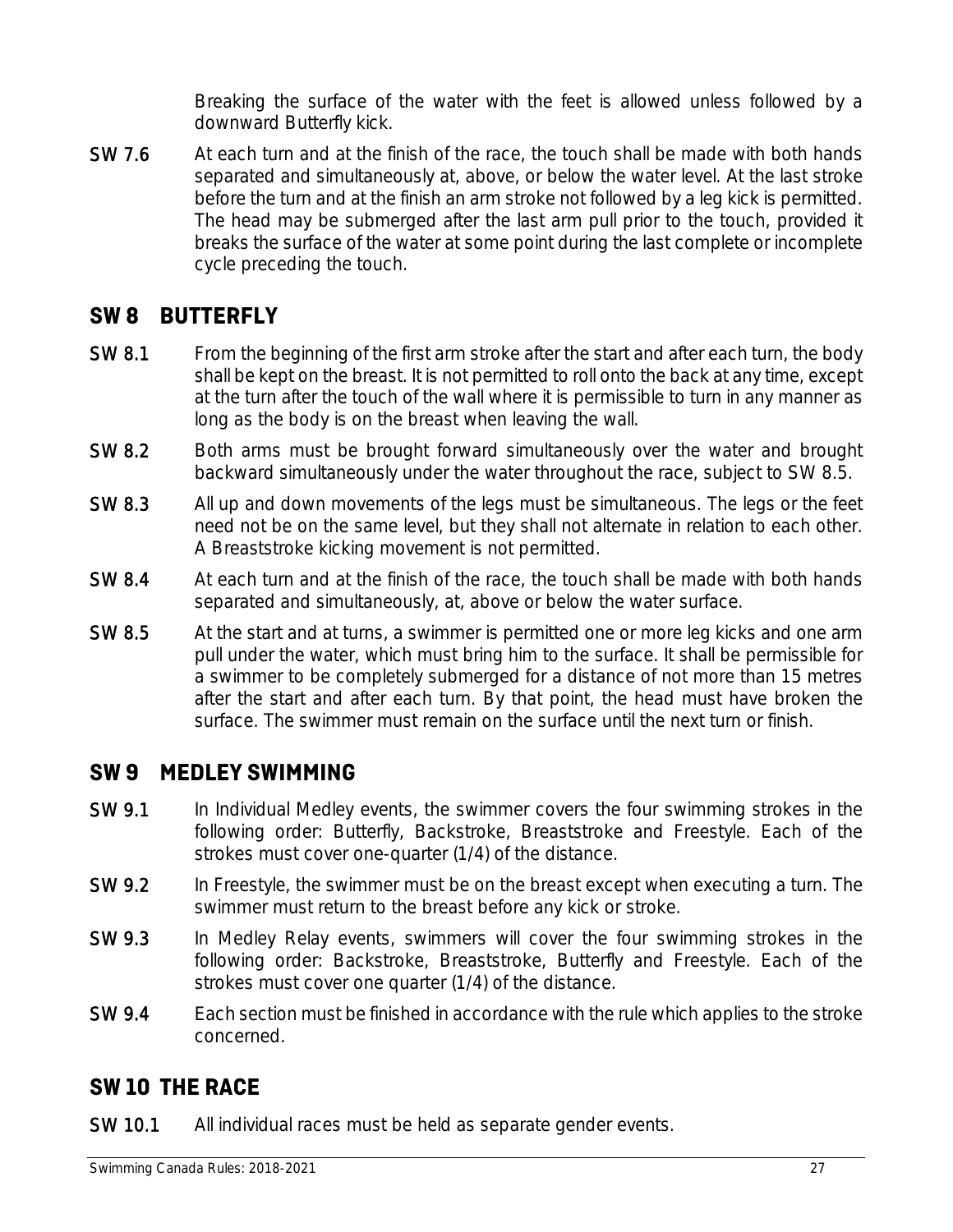CSW 10.1.1 All Canadian Age-Group, Provincial, and National records set shall be swum as separate gender events.

- SW 10.2 A swimmer swimming over the course alone shall cover the whole distance to qualify.
- SW 10.3 A swimmer must remain and finish the race in the same lane in which he/she started.
- SW 10.4 In all events, a swimmer when turning shall make physical contact with the end of the pool or course. The turn must be made from the wall, and it is not permitted to take a stride or step from the bottom of the pool.
- SW 10.5 Standing on the bottom during Freestyle events or during the Freestyle portion of Medley events shall not disqualify a swimmer, but he shall not walk.
- SW 10.6 Pulling on the lane rope is not allowed.
- SW 10.7 Obstructing another swimmer by swimming across another lane or otherwise interfering shall disqualify the offender. Should the foul be intentional, the Referee shall report the matter to the Member promoting the race, and to the Member of the swimmer so offending.
- SW 10.8 No swimmer shall be permitted to use or wear any device or swimsuit that may aid his/her speed, buoyancy or endurance during a competition (such as webbed gloves, flippers, fins, power bands, or adhesive substances, etc.). Goggles may be worn. Any kind of tape on the body is not permitted unless approved by FINA Sport Medicine Committee.

CSW 10.8.1 In Canada, any kind of tape on the body is not permitted unless approved by the Referee.

- SW 10.9 Any swimmer not entered in a race, who enters the water in which an event is being conducted before all swimmers therein have completed the race, shall be disqualified from his next scheduled race in the meet.
- SW 10.10 There shall be four swimmers on each relay team. Mixed Relays may be swum. Mixed Relays must consist of two (2) Men and two (2) Women. Split times achieved in these events cannot be used for records and/or entry purposes.

CSW 10.10.1 Members of a relay team shall be registered with their PS and members of the same club.

- SW 10.11 In relay events, the team of a swimmer whose feet lose touch with the starting platform before the preceding team-mate touches the wall shall be disqualified.
- SW 10.12 Any relay team shall be disqualified from a race if a team member, other that the swimmer designated to swim that length, enters the water when the race is being conducted, before all swimmers of all teams have finished the race.
- SW 10.13 The members of a relay team and their order of competing must be nominated before the race. Any relay team member may compete in a race only once. The composition of a relay team may be changed between the heats and finals of an event, provided that it is made up from the list of swimmers properly entered by a Member for that event. Failure to swim in the order listed will result in disqualification. Substitutions may be made only in the case of a documented medical emergency.

CSW 10.13.1 Unattached swimmers shall not participate in relay events. A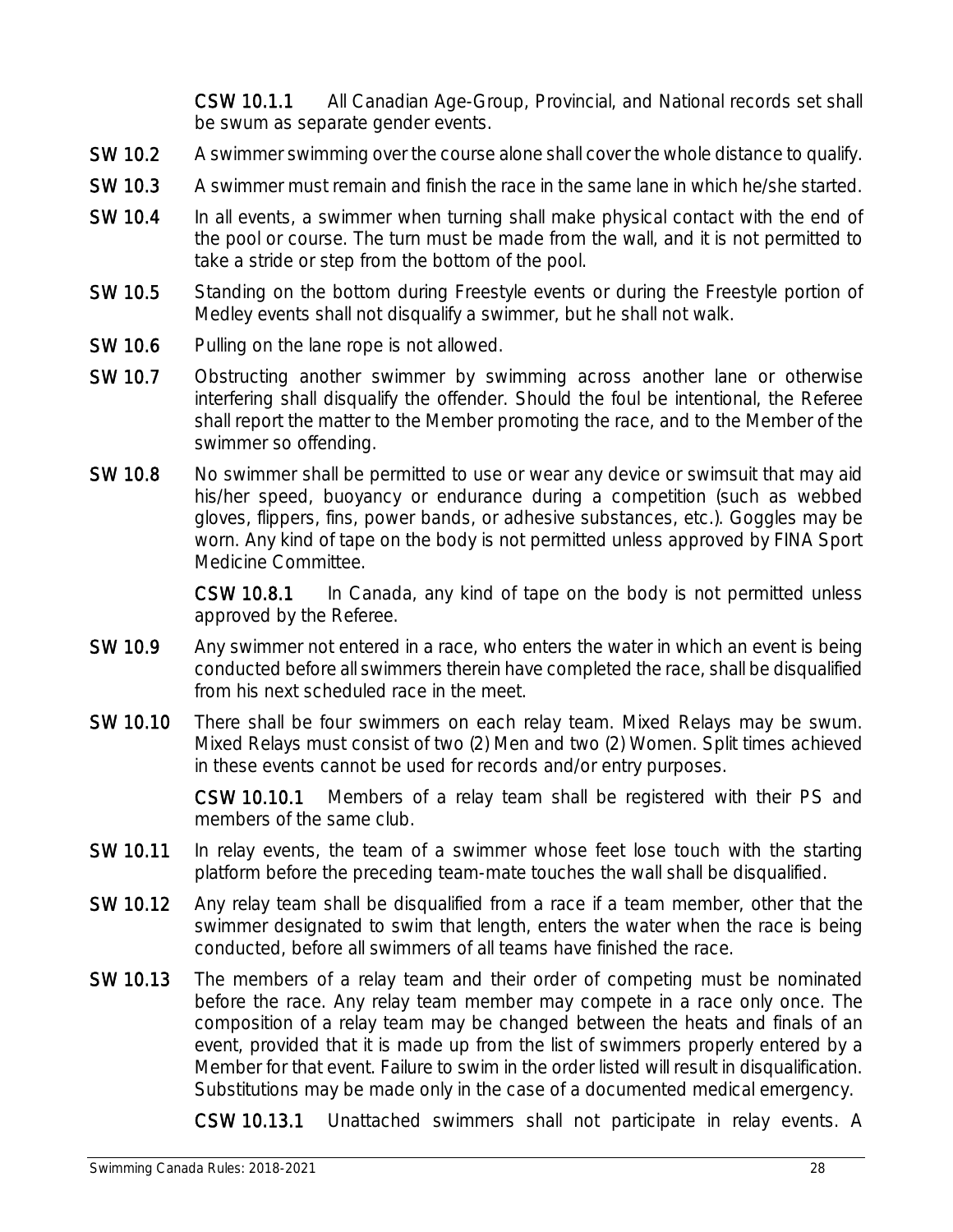swimmer shall compete as a member of only one relay team per event. The members of a relay team and their order of competing must be listed before the last scratch deadline.

CSW 10.13.2 The offending swimmer(s) of a relay team disqualified in heats shall not be used as a member(s) of a relay team in the final of the same event.

- SW 10.14 Any swimmer having finished his race, or his distance in a relay event, must leave the pool as soon as possible without obstructing any other swimmer who has not yet finished his race. Otherwise the swimmer committing the fault, or his relay team, shall be disqualified.
- SW 10.15 Should a foul endanger the chance of success of a swimmer, the Referee shall have the power to allow him to compete in the next heat or, should the foul occur in a final event or in the last heat, the Referee may order it to be re-swum.
- SW 10.16 No pace-making shall be permitted, nor may any device be used or plan adopted which has that effect.

### **SW 11 TIMING**

- SW 11.1 The operation of Automatic Officiating Equipment shall be under the supervision of appointed officials. Times recorded by Automatic Equipment shall be used to determine the winner, all placing and the time applicable to each lane. The placing and times so determined shall have precedence over the decisions of Timekeepers. In the event that a break-down of the Automatic Equipment occurs or that it is clearly indicated that there has been a failure of the Equipment, or that a swimmer has failed to activate the Equipment, the recordings of the Timekeepers shall be official (See SW 13.3).
- SW 11.2 When Automatic Equipment is used the results shall be recorded only to 1/100 of a second. In the event of equal times, all swimmers who have recorded the same time at 1/100 of a second shall be accorded the same placing. Times displayed on the electronic scoreboard should show 1/100 of a second.
- SW 11.3 Any timing device that is terminated by an official shall be considered a watch. Such manual times must be taken by three Timekeepers appointed or approved by the Member in the country concerned. All watches shall be certified as accurate to the satisfaction of the governing body concerned. Manual timing shall be registered to 1/100 of a second. Where no Automatic Equipment is used, official manual times shall be determined as follows:

SW 11.3.1 If two of the three watches record the same time and the third disagrees, the two identical times shall be the official time.

SW 11.3.2 If all three watches disagree, the watch recording the intermediate time shall be the official time.

SW 11.3.3 With only two (2) out of three (3) watches working, the average time shall be the official time.

SW 11.4 Should a swimmer be disqualified during or following an event, such disqualification should be recorded in the official results, but no time or place shall be recorded or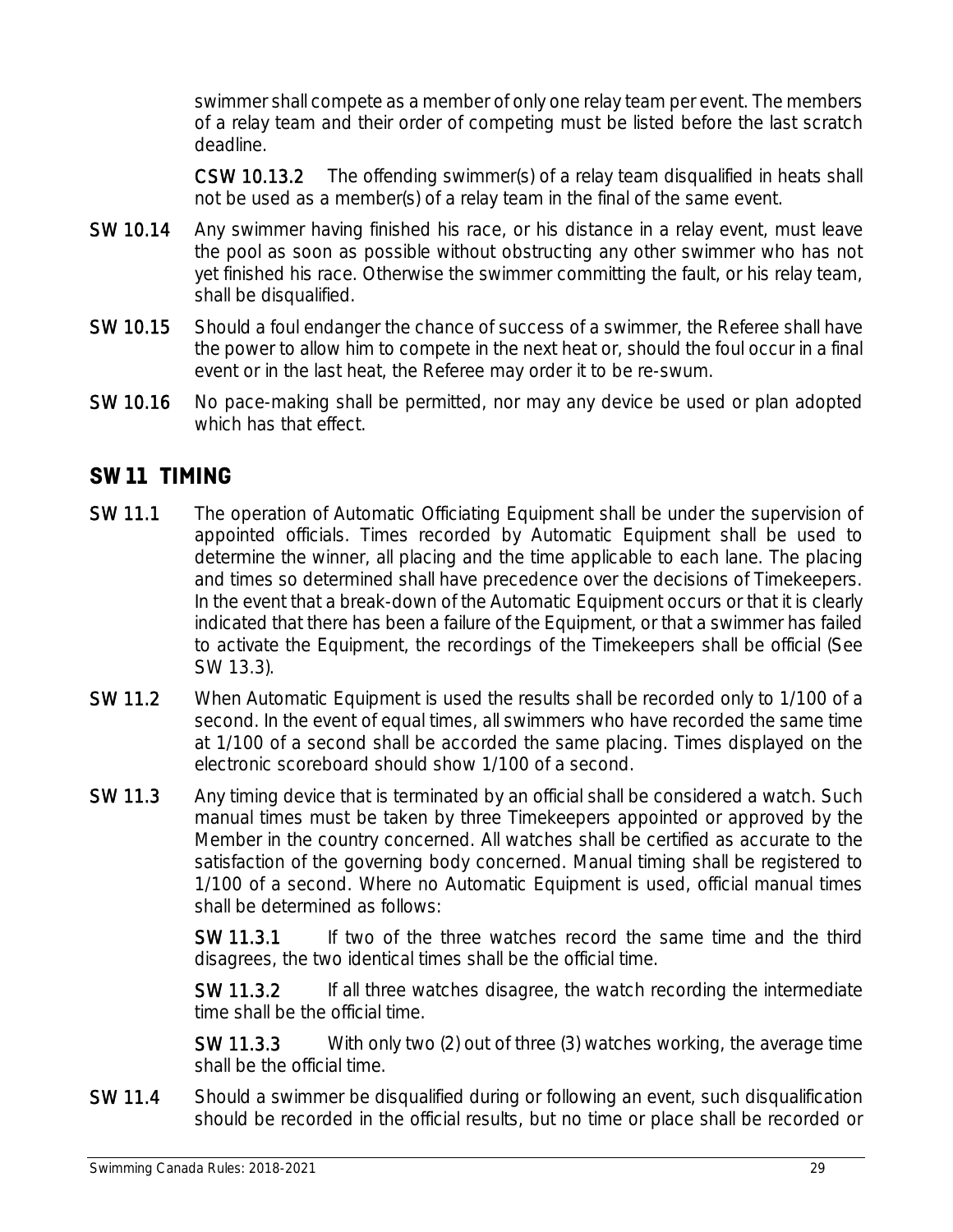announced.

- SW 11.5 In the case of a relay disqualification, legal splits up to the time of the disqualification shall be recorded in the official results.
- SW 11.6 All 50 metre and 100 metre splits shall be recorded for lead-off swimmers during relays and published in the official results.

### **SW 12 WORLD RECORDS**

SW 12.1 For World Records and World Junior Records in 50 metre courses, the following distances and styles for both sexes shall be recognized:

| Freestyle           | 50, 100, 200, 400, 800 and 1500 metres         |
|---------------------|------------------------------------------------|
| <b>Backstroke</b>   | 50, 100 and 200 metres                         |
| <b>Breaststroke</b> | 50, 100 and 200 metres                         |
| <b>Butterfly</b>    | 50, 100 and 200 metres                         |
|                     | Individual Medley 200 and 400 metres           |
|                     | Freestyle Relays 4x100 and 4x200 metres        |
| Medley Relays       | 4x100 metres                                   |
| Mixed Relays        | 4x100 metres Freestyle and 4x100 metres Medley |

SW 12.2 For World Records and World Junior Records in 25 metre courses, the following distances and styles for both sexes shall be recognized:

| Freestyle               | 50, 100, 200, 400, 800 and 1500 metres       |
|-------------------------|----------------------------------------------|
| <b>Backstroke</b>       | 50, 100 and 200 metres                       |
| <b>Breaststroke</b>     | 50, 100 and 200 metres                       |
| <b>Butterfly</b>        | 50, 100 and 200 metres                       |
|                         | Individual Medley 100, 200 and 400 metres    |
| <b>Freestyle Relays</b> | 4x50, 4x100 and 4x200 metres                 |
| Medley Relays           | 4x50 and 4x100 metres                        |
| Mixed Relays            | 4x50 metres Freestyle and 4x50 metres Medley |

- SW 12.3 The age groups for World Junior Records are the same as for the FINA World Junior Swimming Championships.
- SW 12.4 Members of relay teams must be of the same nationality.
- SW 12.5 All records must be made in scratch competition or an individual race against time, held in public and announced publicly by advertisement at least three days before the attempt is to be made. In the event of an individual race against time being sanctioned by a Member, as a time trial during a competition, then an advertisement at least three (3) days before the attempt is to be made shall not be necessary.
- SW 12.6 The length of each lane of the course must be certified by a surveyor or other qualified official appointed or approved by the Member in the country in which it is situated.
- SW 12.7 Where a moveable bulkhead is used, course measurement of the lane must be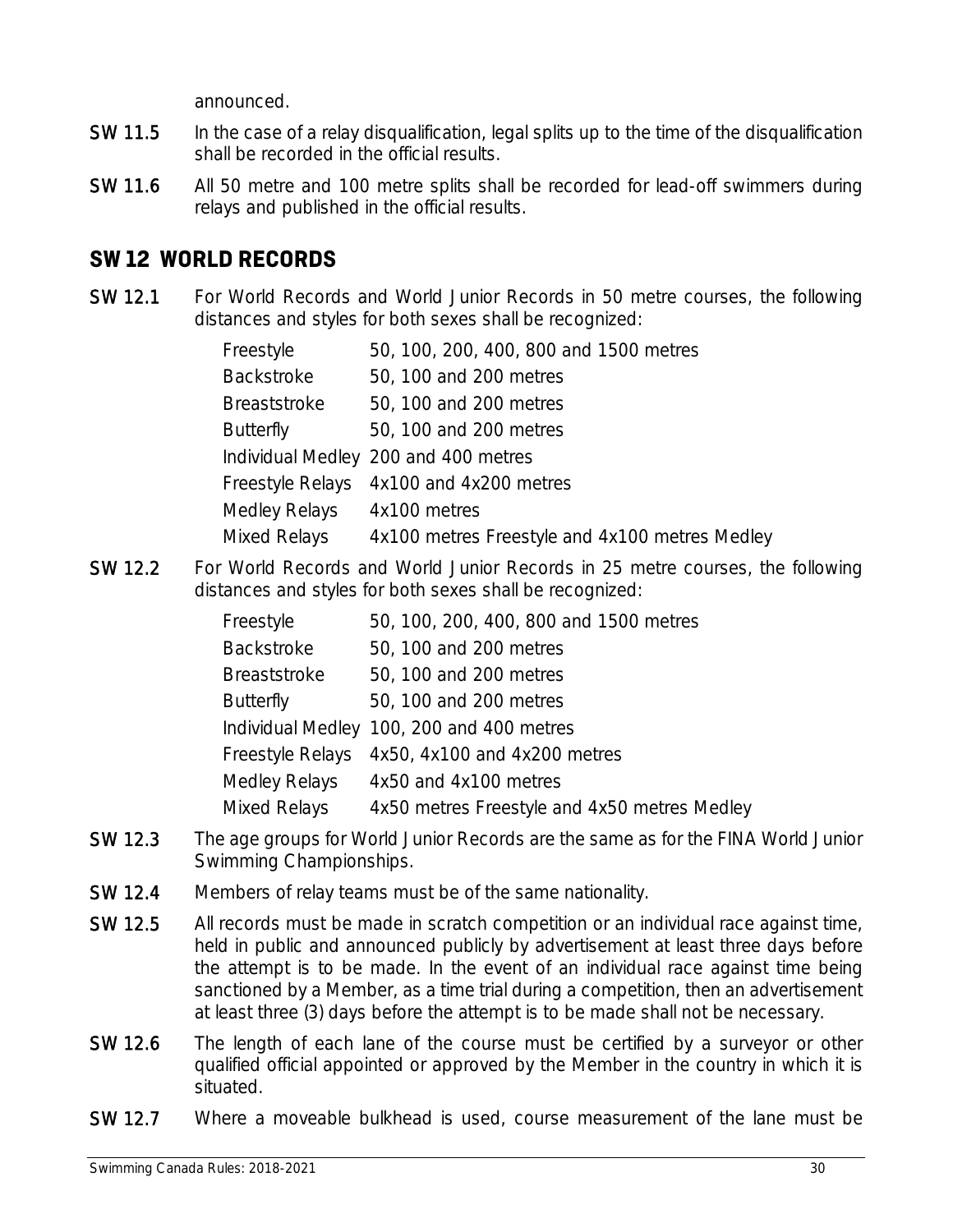confirmed at the conclusion of the session during which the time was achieved.

- SW 12.8 World Records and World Junior Records will be accepted only when times are recorded by Automatic Officiating Equipment, or Semi-Automatic Officiating Equipment in the case of Automatic Officiating Equipment system malfunction.
- SW 12.9 World Records and World Junior Records can be established only by swimmers wearing FINA approved swimsuits.
- SW 12.10 Times which are equal to 1/100 of a second will be recognised as equal records and swimmers achieving these equal times will be called "Joint Holders". Only the time of the winner of a race may be submitted for a World Record – except for World Junior Records. In the event of a tie in a record-setting race, each swimmer who tied shall be considered a winner.
- SW 12.11 World Records and World Junior Records can be established only in water with less than 3 gr/litres of salt. No World Records will be recognised in any kind of sea or ocean water.
- SW 12.12 The first swimmer in a relay, except in Mixed Relays, may apply for a World Record or World Junior Record. Should the first swimmer in a relay team complete his distance in record time in accordance with the provisions of this subsection, his performance shall not be nullified by any subsequent disqualification of his relay team for violations occurring after his distance has been completed.
- SW 12.13 A swimmer in an individual event may apply for a World Record or a World Junior Record at an intermediate distance if he or his coach or manager specifically requests the Referee that his performance be especially timed or if the time at the intermediate distance is recorded by Automatic Officiating Equipment. Such swimmer must complete the scheduled distance of the event to apply for a record at the intermediate distance.
- SW 12.14 Applications for World Records and World Junior Records must be made on the FINA official forms by the responsible authority of the organizing or management committee of the competition and signed by any authorized representative of the Member in the country of the swimmer, certifying that all regulations have been observed including a negative doping test certification (DC 5.3.3.2). The application form shall be forwarded to the Honorary Secretary of FINA within fourteen (14) days after the performance.
- SW 12.15 A claim of a World Record or a World Junior Record performance shall be provisionally reported by email or facsimile to the Honorary Secretary of FINA within seven (7) days of the performance.
- SW 12.16 The Member in the country of the swimmer should report this performance by letter to the Honorary Secretary of FINA for information and action, if necessary, to assure that the official application has been properly submitted by the appropriate authority.
- SW 12.17 On receipt of the official application and upon satisfaction that the information contained in the application, including a negative doping control test certificate, is accurate, the Honorary Secretary of FINA shall declare the new World Record or a World Junior Record, see that such information is published, and see that certificates are provided to those persons whose applications have been accepted.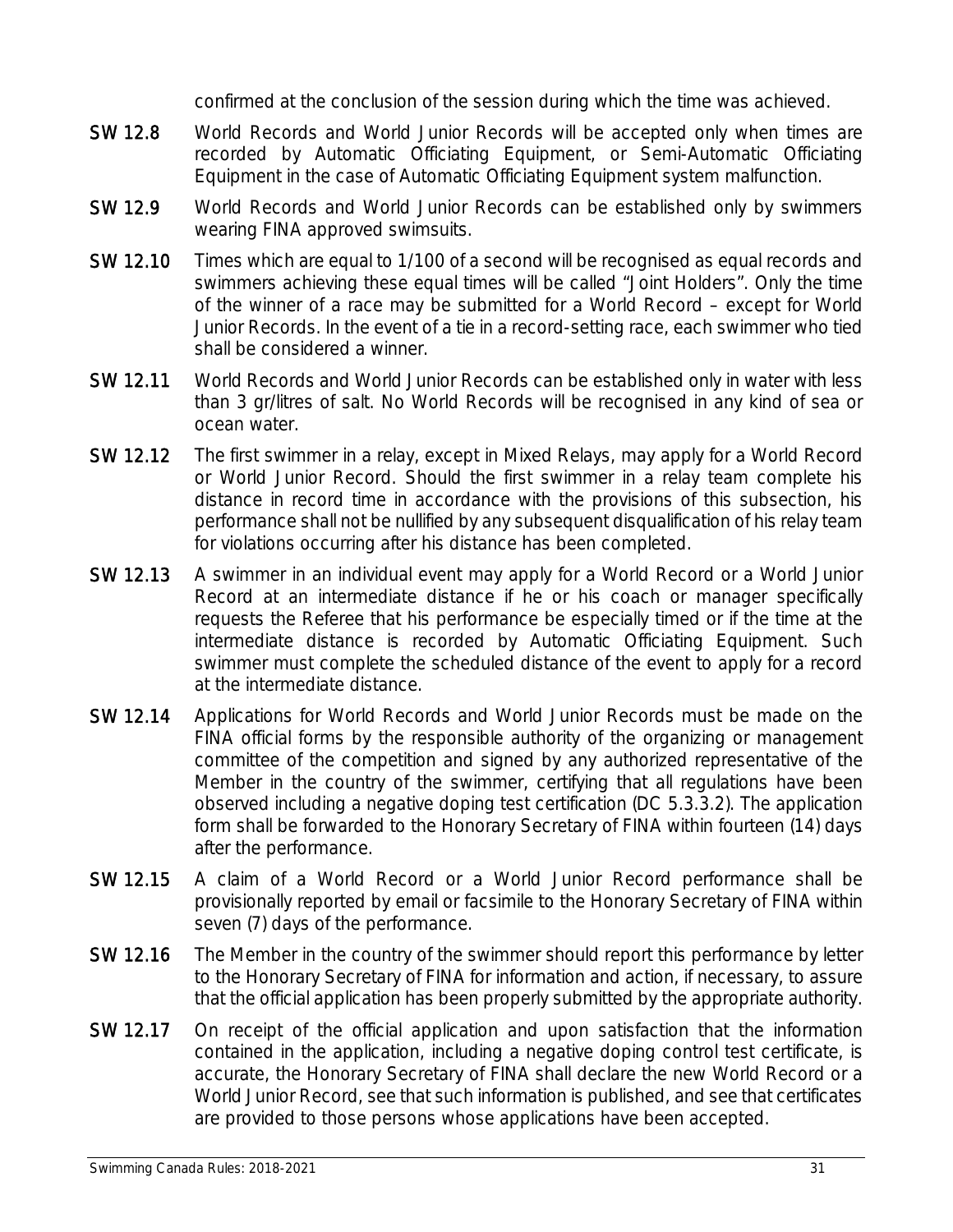- SW 12.18 All records made during the Olympic Games, World Championships, World Junior Swimming Championships, and World Cups shall be automatically approved.
- SW 12.19 If the procedure of SW 12.14 has not been followed, the Member in the country of a swimmer can apply for a World Record or a World Junior Record in default thereof. After due investigation, the Honorary Secretary of FINA is authorized to accept such record if the claim is found to be correct.
- SW 12.20 If the application for a World Record or a World Junior Record is accepted by FINA, a diploma, signed by the President and the Honorary Secretary of FINA shall be forwarded by the Honorary Secretary to the Member in the country of the swimmer for presentation to the swimmer in recognition of the performance. A fifth World Record diploma will be issued to all Members whose relay teams establish a World Record or a World Junior Record. This diploma is to be retained by the Member.
- SW 12.21 From time to time, FINA may add new events for which swimmers may establish World Records or World Junior Records. For each such event, FINA will establish Target times; if a swimmer achieves a time that is better than the Target Time, it shall be considered a World record or World Junior Record, as long as all requirements in SW 12 are met.

Note: The FINA World Record form is available on the FINA website: https://www.fina.org/content/world-record-world-junior-record-application-formdemande-dhomologation-de-record-du-monde

CSW 12.22 Canadian Records: A Canadian Record shall be:

CSW 12.22.1 A performance by a swimmer who is eligible for selection to a National Team representing Canada in the Olympic Games, the Commonwealth Games, the Pan American Games, the World Championships, or any such major international meet, or

CSW 12.22.2 A performance by a swimmer who is a "permanent resident" by Canadian law and as defined by ACA and is registered with Swimming Canada, or

CSW 12.22.3 A performance by a Canadian club relay team, when all members of the team are eligible to hold Canadian records, are registered with the same club, and are eligible to compete for that club.

CSW 12.22.4 A National Relay record is set when all members of the relay team who set the record are members of the Canadian national team, a Provincial team, or a Canada Games team.

CSW 12.22.5 A National Relay record may be set by a U Sports Team. They shall not be eligible to set a Club relay record unless all four swimmers are currently registered with the same Age Group Club.

CSW 12.22.6 Record swims shall be timed and recorded by an Automatic Officiating Equipment system or by three (3) Timekeepers.

CSW 12.22.7 A time achieved while swimming the first "leg" of a relay, other than a Mixed Relay, (see SW 10.10) with an electronic timing system start, may count as a record.

CSW 12.22.8 A record time shall be achieved in the relevant stroke-event. All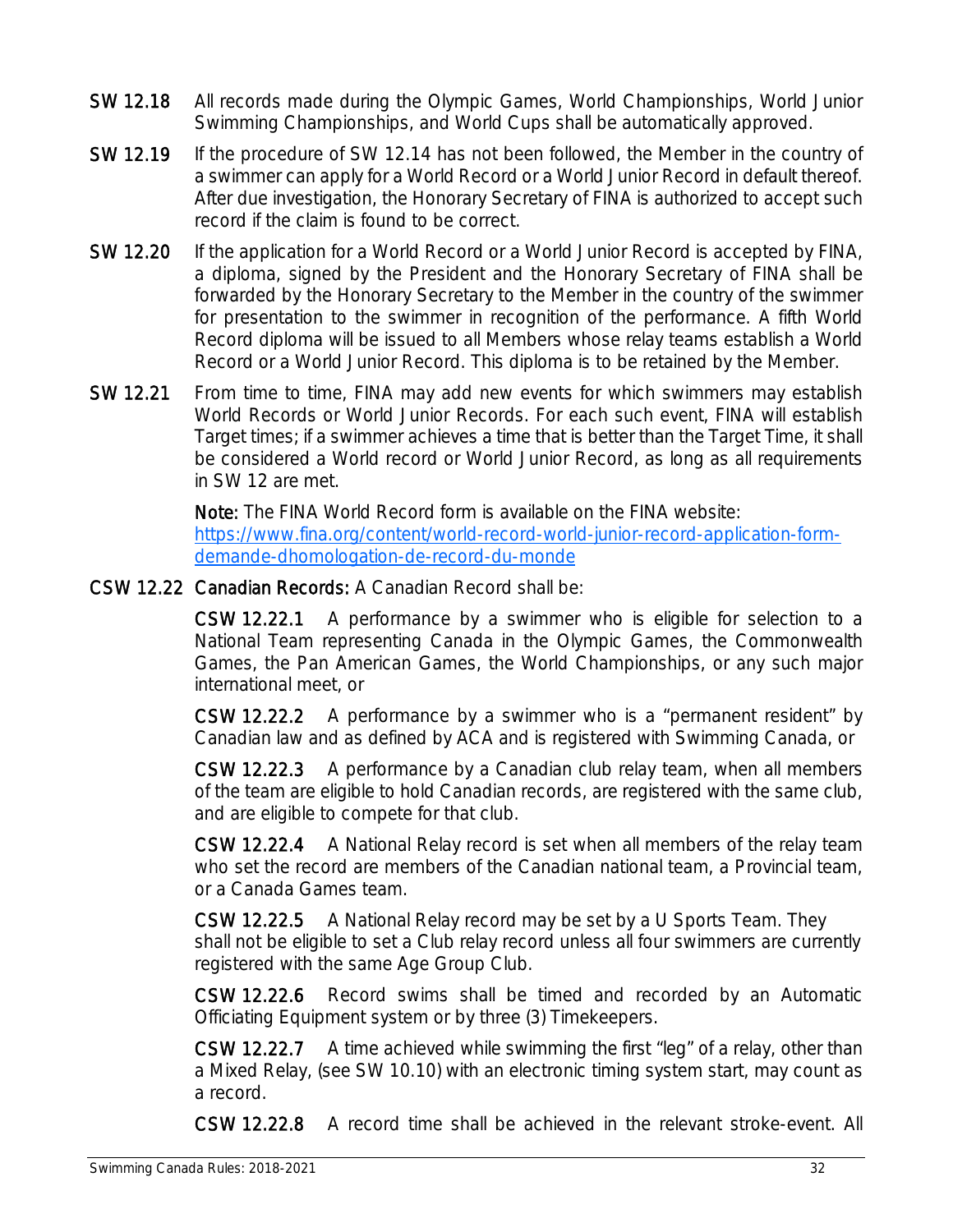times achieved in a Freestyle event shall be regarded as Freestyle, no matter what stroke is swum.

CSW 12.22.9 Canadian records may be considered for acceptance from any competition sanctioned by PS, Swimming Canada, or FINA, other than a Class Two Time Trial, and a certificate shall be awarded to the record holder.

CSW 12.22.10 Records shall be recognized in each of the following events: (50m and 25m pools)

| Freestyle           | 50, 100, 200, 400, 800 and 1500 metres                              |
|---------------------|---------------------------------------------------------------------|
| <b>Backstroke</b>   | 50, 100 and 200 metres                                              |
| <b>Breaststroke</b> | 50, 100 and 200 metres                                              |
| <b>Butterfly</b>    | 50, 100 and 200 metres                                              |
| Individual Medley   | 200 and 400 metres (and 100 metres in 25m pools)                    |
| Freestyle Relays    | 4x50, 4x100 and 4x200 metres                                        |
| Medley Relays       | 4x50 and 4x100 metres                                               |
| Mixed Relays        | 4x50 and 4x100 metres Freestyle and 4x50 and 4x100<br>metres Medley |

### **SW 13 AUTOMATIC OFFICIATING PROCEDURE**

- SW 13.1 When Automatic Officiating Equipment (see FR 4) is used in any competition, the placing and times so determined and relay take-offs judged by such Equipment shall have precedence over the Timekeepers and Inspectors of Turns.
- SW 13.2 When the Automatic Equipment fails to record the place and/or time of one or more swimmers in a given race:
	- SW 13.2.1 Record all available Automatic Equipment times and places.
	- SW 13.2.2 Record all human times and places.
	- SW 13.2.3 The official place will be determined as follows:

SW 13.2.3.1 A swimmer with an Automatic Equipment time and place must retain his relative order when compared with the other swimmers having an Automatic Equipment time and place within that race.

SW 13.2.3.2 A swimmer not having an Automatic Equipment place but having an Automatic Equipment time will establish his relative order by comparing his Automatic Equipment time with the Automatic Equipment times of the other swimmers.

SW 13.2.3.3 A swimmer having neither an Automatic Equipment place nor an Automatic Equipment time shall establish his relative order by the time recorded by the Semi-Automatic Equipment or by three digital watches.

SW 13.3 The official time will be determined as follows:

SW 13.3.1 The official time for all swimmers having an Automatic Equipment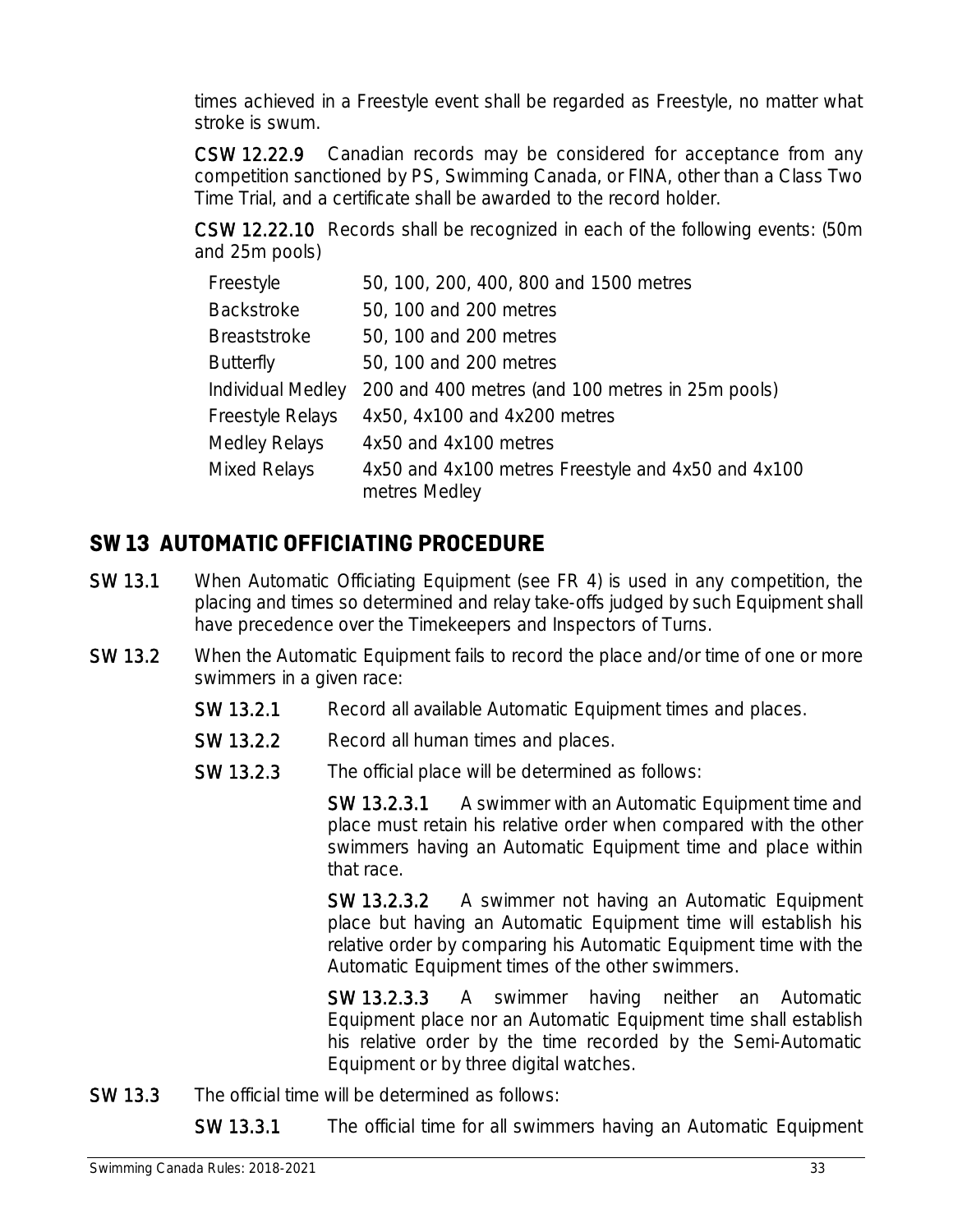time will be that time

#### CSW 13.3.1.1 Official Split Times for meets other than National Competitions:

A time achieved by a swimmer while swimming any part of an individual event for an interval shorter than the total distance, shall be official under the following conditions and may be used for entry or record purposes:

- (i) The Referee/Meet Management must be advised prior to commencement of the event.
- (ii) The swimmer must complete the full distance of the event.
- (iii) The official split shall be reported as a separate event in the meet results.
- (iv) An Official Split cannot be requested for the first swimmer in a Mixed Relay event. (see SW 10.10)
- (v) In the case of a disqualification, legal splits up to the time of the disqualification shall be recorded in the official results.

CSW 13.3.1.2 Official Splits at National Meets: Information on Official Splits at National Competitions shall be clearly stated in the Meet Information Package.

SW 13.3.2 The official time for all swimmers not having an Automatic Equipment time will be the three digital watches or the Semi-Automatic Equipment time.

#### SW 13.4 To determine the relative order of finish for the combined heats of an event, proceed as follows:

SW 13.4.1 The relative order of all swimmers will be established by comparing their official times.

SW 13.4.2 If a swimmer has an official time which is tied with the official time(s) of one or more swimmers, all swimmers having that time shall be tied in their relative order of finish in that event.

### **AGE GROUP SWIMMING RULES**

SWAG 1 Federations may adopt their own Age Group rules using FINA technical rules.

CSWAG 1.1 Age Group Swimming competitions shall be under the jurisdiction of Swimming Canada, and by extension, the PS, and shall be administered by Swimming Canada or PS.

> CSWAG 1.1.1 General Rules and Swimming Rules contained herein shall apply to Age Group swimming.

> CSWAG 1.1.2 Each PS shall be responsible for promoting and sponsoring age group competitions which may be either provincial championships or nonchampionship meets. Such meets may be open or closed meets.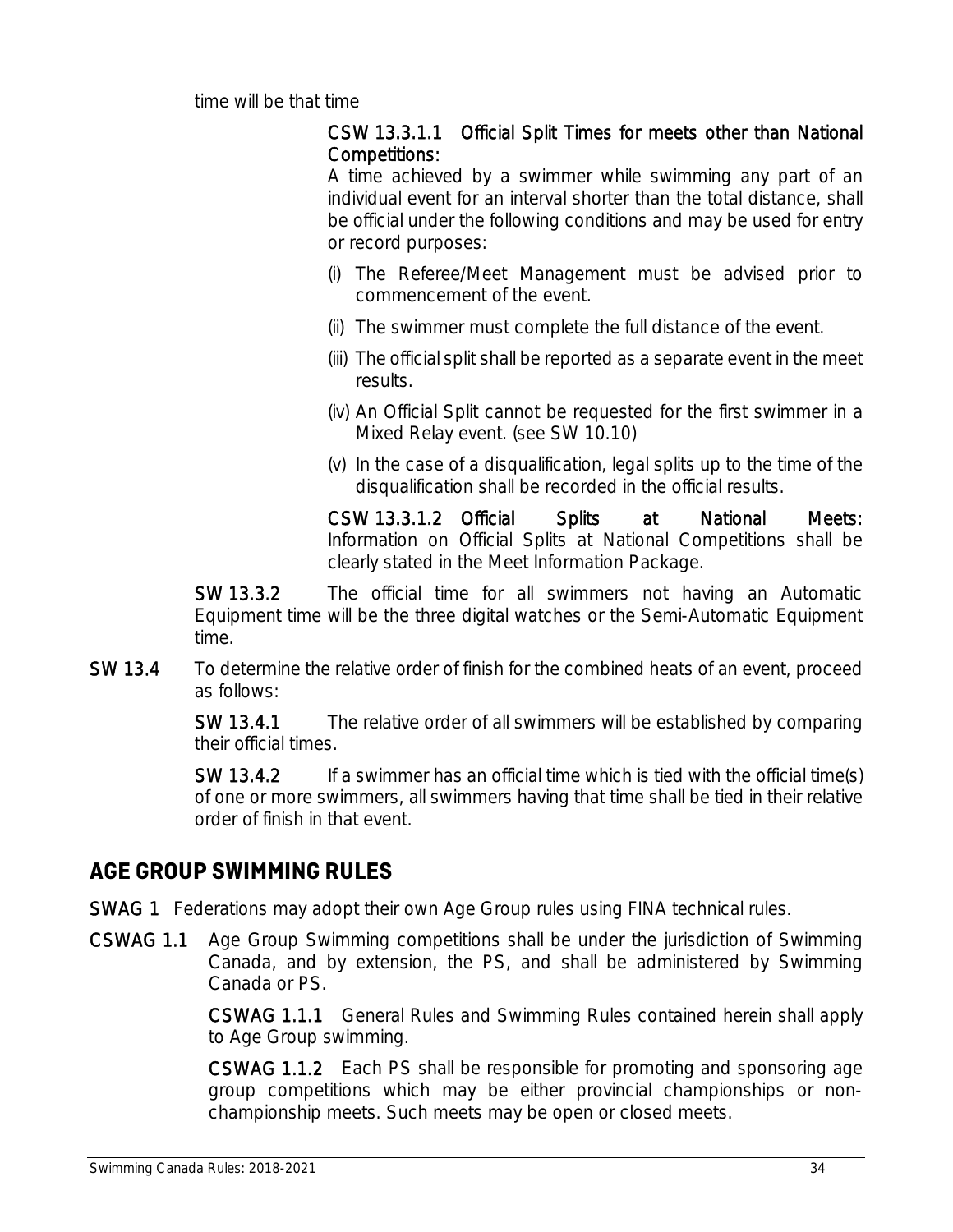CSWAG 1.1.3 Age Group competition categories shall be based on single or multiple age ranges by chronological age or year of birth and published in the Meet Information Package. (This allows for any age grouping combinations)

CSWAG 1.1.4 When an 'Individual' event is designated as age group, only swimmers in that age group shall be eligible to compete in that event.

CSWAG 1.1.5 A swimmer may only compete in that swimmer's own age group. If an event is not offered in that swimmer's age group, the swimmer may enter that same event in the senior category, should it be offered in the meet program.

CSWAG 1.1.6 In a meet where both age-group and senior events are offered, an age group swimmer may swim in either section, but not a combination; except that when the swimmer is entered in the age-group competition, the swimmer may also swim in senior events that are not offered in the swimmer's age group.

CSWAG 1.1.7 In age-group relays, one (1) or two (2) swimmers may be from a younger age group. In such cases, the swimmer(s) may swim in both their own age-group relay as well as in one or more older age-group relays.

CSWAG 1.2 National Age Group Records

CSWAG 1.2.1 In individual events, swimmers shall be the correct age on the first day of the meet in which the record was made.

CSWAG 1.2.2 A record time may be achieved in senior or age group events.

CSWAG 1.2.3 The swimmer shall meet the eligibility requirements to hold Canadian records.

CSWAG 1.2.4 National Age Group records shall be recognized for the same individual events as Canadian records with the exception, no records shall be kept for the stroke 50's (Back, Breast, Fly) and 100 IM in the following age categories: 11-12, 13-14, 15-17.

CSWAG 1.2.5 A swimmer need not place first in a heat or in an overall event to set a national age group record while competing in a senior event.

CSWAG 1.3 Swimming Canada approved age groups are 11-12, 13-14, and 15-17 only. These age groups shall be recognized for National Age Group record keeping. The swimmer's age shall be that on the first day of the meet unless otherwise specified by Swimming Canada. Swimming Canada or the PS may authorize additional younger or older age groups.

### **POST-SECONDARY SWIMMING**

- CSWPS 1.1 All current Swimming Canada competition rules shall apply to university and high school swimming established by U Sports or the Conference Athletic Associations (Atlantic, Quebec, Ontario, & Canada West) shall apply.
- CSWPS 1.2 Each conference is responsible for its own championship meet format.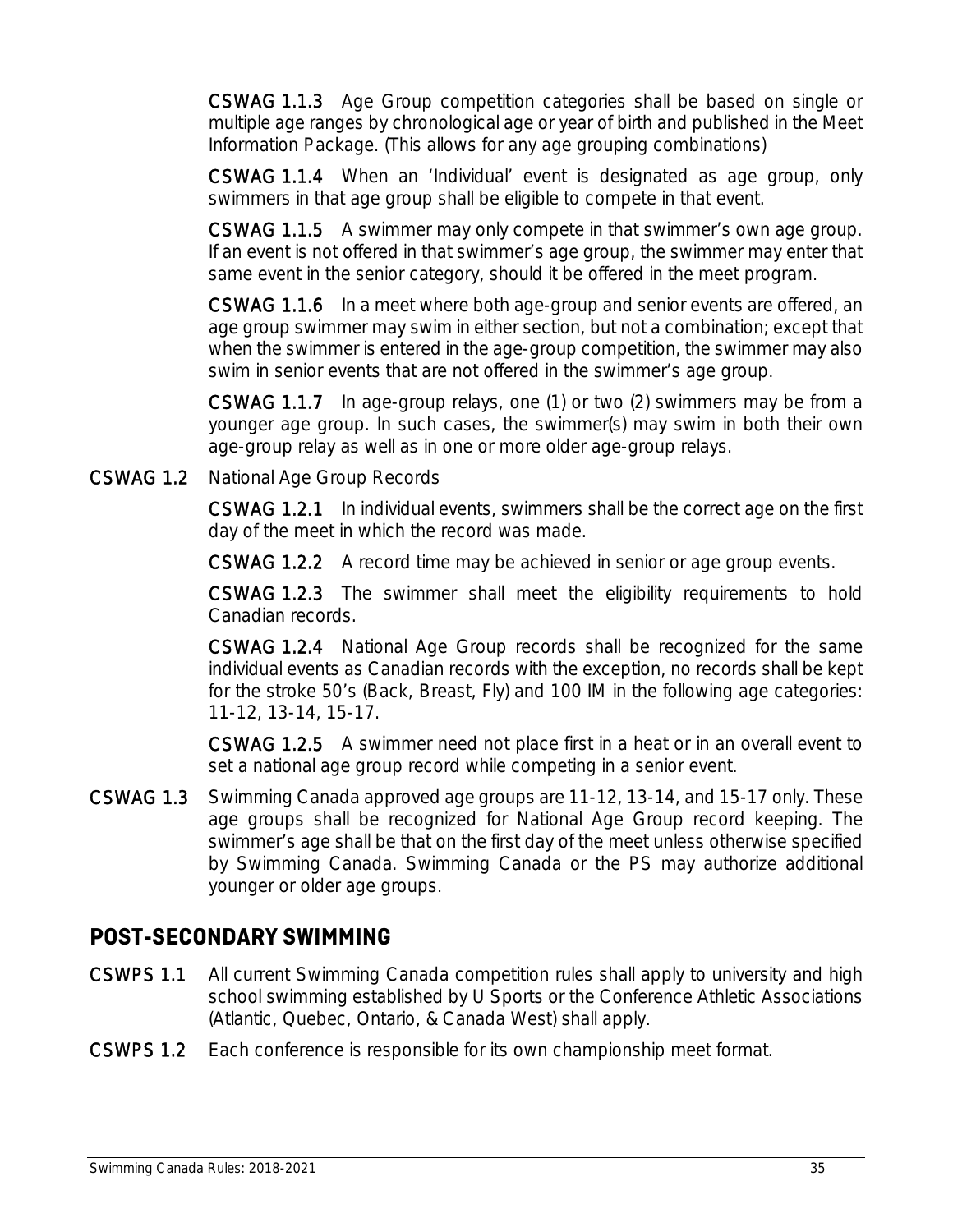## **APPENDIX A: SWIMMING CANADA NATIONAL COMPETITION RULES**

### **SNC 1 SWIMMING CANADA NATIONAL COMPETITIONS**

SNC 1.1.1 The term Swimming Canada National Competition shall apply to those meets held in Canada as named by Swimming Canada.

SNC 1.1.2 Swimming Canada National Competitions shall be sanctioned by Swimming Canada and contracted for operations with a Local Organizing Committee.

SNC 1.1.3 At all Swimming Canada National Competitions, swimmers, coaches, officials, and other authorized personnel shall be issued a Deck Accreditation Card which shall be worn in order to gain access to the pool area.

SNC 1.1.4 Swimming Canada National Competitions shall not be sanctioned in a pool that does not meet the water depth as stated in FR 2.3. Effective September 1, 2018.

SNC 1.2 National Meet Director and National Meet Referee (used only at Swimming Canada National Competitions)

SNC 1.2.1 The National Meet Director shall be appointed by Swimming Canada.

SNC 1.2.2 The National Meet Director shall give directions consistent with rules adopted for the conducting of any competition. Responsibilities include:

- a) the inspection and control of all technical equipment prior to and during the competition;
- b) working with National Meet Referee, Swimming Canada Event staff and the Local Organizing committee on the overall delivery of the competition itself;
- c) the logistics of the competition itself;
- d) shall chair the Jury of Appeal.

SNC 1.2.3 The National Meet Referee shall be appointed by the Swimming Canada Officials, Competitions and Rules Committee (OCRC).

SNC 1.2.4 The National Meet Referee shall have jurisdiction over all matters not assigned by the rulebook to the Referee, Judges or other officials. The National Meet Referee shall give directions consistent with the rules adopted for the conducting of any competition. Responsibilities include:

- a) finalizing and submitting, for approval to the OCRC, the rosters for senior official appointments at the competition;
- b) investigating cases of protest in preparation for the Jury of Appeal;
- c) working with the National Meet Director and Swimming Canada Event staff on the overall delivery of the competition itself.

### SNC 1.3 Jury of Appeal for National Competitions

(See rules CGR 9.3.1.1 to CGR 9.3.1.8)

### SNC 1.4 Program of Events

SNC 1.4.1 A detailed Meet Information Package covering Swimming Canada National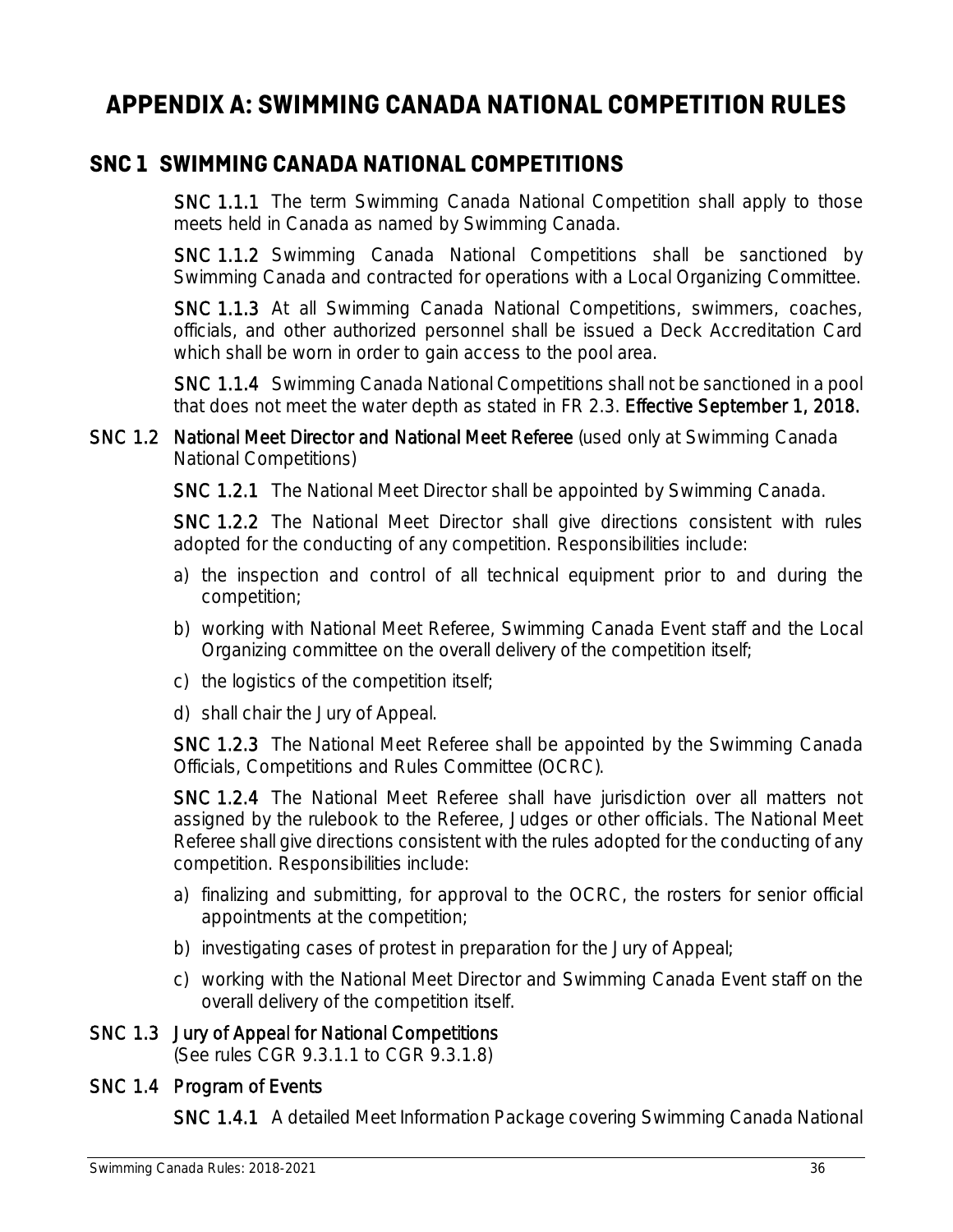Competitions shall be circulated by Swimming Canada (posted on the Swimming Canada website) at least 90 days prior to the meet. These documents shall be published and circulated in both English and French. Where there is a discrepancy between the two versions, the English version shall be applied.

SNC 1.4.2 Swimming Canada shall establish all locations, dates, times and the format for Swimming Canada National Competitions. Once fixed, the program may be altered only under exceptional circumstances. Notice of any such change shall be posted at least twenty-four (24) hours before any such change comes in to effect.

SNC 1.4.3 All event qualification information for each Swimming Canada National Competition shall be clearly stated in the Meet Information Package.

### **SNC 2 MEET ENTRIES**

SNC 2.1 Unless otherwise stated in the Meet Information Package, all entered events including relays shall require proof of time verification. Procedures for proof of time shall be clearly stated in the Meet Information Package.

> SNC 2.1.1 Where an entry time is unable to be verified by proof of time procedures, the entry time shall be re-entered with a verified entry time from the qualifying period. Should an athlete not be able to prove an entry standard they will be removed from the event. Times shall be proven to 1/100th of a second.

#### SNC 2.2 Entry Limitations

SNC 2.2.1 In competitions where there is an entry limitation, swimmers shall enter events only to the allowable limitations.

SNC 2.2.2 Information on "Official Splits" at Swimming Canada National Competitions shall be clearly stated in the Meet Information Package.

#### SNC 2.3 Relay Entries - Swimming Canada National Competitions

SNC 2.3.1 Information on Relay Team Entry at Swimming Canada National Competitions shall be clearly stated in the Meet Information Package.

SNC 2.3.2 Relay team entry times must be proven and shall be either the actual time of the team members entered, or the combined time of the team members in their individual strokes and the distances to be swum as defined in SNC 2.3.3.

SNC 2.3.3 For seeding purposes, relay entry times shall be proved by one of the following methods:

- a) Four (4) individual swims less 1.5 seconds
- b) Three (3) individual swims plus one (1) relay split less 1.0 second
- c) Two (2) individual swims plus two (2) relay splits less 0.5 seconds
- d) One (1) individual swim plus three (3) relay splits
- e) A relay time for the team members listed to swim in that relay.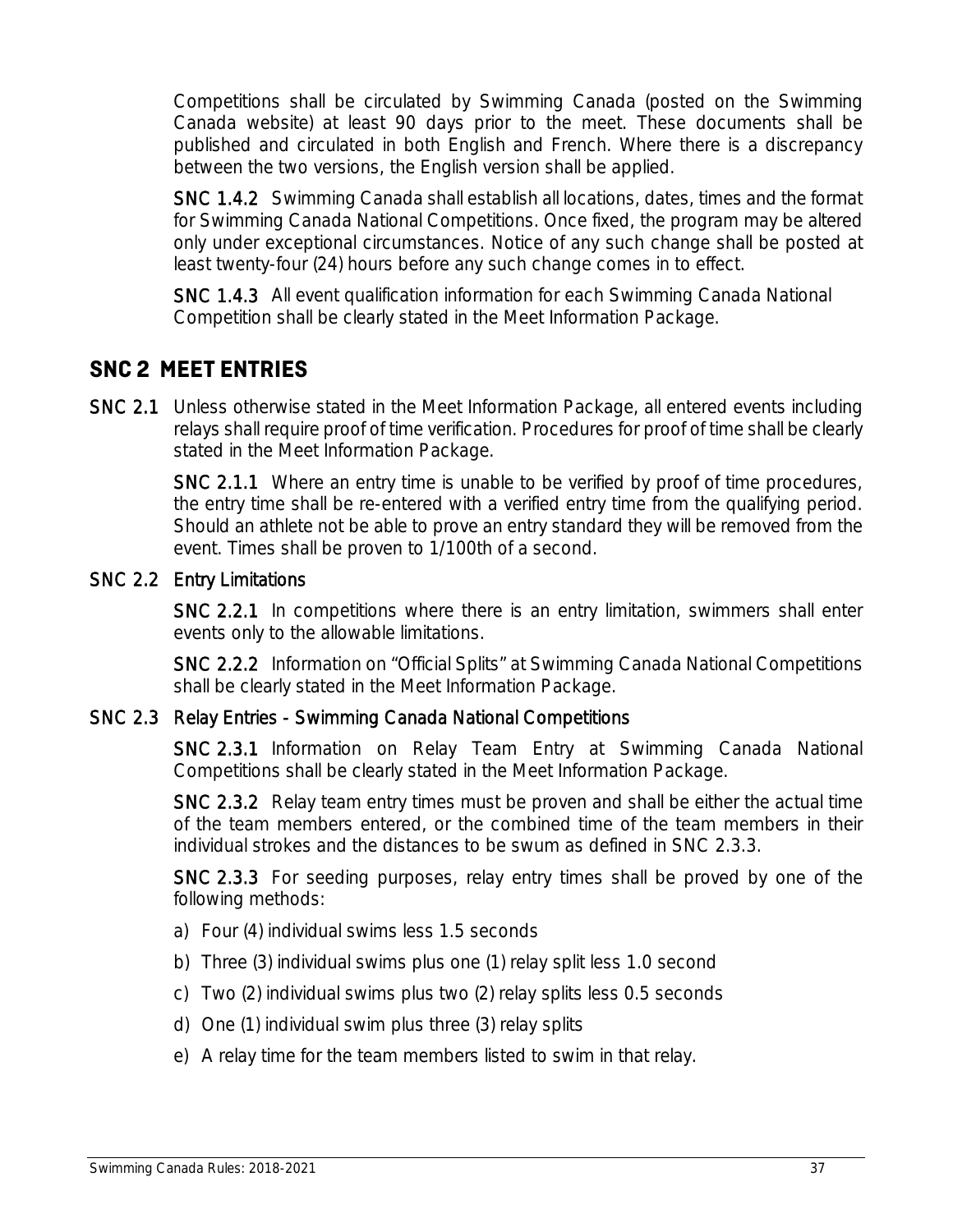### **SNC 3 SCRATCHES, SUBSTITUTIONS, & PENALTIES**

- SNC 3.1 Scratch Deadlines shall be clearly stated in the Meet Information Package. Scratches without penalty may be made by depositing the scratch card of the swimmer or team for that event in the scratch box no later than the scratch deadline as defined in the Meet Information Package.
- SNC 3.2 Preliminaries (Scratch Deadlines for Individual Events and Relays)
	- 1. For all events having preliminaries and finals, the scratch deadline for preliminaries shall be clearly stated in the Meet Information Package. There shall be no further reseeding for late scratches or "no shows" following the scratch deadline.
	- 2. Relay 'Name Changes' shall be accepted each day up to 30 minutes before the start of the session in which the relay will be swum.

#### SNC 3.3 Finals and Time Final Events

- 1. The Scratch Deadline for Finals shall be 30 minutes following the completion of the preliminary sessions excluding time final events.
- 2. The Scratch Deadline for Timed Final Events shall be clearly stated in the Meet Information Package.

Note: The fastest seeded heat in Timed Final events shall have a full complement of swimmers with the intent of having no empty lanes.

#### SNC 3.4 Penalties

- 1. There shall be a \$50.00 penalty for Scratches made after the Scratch Deadline. This penalty shall apply to all step-downs, no-shows, and unexcused incomplete swims for Preliminaries, Timed Finals, and Finals. (Unexcused incomplete swims shall be the sole determination of the Referee).
- 2. Fines incurred in Preliminaries may be paid immediately, or at the end of the preliminary session. The swimmer in question may swim other events in that preliminary session prior to payment of the penalty.
- 3. Fines incurred in Finals must be paid immediately. The swimmer and/or relay swimmers in question shall not swim subsequent events (current session or other) until the fine has been paid.

### **SNC 4 SCORING**

Stated in the Meet Information Package

#### SNC 4.1 Awards

Stated in the Meet Information Package

### **SNC 5 MEET FORMAT FOR SWIMMING CANADA NATIONAL COMPETITIONS**

Stated in the Meet Information Package

### **SNC 6 DOPING CONTROL**

Stated in the Meet Information Package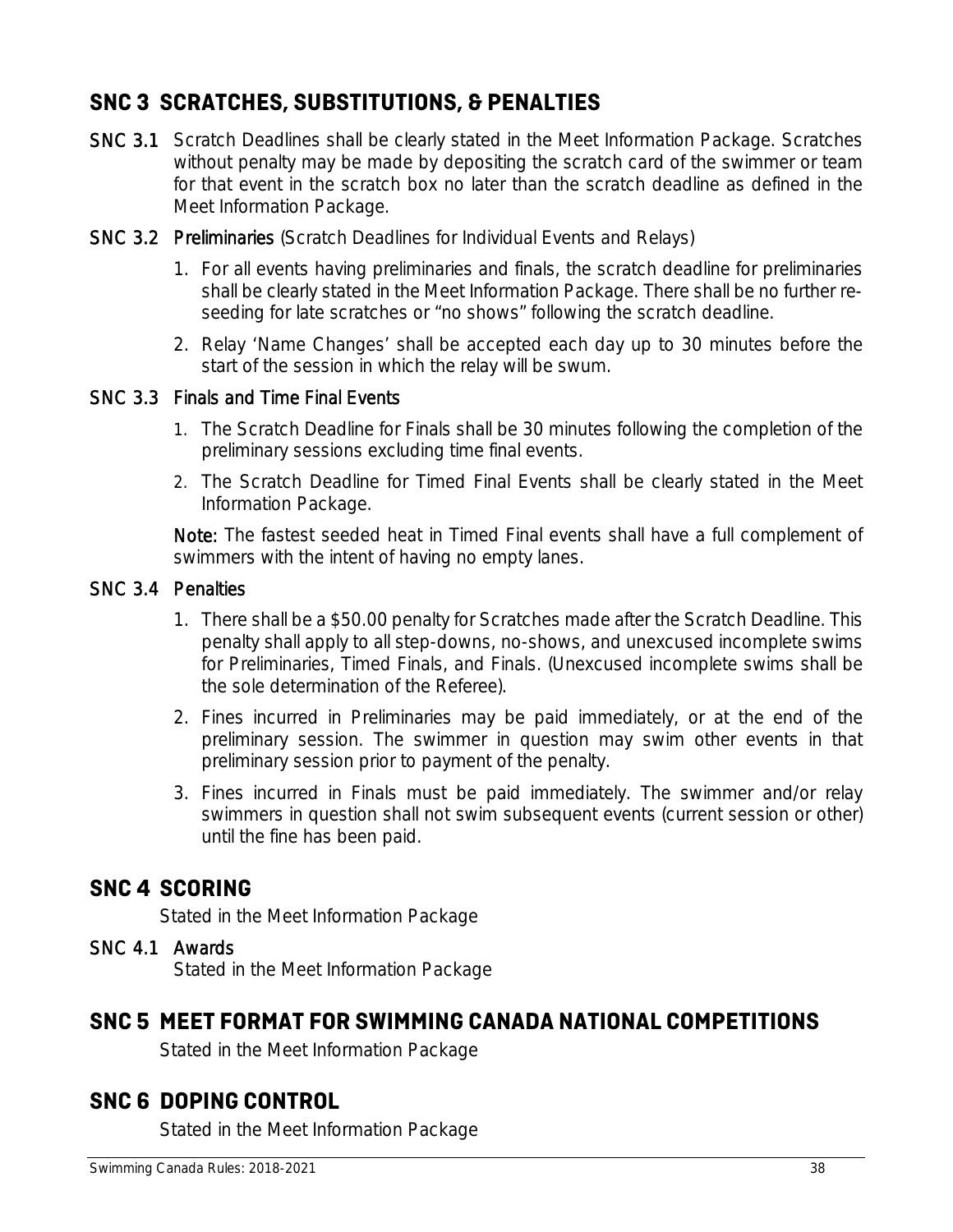## **APPENDIX B: WORLD PARA SWIMMING (WPS) RULES**

#### These rules are effective January 1, 2018.

For any discrepancy between the WPS Swimming Rules in effect and this document, you must use the aforementioned rules. Complete WPS Rules and Regulations can be found at: http://www.paralympic.org/Swimming/RulesandRegulations/Rules

Note: WPS Rules shall apply to all identified para-swimmers attending a meet. The Referee should not make a decision related to impairment if a technical advisor or a para-swimming official is attending the meet.

A Para Swimming Meet Referee or a Technical Adviser will be appointed for Swimming Canada National Competitions and International Competitions which include para-swimmers. When one of these persons is not present at a competition, the Referee is responsible for including the Code of Exceptions on the heat sheets for all Canadian Para-swimmers competing in the competition. The Code of Exceptions is available on the Swimming Canada website: https://swimming.ca/en/resources/para-swimming/para-swimming-classification/

### 6.6 MEDICAL SERVICES

6.6.2.1 An athlete who wishes to compete with protective medical taping (covering for example: open wound, pressure sores, stoma, sensitive skin) must receive clearance from the Referee (in consultation with the medical delegate, if on site) prior to the start of each session or from the moment the taping is required. Violating this rule may result in the athlete being disqualified and/or disallowed from competing further in the competition.

### 10.2 OFFICIALS

10.2.7.6.2 For athletes with a hearing impairment, the Inspector of Turns shall use a visual cue to indicate to the athlete that they have two (2) lengths to swim to finish in individual events of 800 and 1500 metres.

10.2.7.6.3 For athletes with hearing and vision impairment, the Inspector of Turns shall notify the tapper 15 metres and two (2) lengths before the completion of the 800 and 1500 metres events. It shall be the responsibility of the tapper to indicate to the athlete that they are commencing the final two (2) lengths.

### 10.7 SUPPORT STAFF

Support Staff include any person designated to assist an athlete with logistics or with directional instructions.

10.7.1 Support Staff are not permitted to coach or massage athletes. When on deck or in the call room, Support Staff are not permitted to use or visibly carry stopwatches, radio communication devices, back packs or bags.

10.7.2 Support Staff are only permitted to assist an athlete on deck if such a requirement is recorded for that athlete

10.7.3 Support Staff may be required to assist an athlete with vision impairment that they are approaching the end of the pool by a single or double tap. This procedure is called tapping and the Support Staff is referred to as a "tapper". If tapping is required at both ends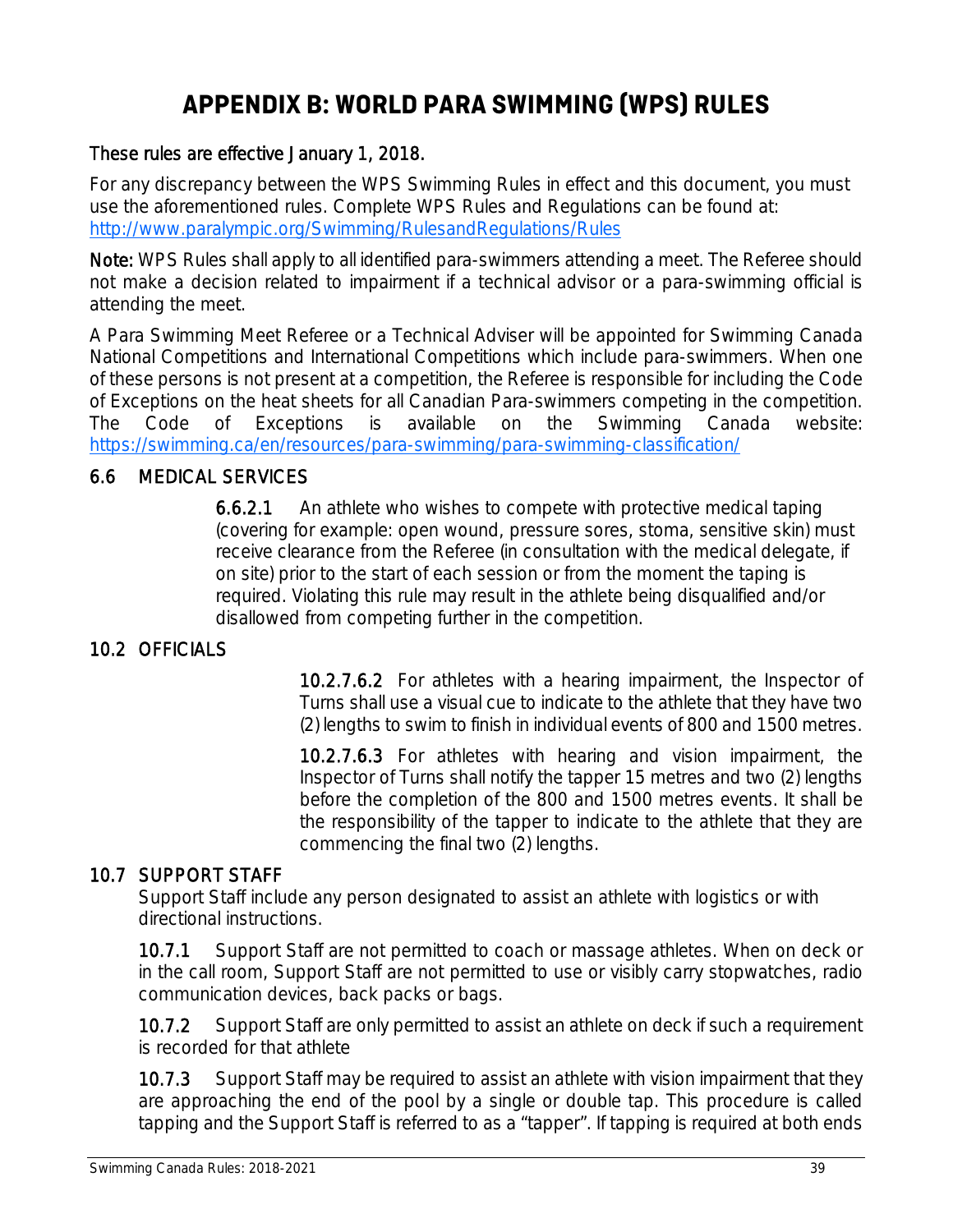of the pool, two separate tappers shall be used, one at each end of the pool.

10.7.3.1 For S11, SB11 and SM11 athletes, tapper(s) and tapping are mandatory for every turn and finish.

10.7.3.2 All tapping devices must be prior approved, recorded and deemed safe for use.

### 10.17 WORLD AND REGIONAL RECORDS

See section 10.17 in the World Para Swimming Rules and Regulations. Note that a WPS approval is required in order to ratify any WPS World or Regional Records. For Para-Swimming Canadian Records, a WPS approval is not required. The Para-Swimming Canadian Records must be reported on the Swimming Canada Records form. However, records will be accepted when times are reported by an Automatic Officiating Equipment system or by three (3) Timekeepers. Proper documentation must be submitted to Swimming Canada to ratify the record.

### 11.1 THE START

11.1.1 At the commencement of each race, the Referee shall signal to the athletes by a short series of whistles inviting them to remove all clothing except swimwear, followed by a long whistle indicating that they should take positions on the starting platform (or for Backstroke swimming and Medley Relays to immediately enter the water). A second long whistle shall bring the Backstroke and Medley Relay athlete immediately to the starting position. When the athletes and officials are prepared for the start, the Referee shall gesture to the Starter with a stretched out arm, indicating that the athletes are under the Starter's control. The stretched out arm shall stay in that position until the start is given.

11.1.2 The start in Freestyle, Breaststroke, Butterfly and Individual Medley events (when Butterfly is the initial stroke) shall be with a dive. On the long whistle from the Referee (11.1.1) the athletes shall step onto the starting platform and remain there. On the Starter's command "take your marks", they shall immediately take up a starting position with at least one foot at the front of the starting platforms. The position of the hands is not relevant. When all athletes are stationary, the Starter shall give the starting signal.

> 11.1.2.1 For an athlete with a vision impairment, on the long whistle from the Referee the athlete shall be permitted to orientate themselves prior to the Starter's command "take your marks".

> 11.1.2.2 The athlete who has balance problems i.e. standing stationary, may have assistance to balance themselves on the starting platform i.e. hold at the hips, hand, arm etc., by one (1) support staff. Support staff may aid the athlete to remain stationary at the start; however, the support staff shall not allow the athlete unfair advantage by being held beyond the 90 degrees vertical position on the starting platform. Giving momentum to the athlete at the start is not permitted.

> 11.1.2.3 An athlete with only one (1) fully functional leg does not need to have a foot at the front of the starting platform as long as they have one (1) hand or other part of the arm at the front of the starting platform.

11.1.2.4 An athlete may be permitted to start beside the starting platform.

11.1.2.5 An athlete may be permitted to take up a sitting position on the starting platform.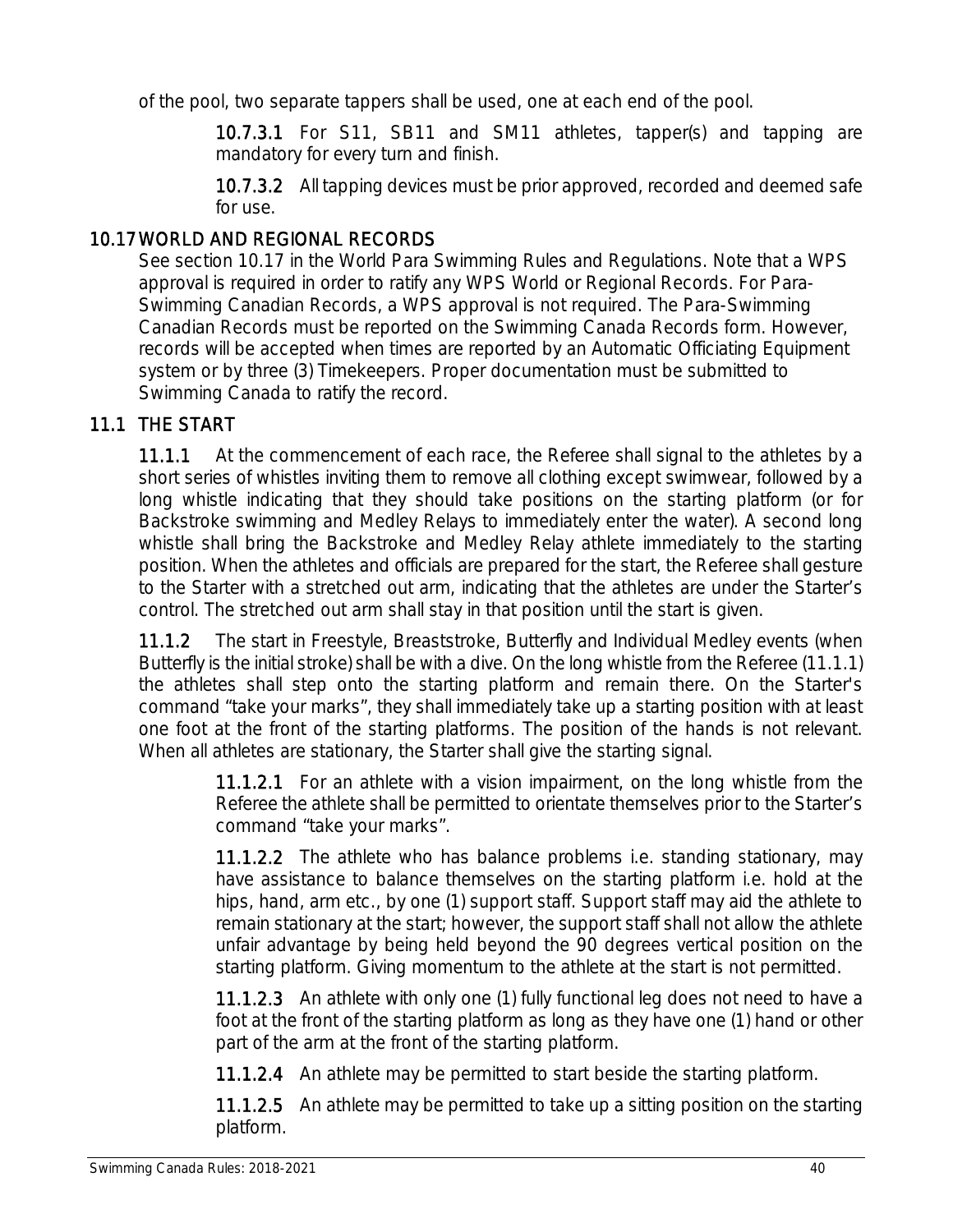11.1.2.6 An athlete may be permitted to start in the water but is required to have one hand in contact with the starting place until the starting signal is given. Standing in or on the gutter or on the bottom is prohibited.

11.1.2.7 Sport Class S/SB/SM 1-3 athletes are permitted to have their foot/feet or the end of their limb(s) held to the wall, until the starting signal is given. Giving momentum to the athlete at the start is not permitted.

11.1.2.8 Where an athlete is unable to grip the starting place in a water start, the athlete may be assisted by a support staff and/or starting device. The device shall be cleared and deemed safe by World Para Swimming prior to the commencement of the competition. Giving momentum to the athlete at the start is not permitted. The athlete shall have part of the body in contact with the wall until the starting signal is given.

11.1.2.9 To prevent abrasion, one (1) layer of towel, or the like, may be placed on the starting platform.

11.1.3 The start in Backstroke, 75m/150m Individual Medley events and Medley Relay events shall be from the water. At the Referee's first long whistle (11.1.1), the athletes shall immediately enter the water. At the Referee's second long whistle the athletes shall return without undue delay to the starting position. When all athletes have taken their starting positions, the Starter shall give the command "take your marks". When all athletes are stationary, the Starter shall give the starting signal.

11.1.4 In IPC Games, IPC Competitions and WPS Sanctioned Competitions the command "take your marks" shall be in English and the start shall be by multiple loudspeakers, mounted one at each starting platform.

11.1.5 Any athlete starting before the starting signal has been given, shall be disqualified. If the starting signal sounds before the disqualification is declared, the race shall continue and the athlete(s) shall be disqualified upon completion of the event. If the disqualification is declared before the starting signal, the signal shall not be given, but the remaining athletes shall be called back and start again. The Referee repeats the start procedure beginning with the long whistle (the second one for Backstroke) as per 11.1.1.

11.1.6 For athletes with a hearing impairment, a strobe/starting light will be provided. If an athlete required additional arm signals by the Starter, this must be requested by the responsible Team Leader at the Technical Meeting.

11.1.7 In the case of a S1-10/SB1-9/SM1-10 and S/SB/SM14 athlete who additionally has a hearing impairment, Support Staff shall be permitted to convey the starting signal to the athlete by the use of a non-verbal instruction, when no starting light is available.

11.1.8 In the case of an athlete with vision impairment who additionally has a hearing impairment, Support Staff shall be permitted to convey the starting signal to the athlete by the use of a non-verbal instruction.

### 11.2 FREESTYLE

11.2.1 Freestyle means that in an event so designated the athlete may swim any style, except in Individual Medley or Medley Relay events where Freestyle means any style other than Backstroke, Breaststroke or Butterfly. For the 75m or 150m Individual Medley, Freestyle means any style other than Backstroke or Breaststroke.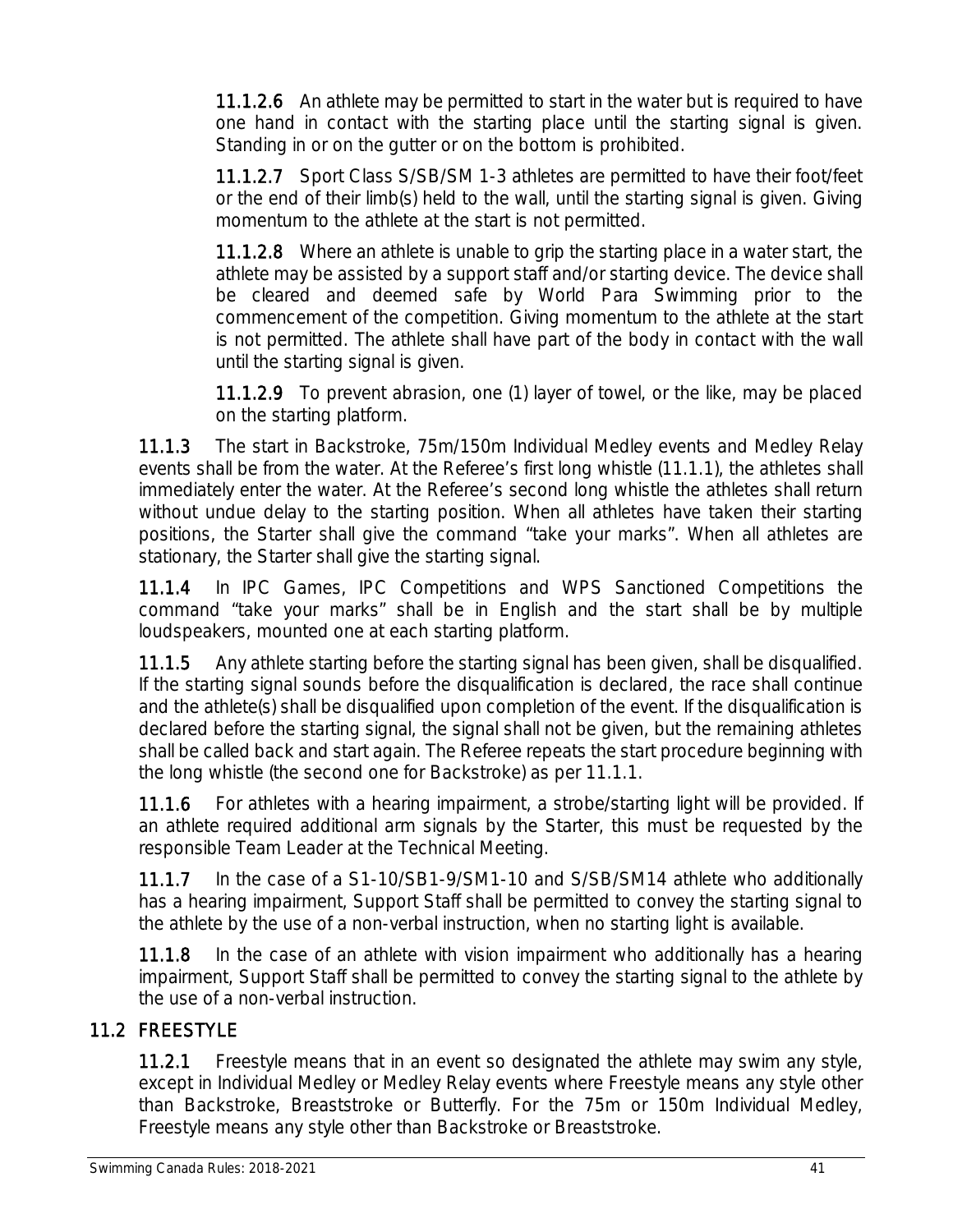11.2.2 Some part of the athlete must touch the wall upon completion of each length and at the finish.

11.2.3 Some part of the athlete must break the surface of the water throughout the race, except it shall be permissible for the athlete to be completely submerged during the turn and for a distance of not more than 15 metres after the start and each turn. By that point, the head must have broken the surface.

> 11.2.3.1 For S1-5 athletes, during each complete stroke cycle some part of the athlete must break the surface of the water. One (1) stroke cycle is defined as one (1) full rotation of the shoulder joint(s) and/or one (1) complete up and down movement of the hip joint(s).

11.2.4 Standing on the bottom during Freestyle events or during the Freestyle portion of Medley events shall not disqualify a swimmer, but they shall not walk.

### 11.3 BACKSTROKE

11.3.1 Prior to the starting signal, the athletes shall line up in the water facing the starting end, with both hands holding the starting grips. Standing in or on the gutter or bending the toes over the lip of the gutter is prohibited. When using a Backstroke ledge at the start, the toes (or parts thereof) of both feet must be in contact with the end wall or face of the touchpad. Bending the toes over the top of the touch pad is prohibited.

> 11.3.1.1 Where an athlete is unable to hold both the starting grips, it is permissible to hold the grips with one hand only.

> 11.3.1.2 Where an athlete is unable to hold either starting grip, it is permissible to hold the end of the pool.

> 11.3.1.3 Where an athlete is unable to hold the starting grips or end of the pool, the athlete may be assisted by a support staff or starting device. The device shall be cleared and deemed safe by World Para Swimming prior to the commencement of the competition. Giving momentum to the athlete at the start is not permitted. The athlete shall have part of the body in contact with the wall until the starting signal is given.

11.3.2 At the signal for starting and after turning the athlete shall push off and swim upon his back throughout the race except when executing a turn as set forth in 11.3.4. The normal position on the back can include a roll movement of the body up to, but not including 90 degrees from horizontal. The position of the head is not relevant.

11.3.3 Some part of the athlete must break the surface of the water throughout the race. It is permissible for the athlete to be completely submerged during the turn and for a distance of not more than 15 metres after the start and each turn. By that point the head must have broken the surface.

> 11.3.3.1 For S1-5 athletes, during each complete stroke cycle some part of the athlete must break the surface of the water. One (1) stroke cycle is defined as one (1) full rotation of the shoulder joint/s and/or one (1) complete up and down movement of the hip joint/s.

11.3.4 When executing the turn there must be a touch of the wall with some part of the athlete's body in his respective lane. During the turn the shoulders may be turned over the vertical to the breast after which an immediate continuous single arm pull or an immediate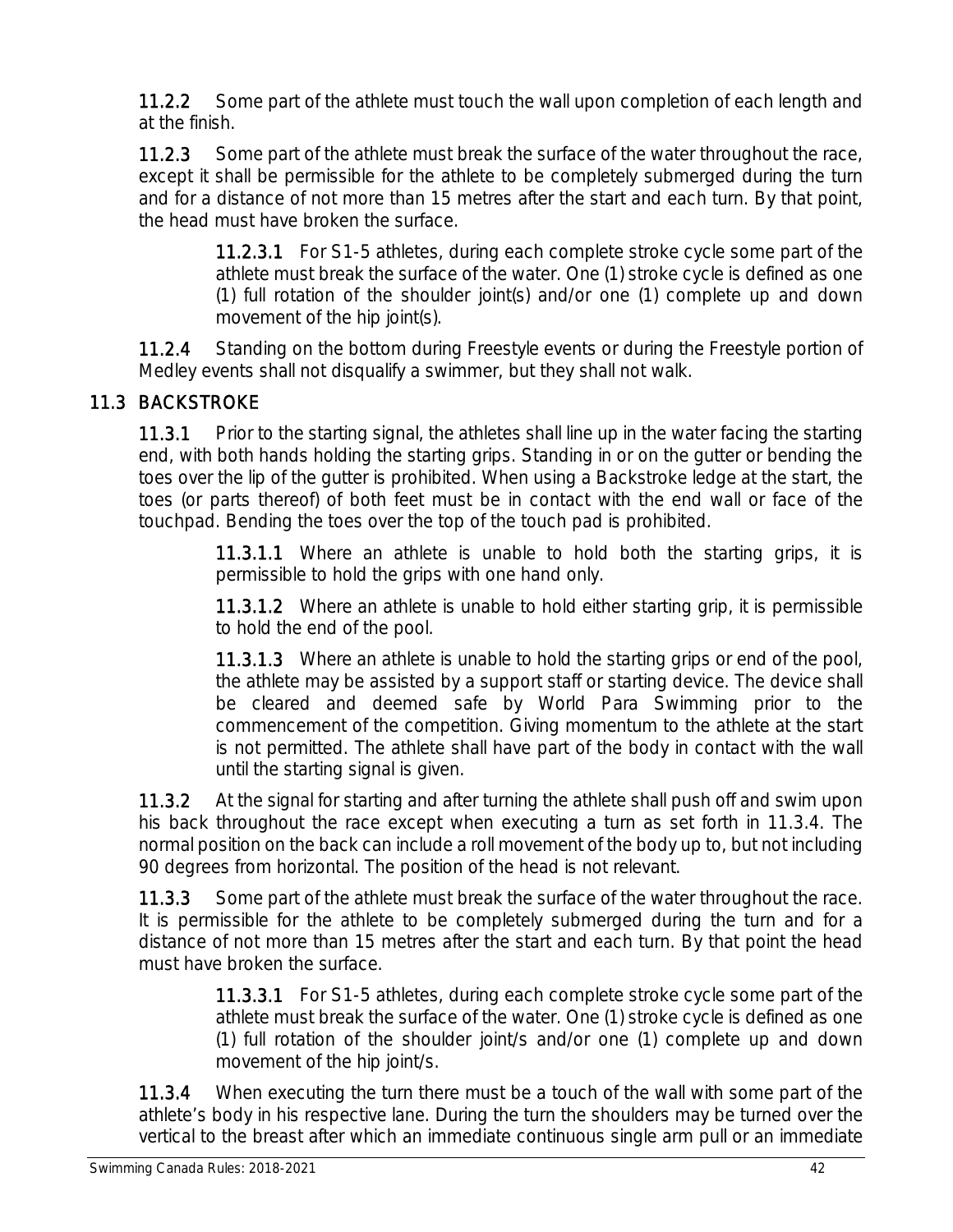continuous simultaneous double arm pull may be used to initiate the turn. The athlete must have returned to the position on the back upon leaving the wall.

> 11.3.4.1 For the athlete who has no arms or use of his arms during the turn, once the body has left the position on the back, the turn shall be initiated. The athlete must have returned to a position on the back upon leaving the wall.

11.3.5 Upon the finish of the race the athlete must touch the wall while on the back in his respective lane. It is not permissible to be completely submerged at the finish.

### 11.4 BREASTSTROKE

11.4.1 After the start and after each turn, the athlete may take one arm stroke completely back to the legs during which the athlete may be submerged. At any time prior to the first Breaststroke kick after the start and after each turn, a single Butterfly kick is permitted. The head must break the surface of the water before the hands turn inward at the widest part of the second stroke.

> 11.4.1.1 After the start and after each turn, an athlete who is unable to push off with the leg(s), may perform one (1) arm stroke that may not be simultaneous or on the horizontal plane to attain the breast position.

11.4.2 From the beginning of the first arm stroke after the start and after each turn, the body shall be on the breast. It is not permitted to roll onto the back at any time except at the turn after the touch of the wall where it is permissible to turn in any manner as long as the body is on the breast when leaving the wall. From the start and throughout the race the stroke cycle must be one (1) arm stroke and one (1) leg kick in that order. All movements of the arms shall be simultaneous and on the same horizontal plane without alternating movement.

> 11.4.2.1 When an athlete does not have any legs or arms or parts thereof, either the kick or the respective arm stroke shall constitute a complete stroke cycle.

> Interpretation: The normal position on the breast can include a roll movement of the body up to, but not including ninety (90) degrees from horizontal. The position of the head is not relevant.

**11.4.3** The hands shall be pushed forward together from the breast on, under, or over the water. The elbows shall be under water except for the final stroke before the turn, during the turn and for the final stroke at the finish. The hands shall be brought back on or under the surface of the water. The hands shall not be brought back beyond the hip line, except during the first stroke after the start and each turn.

> 11.4.3.1 Athletes with vision impairment approaching a turn or finish may push their hands forward from any point in the stroke cycle immediately after they have been tapped.

11.4.4 During each complete cycle, some part of the athlete's head must break the surface of the water. All movements of the legs shall be simultaneous and on the same horizontal plane without alternating movement.

> 11.4.4.1 An athlete with lower limb impairment must show intent of simultaneous movement and show intent to kick in the same plane throughout the race or trail/drag the leg/s throughout the race.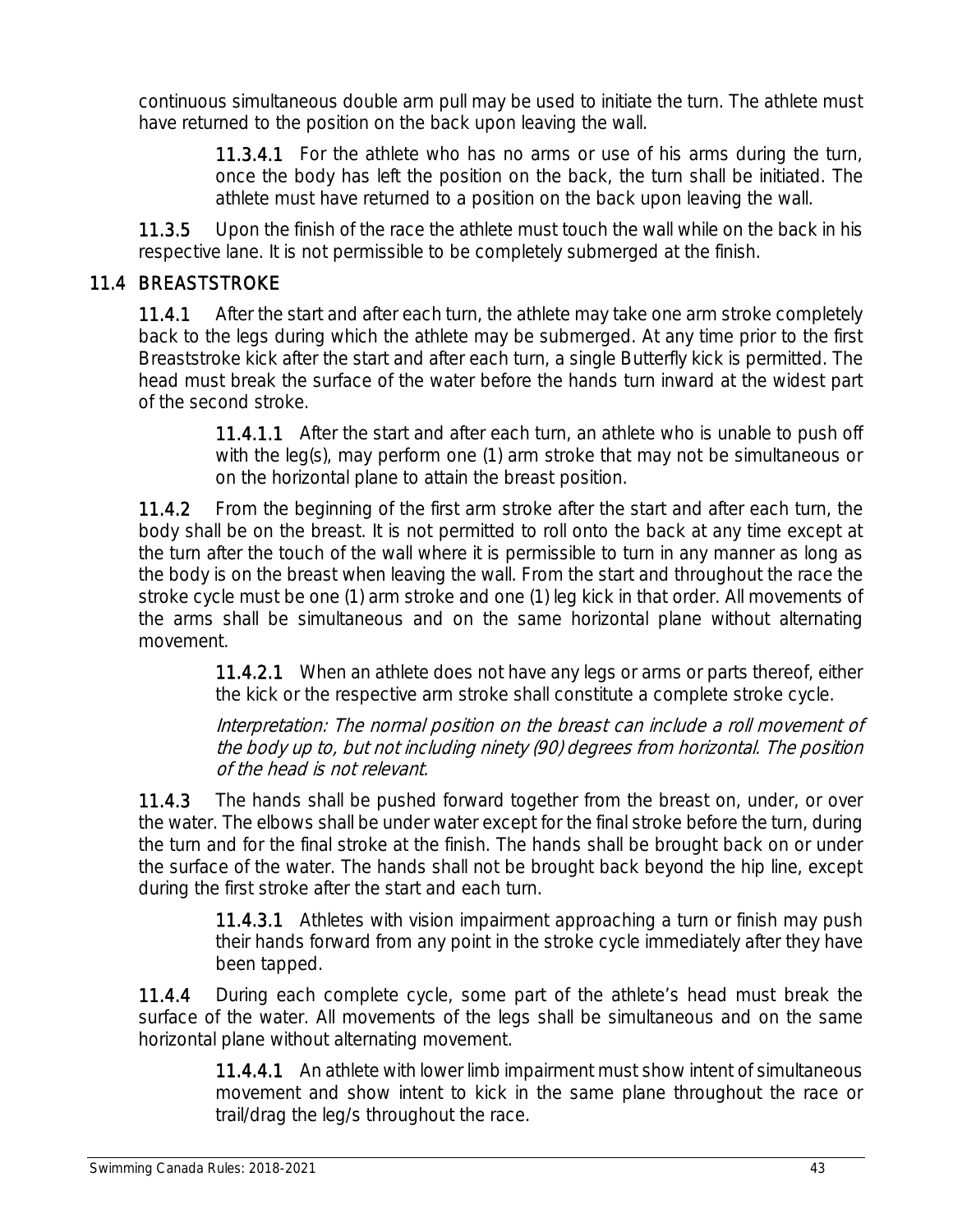11.4.5 The feet must be turned outwards during the propulsive part of the kick. Alternating movements or downward Butterfly kick is not permitted except as in 11.4.1. Breaking the surface of the water with the feet is allowed unless followed by a downward Butterfly kick.

> 11.4.5.1 An athlete who is unable to use one (1) or both legs and/or foot/feet to gain normal propulsion shall not be required to turn the affected foot outwards during the propulsive part of the kick.

11.4.6 At each turn and at the finish of the race, the touch shall be made with both hands separated and simultaneously at, above, or below the water level. At the last stroke before the turns and at the finish an arm stroke not followed by a leg kick is permitted. The head may be submerged after the last arm pull prior to the touch, provided it breaks the surface of the water at some point during the last complete or incomplete cycle preceding the touch.

Interpretation: "Separated" means that the hands cannot be stacked one on top of the other. It is not necessary to see space between the hands, incidental contact at the fingers is not a concern.

> 11.4.6.1 At each turn and the finish of the race, where an athlete has different arm lengths only the longer arm must touch, but both arms must be stretched forward simultaneously.

> 11.4.6.2 At each turn and the finish of the race, an athlete with upper limbs too short to stretch above the head shall touch with any part of the upper body.

> **11.4.6.3** At each turn and the finish of the race, where an athlete can use only one (1) arm for the stroke cycle (as determined by the athlete's Code of Exception) the athlete must touch with the one (1) hand/arm that is used for the stroke. Where an athlete's impairment results in only one (1) arm being used, the non-functioning arm shall be dragged or stretched forward.

> 11.4.6.4 At each turn and the finish of the race, where the athlete who uses both arms but has restriction in the shoulder/elbow, only the longer arm must touch, but both arms must be stretched forward simultaneously.

> 11.4.6.5 SB11-12 athletes may have difficulty making a simultaneous touch at the turn and the finish if they are restricted due to contact with the lane rope. The athlete shall not be disqualified provided that no advantage was gained.

### 11.5 BUTTERFLY

11.5.1 From the beginning of the first arm stroke after the start and each turn, the body shall be kept on the breast. It is not permitted to roll onto the back at any time except at the turn after the touch of the wall where it is permissible to turn in any manner as long as the body is on the breast when leaving the wall.

Interpretation: The normal position of the breast can include a roll movement of the body up to, but not including ninety (90) degrees from horizontal. The position of the head is not relevant.

> 11.5.1.1 After the start and after each turn, an athlete who is unable to push off with the leg(s) may perform one (1) arm stroke that may not be simultaneous to attain the breast position.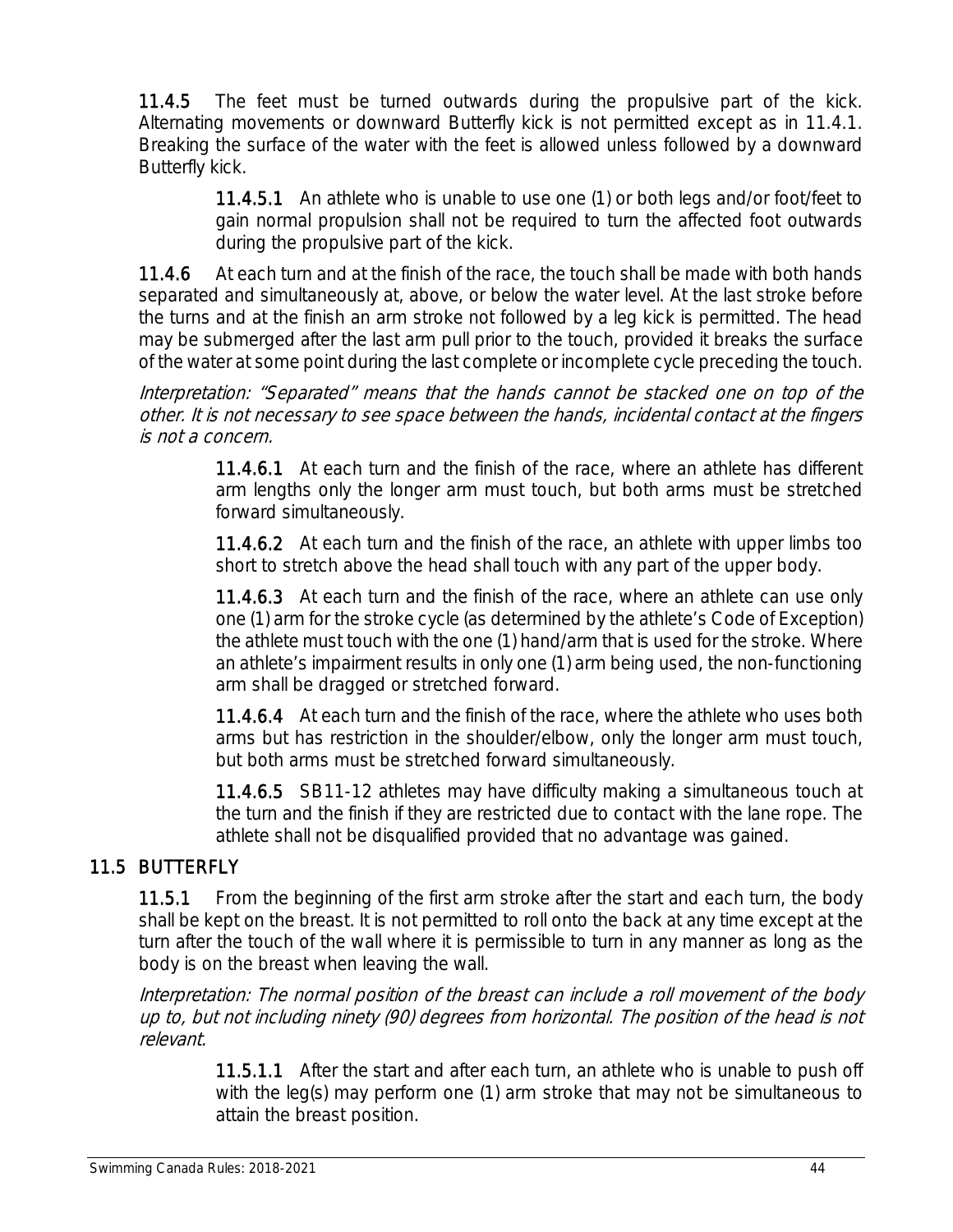11.5.2 Both arms must be brought forward simultaneously over the water and brought backward simultaneously under the water throughout the race, subject to 11.5.5.

Interpretation: "Both arms must be brought forward simultaneously over the water" means the entire arm from the shoulder to the wrist, not just part of it, must recover over the water. There is no requirement to see space between the arm and water.

> 11.5.2.1 S11-12 athletes may have difficulty bringing both arms forward simultaneously if they are restricted due to contact with the lane rope. The athlete shall not be disqualified provided that no advantage was gained.

> 11.5.2.2 Athletes with vision impairment approaching a turn or finish may bring their arms forward under the water immediately after they have been tapped.

> 11.5.2.3 Where part of an arm is missing, the remaining part of the arm shall be brought forward over the water simultaneously with the other arm.

> 11.5.2.4 Where an athlete can only use one (1) arm for the arm stroke (as determined by the athlete's Code of Exception), the arm shall be brought forward over the water. Where an athlete's impairment results in only one (1) arm being used the non-functioning arm shall be dragged or stretched forward. The position of the body must remain in line with the normal water surface.

> 11.5.2.5 At the turn and finish, athletes with no leg function may perform a half stroke with the arm(s) recovering forward under the surface of the water, in order to contact the wall.

11.5.3 All up and down movements of the legs must be simultaneous. The legs or the feet need not be on the same level, but no alternating movements are permitted. A Breaststroke kicking movement is not permitted.

> 11.5.3.1 When an athlete's impairment results in only one (1) leg being used, the non-functional leg shall drag.

> Interpretation: "shall drag" means that the leg is not providing any propulsion but may follow the undulating hip line and appear to be alternating.

11.5.4 At each turn and at the finish of the race, the touch shall be made with both hands simultaneously, at, above or below the water surface.

Interpretation: "Separated" means that the hands cannot be stacked one on top of the other. It is not necessary to see space between the hands. Incidental contact at the fingers is not a concern.

> 11.5.4.1 At each turn and the finish of the race where an athlete has different arm lengths only the longer arm must touch, but both arms must be stretched forward simultaneously.

> 11.5.4.2 At each turn and the finish of the race, an athlete with no or nonfunctional upper limbs or upper limbs too short to stretch above the head, shall touch with any part of the upper body.

> 11.5.4.3 At each turn and the finish of the race, where an athlete can only use one (1) arm (as determined by the athlete's Code of Exception) the athlete must touch with the one (1) hand/arm that is used for the stroke.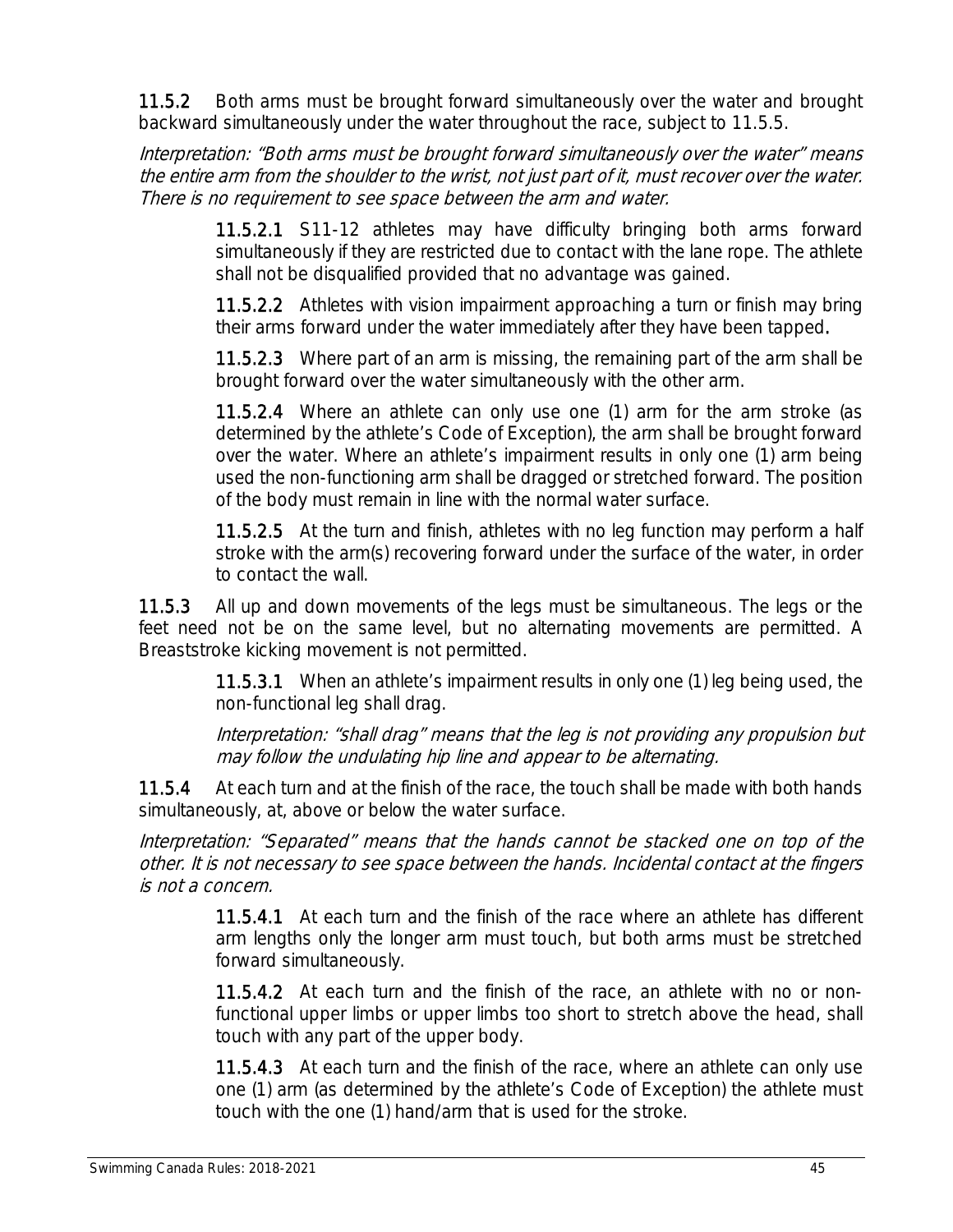11.5.4.4 At each turn and the finish of the race, where the athlete who uses both arms but has restriction in the shoulder/elbow only the longer arm must touch, but both arms must be stretched forward simultaneously.

11.5.4.5 S11-12 athletes may have difficulty making a simultaneous touch at the turn and finish if they are restricted due to contact with the lane rope. The athlete shall not be disqualified provided that no advantage was gained.

11.5.5 At the start and at turns, an athlete is permitted one (1) or more leg kicks and one (1) arm pull under the water, which must bring him to the surface. It shall be permissible for an athlete to be completely submerged for a distance of not more than 15 metres after the start and after each turn. By that point, the head must have broken the surface. The athlete must remain on the surface until the next turn or finish.

### 11.6 MEDLEY SWIMMING

11.6.1 In Individual Medley events, the athlete covers the four (4) swimming strokes in the following order: Butterfly, Backstroke, Breaststroke and Freestyle. Each of the strokes must be used for one quarter (1/4) of the total distance.

> 11.6.1.1 In the 150 metre and 75 metre Individual Medley events, the athlete covers three (3) swimming strokes in the following order: Backstroke, Breaststroke and Freestyle. Each of the stroke must be used for one third (1/3) of the total distance.

11.6.2 In Medley Relay events, athletes will cover the four (4) swimming strokes in the following order: Backstroke, Breaststroke, Butterfly and Freestyle. Each of the strokes must be used for one quarter (1/4) of the total distance.

11.6.3. In Freestyle the athlete must remain on his/her breast except when executing a turn. After executing a turn, the athlete must return to his/her breast before executing any kick or stroke.

Interpretation: The normal position on the breast can include a roll movement of the body up to, but not including ninety (90) degrees from horizontal. The position of the head is not relevant.

11.6.4 Each section must be finished in accordance with the rules which apply to the stroke concerned.

### 11.7 RELAY

11.7.10 In relay events, the team of an athlete whose feet/part of the body loses contact with the starting platform before the preceding team member touches the wall shall be disqualified.

> 11.7.10.1 In a relay event an athlete may commence in the water. The athlete may not lose hand/feet contact with the starting place until such time as the preceding team member touches the wall otherwise the athlete shall be disqualified.

11.7.11 Any relay team shall be disqualified from an event if a team member, other that the athlete designated to swim that length, enters the water when the race is being conducted, before all athletes of all teams have finished the race.

> 11.7.11.1 An athlete, in a relay event, who is to commence with a water start, may enter the water only when the preceding takeoff at the same end has been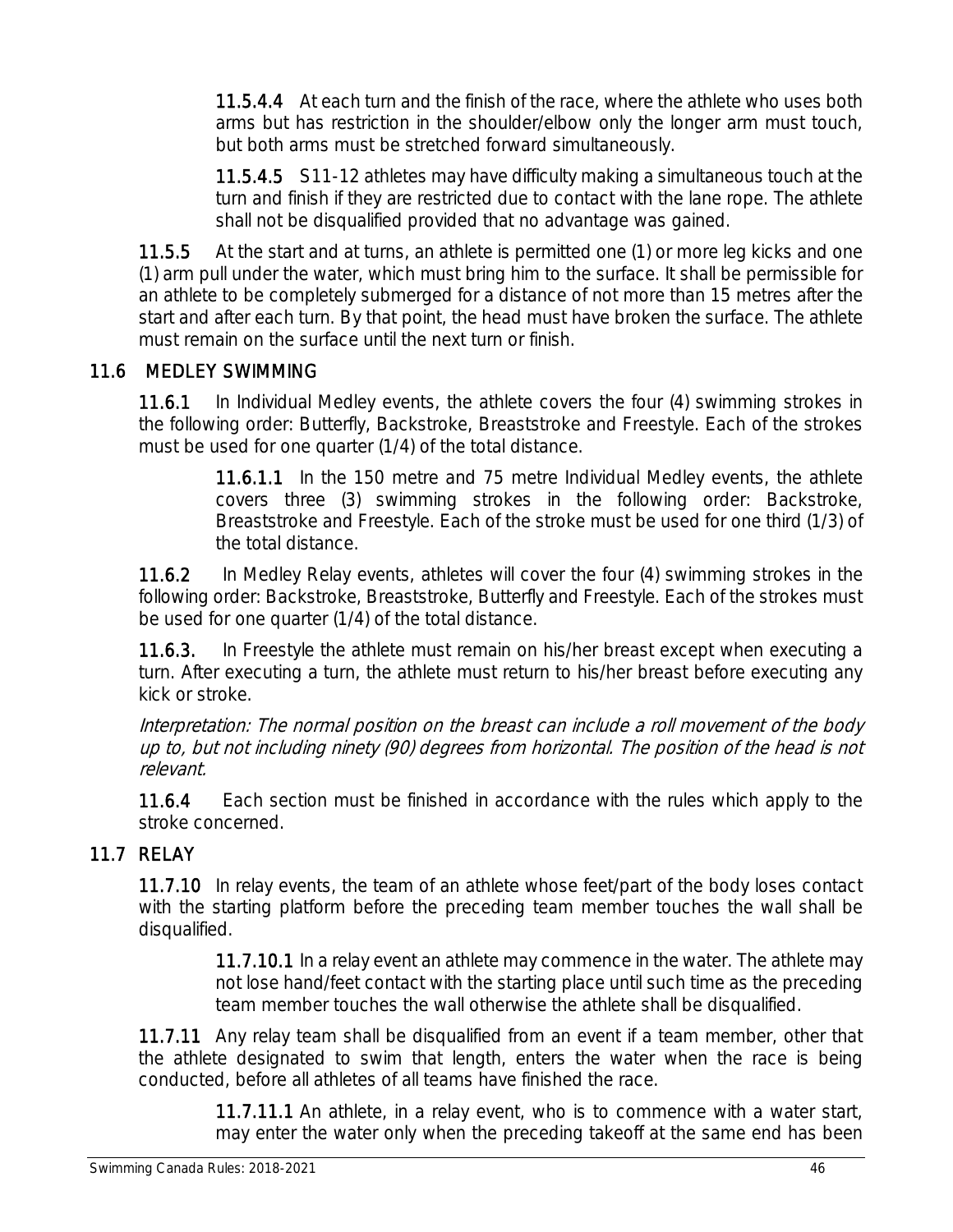executed.

11.7.12 The tapper is able to convey to the athlete the relay changeovers and convey the position/place of the relay. An extra tapper may be required, one for tapping the athlete completing the leg of the relay and one tapper for conveying the changeover. No coaching is permitted.

11.7.13 In relay events each Inspector of Turns at the starting end shall determine, whether the starting athlete is in contact with the starting platform when the preceding athlete touches the starting wall. When AOE, which judges relay take-offs is available, it shall be used in accordance with rule 10.10.

11.7.14 Any athlete having completed his/her leg in a relay event, must exit the pool as soon as possible without obstructing any other athlete(s) who has not yet finished his/her leg.

> 11.7.14.1 S/SB1-5 athletes may remain in their lanes until the last athlete of each team has completed the race. An athlete remaining in the water shall position him/herself away from the end of the pool, close to the lane rope but shall not obstruct any other athlete in another lane.

### 11.8 THE RACE

11.8.1 All individual races must be held as separate gender events.

11.8.2 An athlete swimming over the course alone shall cover the whole distance to qualify.

11.8.3 An athlete must remain and finish the race in the same lane in which they started.

11.8.3.1 If an athlete with vision impairment, who has a tapper for that event, surfaces in a lane not in use, the athlete shall be permitted to complete the race in that lane.

11.8.3.2 If an athlete with a vision impairment surfaces in a lane that is in use, it is preferable for the athlete to return to the correct lane. The tapper may give verbal instructions, but only after clearly identifying the athlete by name to prevent distraction or interference to other athletes. If the athlete finishes the race in an occupied lane without a foul, his result will be valid.

| Athlete with a         |        | $11.8.3.1$ Surfaces in an empty lane                                   | <i>No DSQ</i> |
|------------------------|--------|------------------------------------------------------------------------|---------------|
| tapper                 |        | 11.8.3.2 Surfaces in a lane in use, should try to get back, but No DSQ |               |
|                        |        | will not be penalized if unable to do so.                              |               |
|                        |        | Surfaces in a lane in use, fouls the other athlete.                    | See 11.8.7.1  |
| Athlete without 11.8.3 |        | Completes swim in their own lane                                       | No DSQ        |
| a tapper               | 11.8.3 | Surfaces in another lane                                               | <b>DSQ</b>    |
|                        |        |                                                                        |               |

Interpretation: This table assist to clarify rules 11.8.3, 11.8.3.1 and 11.8.3.2

11.8.4 In all events an athlete, when turning, shall make physical contact with the end of the pool or course. The turn must be made from the wall and it is not permitted to take a stride or step from the bottom of the pool.

11.8.5 Pulling on the lane rope is not allowed.

11.8.6 Obstructing another athlete by swimming across another lane or otherwise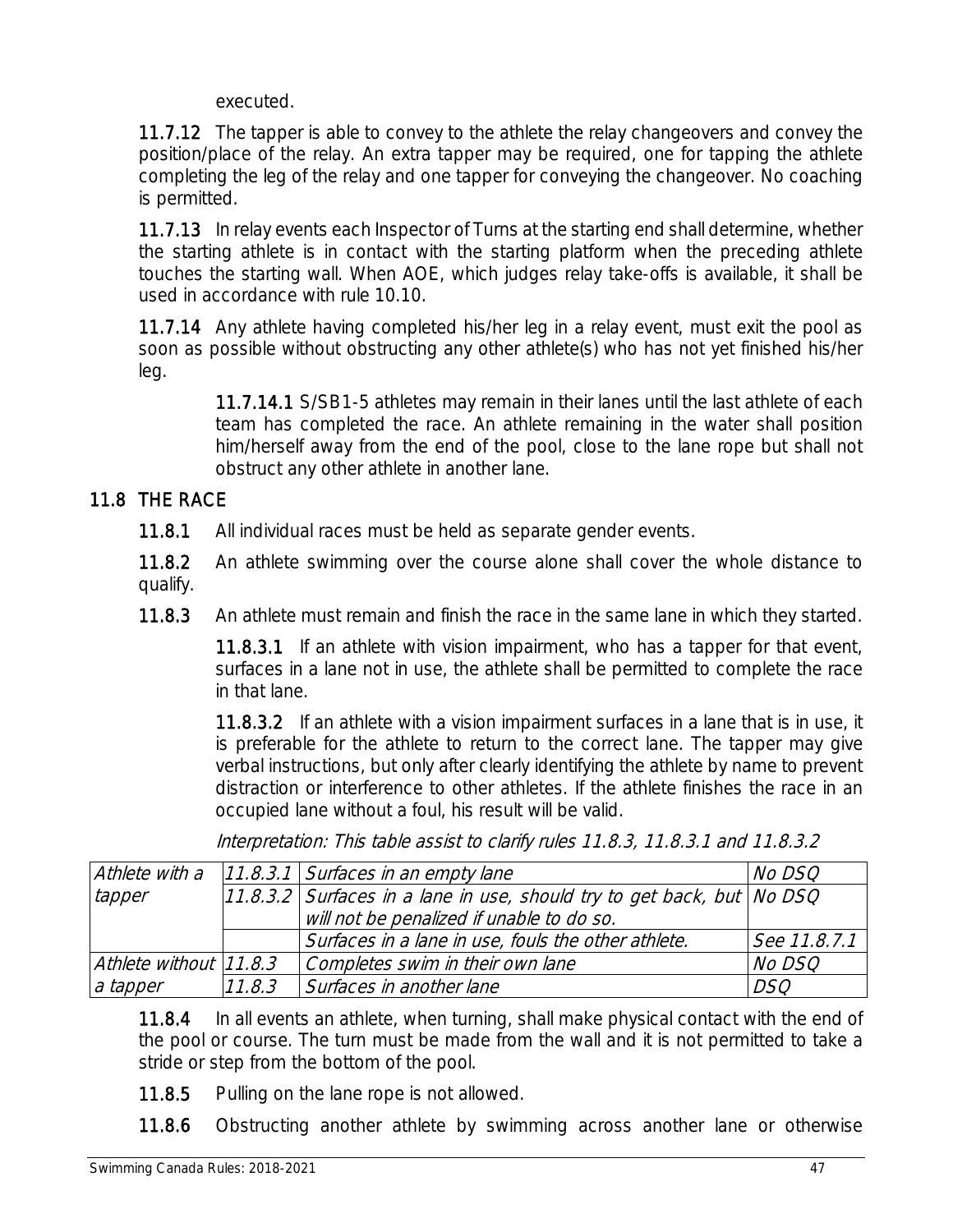interfering shall disqualify the offender. Should the foul be intentional, the Referee shall report the matter to the host country NPC, to World Para Swimming and to the NPC of the athlete so offending.

11.8.7 Should a foul jeopardize the chance of success of an athlete, the Referee shall have the power to allow him to compete in the next heat or, should the foul occur in a final event or in the last heat, the Referee may order it to be re-swum.

> 11.8.7.1 For athletes with vision impairment, should an accidental foul occur during a race, caused by an athlete either surfacing after the start or turn, in a lane that is in use by another athlete, or by swimming too close to the lane rope, etc., the Referee shall have the power to allow one or all athletes to re-swim the event. If the foul occurs in a final, the Referee may order the final to be re-swum.

11.8.8 S11, SB11 and SM11 athletes with the exception of those with prosthetics in both eyes shall be required to wear opaque (blackened in) goggles for competition. S11, SB11 and SM11 athletes whose facial structure will not support goggles shall be required to cover the eyes with an opaque covering. The goggles of the S11, SB11 and SM11 athletes shall be checked at the finish of the relevant event.

> 11.8.8.1 In the event that the goggles accidentally fall off during the dive or break during the race, the athlete shall not be disqualified.

11.8.9 No athlete shall be permitted to use or wear any device or swimsuit that may aid his speed, buoyancy or endurance during a competition (such as webbed gloves, flippers, fins, power bands or adhesive substances, etc.). Goggles may be worn. Any kind of strapping or stabilising of limb(s) that limits unwanted movement is prohibited. Taping on the body is not permitted unless approved under regulation 6.6.2.

> 11.8.9.1 No athlete shall be permitted to use prosthesis, except ocular, or orthoses during the race.

11.8.10 Any athlete not entered in an event, who enters the water while a race is being conducted before all athletes therein have completed the race, shall be disqualified from his next scheduled event.

11.8.11 Any athlete having finished his race may leave the pool as soon as possible without obstructing any other athlete who has not yet finished his race.

11.8.12 At the completion of each race, the Referee shall signal to the athletes by way of two (2) short whistle blasts that they are required to clear the water.

11.8.13 No pace making shall be permitted, nor may any device be used or plan adopted which has that effect.

11.8.14 If an error by an official follows a fault by an athlete, the fault by the athlete may be expunged by the Referee.

### APPENDIX TWO: FACILITIES

1.1.6 Mats shall be placed on the deck beside the outside lanes, within one (1) metre of each end of the pool. Each mat shall be a minimum of one (1) metre-wide and two (2) metres in length.

Note: Mats are used for lower classes to prevent abrasion when athletes are exiting/entering the pool.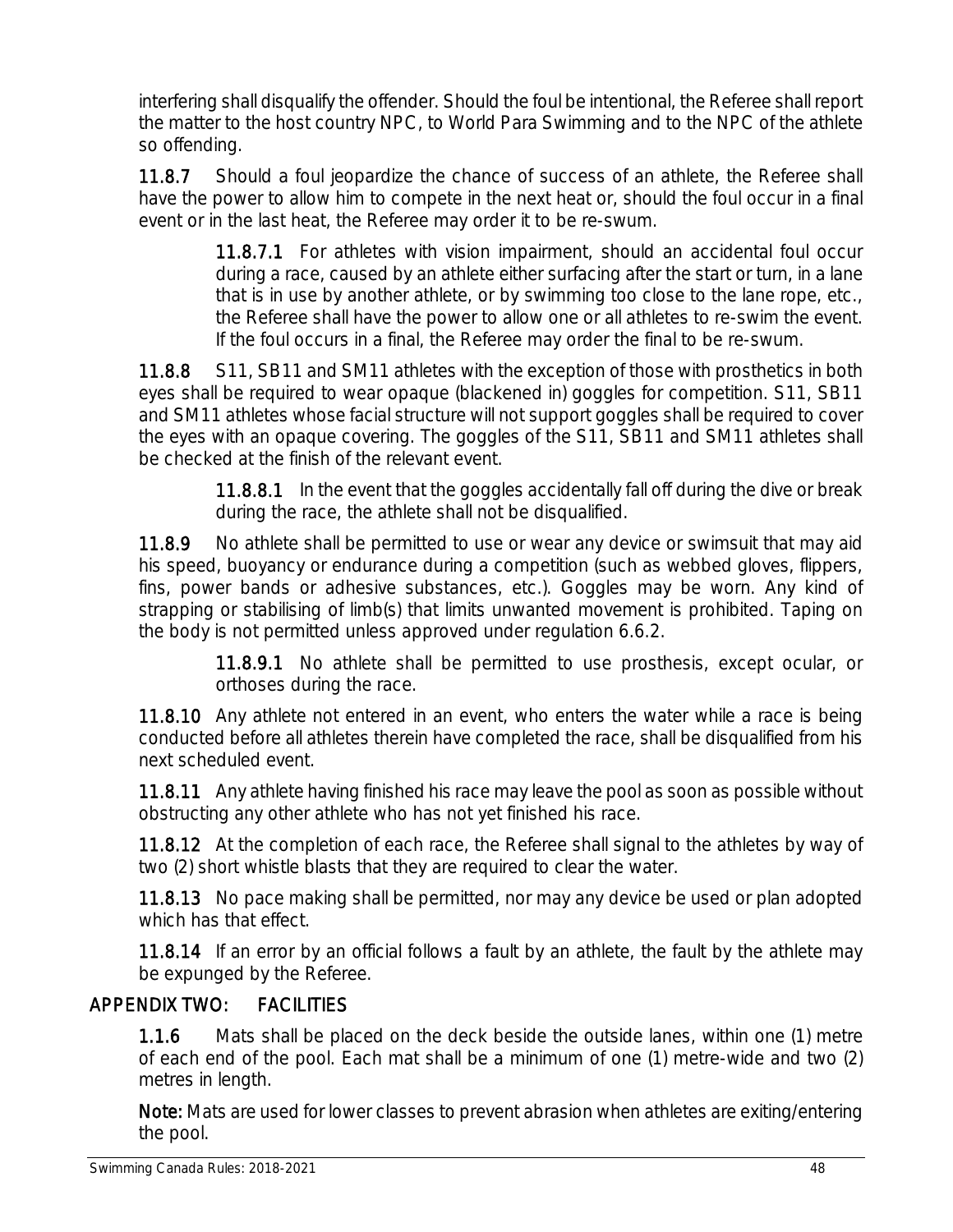## **APPENDIX C: OPEN WATER SWIMMING RULES**

All World Championships, World Cups and FINA Events shall be governed by the rules of FINA with the following exceptions and additions:

### **COWS 1 AUTHORITY**

Swimming Canada reserves the right to sanction all Open Water swimming events at provincial, National and International levels staged and held within Canada. All such events shall be governed by the Rules and Guidelines for Open Water Swimming as published by Swimming Canada which themselves shall follow the FINA Rules for Open Water Swimming.

### **OWS 1 DEFINITIONS**

OWS 1.1 OPEN WATER SWIMMING shall be defined as any competition that takes place in rivers, lakes, oceans or water channels except for 10km events.

> OWS 1.1.1 MARATHON SWIMMING shall be defined as any 10km event in open water competitions.

OWS 1.2 The age limit for all FINA Open Water Swimming events must be at least 14 years of age. The age for all competitors will be considered as at 31<sup>st</sup> December of the year of the competition.

### **OWS 2 OFFICIALS**

The following officials shall be appointed at Open Water Swimming competitions:

A Chief Referee (one per race) Referees (2 minimum, additional Referees proportional to race entries) Race Judges (one per competitor) except for events with a course of 10 km or less. Turn Judges (one per alteration of course) Feeding Platform Judge (when feeding platforms are used) Chief Timekeeper plus 2 Timekeepers Chief Finish Judge plus 2 Finish Judges Clerk of the Course **Starter** Announcer Recorder Safety Officer Medical Officer Course Officer

Note: No official can act in more than one role simultaneously. They may only undertake a new role after all of the obligations of their previous role have been fulfilled.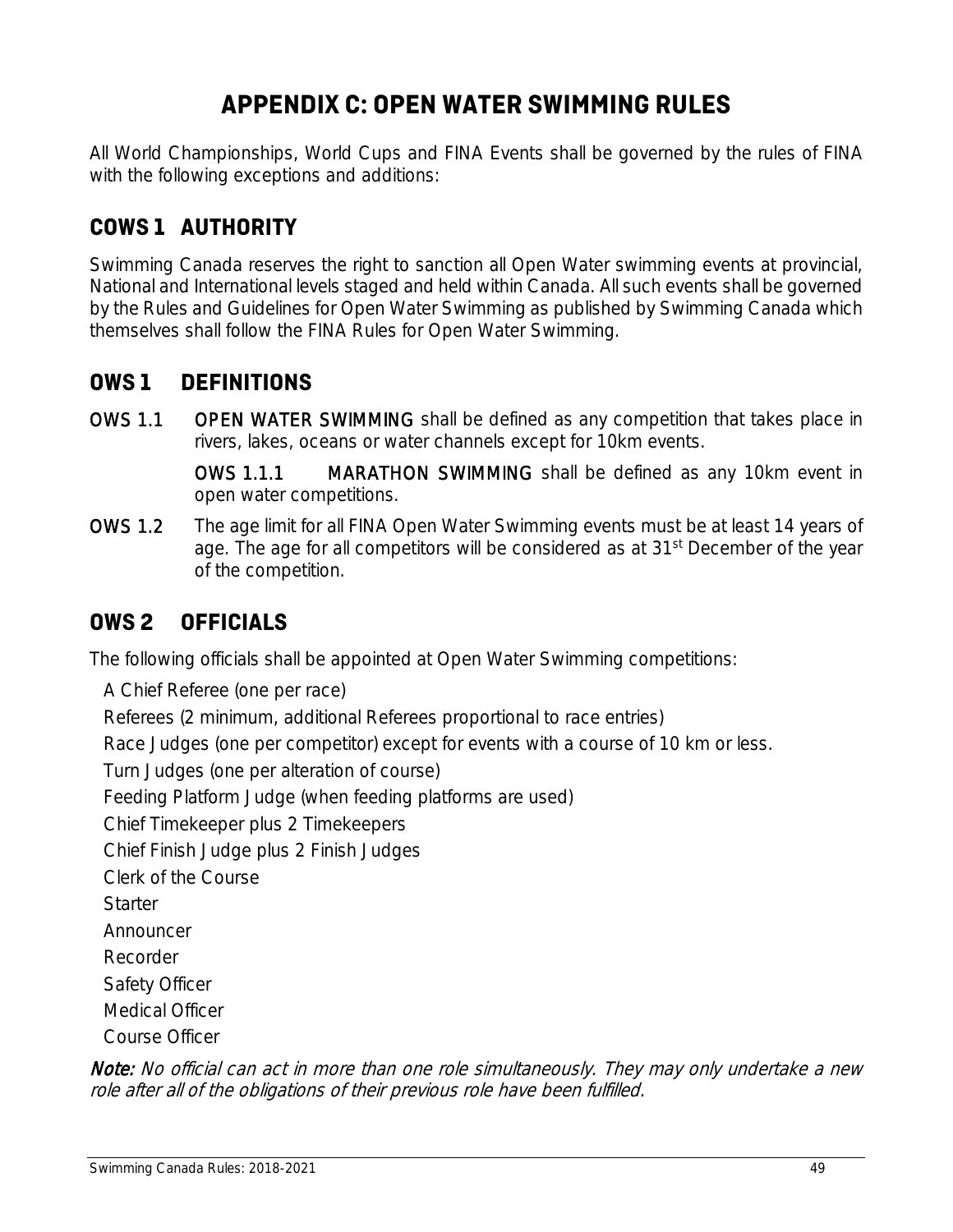### **OWS 3 DUTIES OF OFFICIALS**

#### THE CHIEF REFEREE shall:

- OWS 3.1 Have full control and authority over all officials and shall approve their assignments and instruct them regarding all special features or regulations related to the competition. The Referee shall enforce all the Rules and decisions of FINA and shall decide all questions relating to the actual conduct of the competition, the final settlement of which is not otherwise covered by these Rules.
- OWS 3.2 Have authority to intervene in the competition at any stage to ensure that FINA Rules are observed.

OWS 3.2.1 In case of hazardous conditions that jeopardize the safety of the swimmers and the officials, in conjunction with the Safety Officer, he can stop the race.

- OWS 3.3 Adjudicate on all protests related to the competition in progress.
- OWS 3.4 Give a decision in cases where the judges' decisions and times recorded do not agree.
- OWS 3.5 Signal to swimmers, by raised flag and short blasts on a whistle, that the start is imminent and when satisfied indicate by pointing the flag at the Starter that the competition may commence.
- OWS 3.6 Disqualify any swimmer for any violation of the Rules that he personally observes or which is reported to him by other authorized officials.
- OWS 3.7 Ensure that all necessary officials for the conduct of the competition are at their respective posts. He may appoint substitutes for any who are absent, incapable of acting or found to be inefficient. He may appoint additional officials if considered necessary.
- OWS 3.8 Receive all reports prior to the start of the race and at the conclusion of the race from the Clerk of the Course, Recorder, Course Officer and Safety Officer to ensure all swimmers are accounted for.

#### THE REFEREES shall:

- OWS 3.9 Have authority to intervene in competition at any stage to ensure that FINA Rules are observed.
- OWS 3.10 Disqualify any swimmer for any violation of the Rules that he personally observes.

### THE STARTER shall:

OWS 3.11 Start the race in accordance to OWS 4 following the signal by the Chief Referee.

### THE CHIEF TIMEKEEPER shall:

- OWS 3.12 Assign at least two Timekeepers to their positions for the start and finish.
- OWS 3.13 Ensure that a time check is made to allow all persons to synchronize their watches with the official running clocks 15 minutes before start time.
- OWS 3.14 Collect from each Timekeeper a card showing the time recorded for each swimmer, and, if necessary, inspect their watches.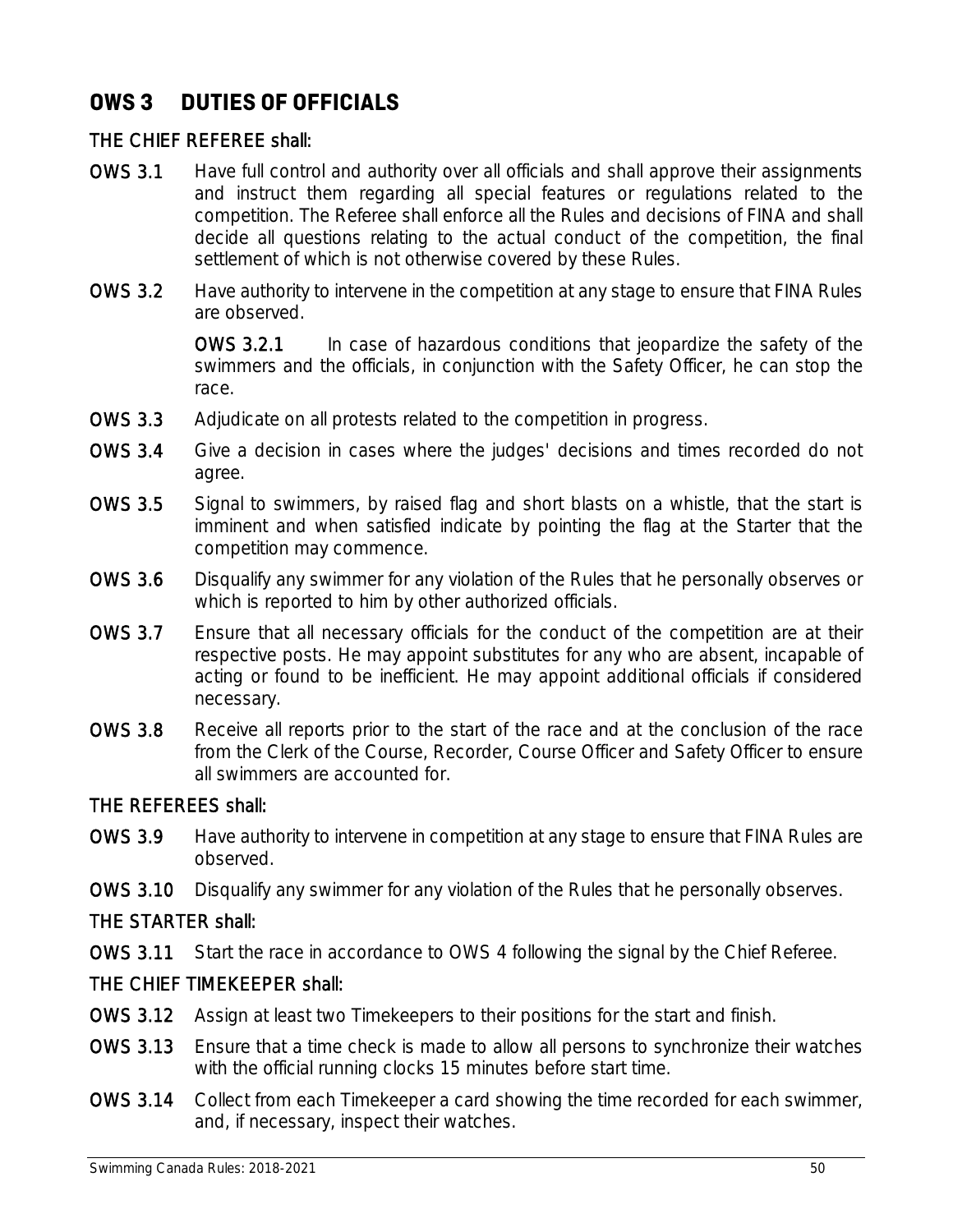OWS 3.15 Record or examine the official time on the card for each swimmer.

### TIMEKEEPERS shall:

- OWS 3.16 Take the time of each swimmer(s) assigned. The watches must have memory and print out capability and shall be certified correct to the satisfaction of the Management Committee.
- OWS 3.17 Start their watches at the starting signal, and only stop their watches when instructed by the Chief Timekeeper.
- OWS 3.18 Promptly after each finish record the time and swimmers' number on the time card and turn it over to the Chief Timekeeper.

Note: When Automatic Officiating Equipment is used, the same complement of hand timers is to be used.

### THE CHIEF FINISH JUDGE shall:

- OWS 3.19 Assign each Judge to a position.
- OWS 3.20 Record and communicate any decision received from the Referees during the competition.
- OWS 3.21 Collect after the race, signed results sheets from each Finish Judge and establish the result and placing which shall be sent directly to the Chief Referee.
- OWS 3.22 Confirm to each Race Judge their escort boat and instruct them in their duties.
- OWS 3.23 Record and communicate any decision received from the Referees during the competition.
- OWS 3.24 Collect after the race, signed sheets from each Race Judge of their observations during the race which shall be sent directly to the Chief Referee.

#### FINISH JUDGES (two) shall:

- OWS 3.25 Be positioned in line with the finish where they shall have at all times a clear view of the finish.
- OWS 3.26 Record after each finish the placing of the swimmers according to the assignment given.
- Note: Finish Judges shall not act as Timekeepers in the same event.

### EACH RACE JUDGE shall:

- OWS 3.27 Be positioned in an escort safety craft (where applicable), assigned by random draw prior to the start, so as to be able to observe, at all times, his appointed swimmer.
- OWS 3.28 Ensure at all times that the Rules of competition are complied with, violations being recorded in writing and reported to a Referee at the earliest opportunity.
- OWS 3.29 Have the power to order a swimmer from the water upon expiry of any time limit so ordered by the Chief Referee.
- OWS 3.30 Ensure that his appointed swimmer does not take unfair advantage or commit unsporting impediment on another swimmer and if the situation requires instruct a swimmer to maintain clearance from any other swimmer.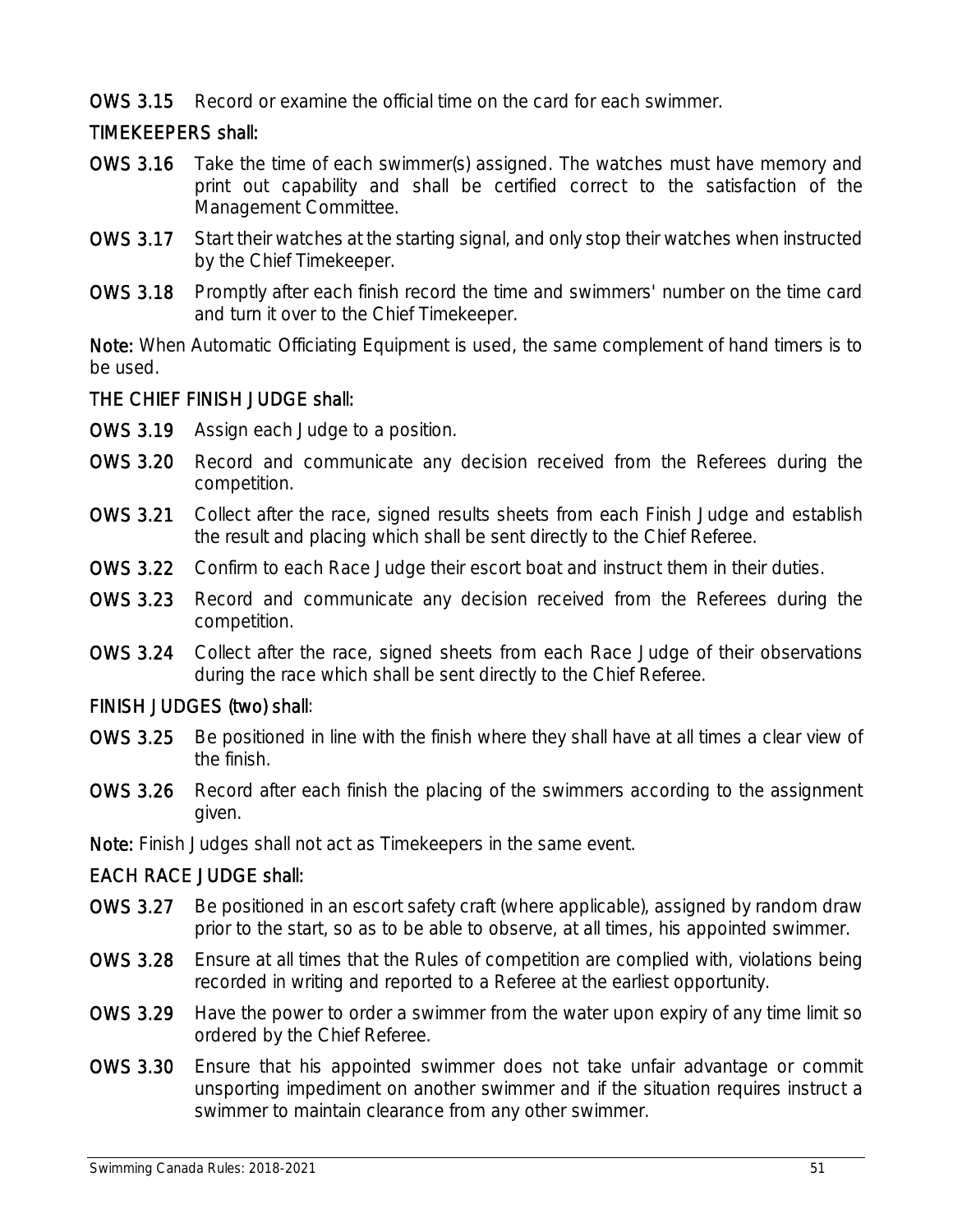#### TURN JUDGES shall:

- OWS 3.31 Be positioned so as to ensure all swimmers execute the alterations in course as indicated in the competition information documents and as given at the pre-race briefing.
- OWS 3.32 Record any infringement of the turn procedures on the record sheets provided and indicate the infringement at the time by blasts on a whistle, then immediately communicate the infringement to the Chief Referee.
- OWS 3.33 Promptly upon completion of the event deliver the signed record sheet to the Chief Finish Judge.

#### THE SAFETY OFFICER shall:

- OWS 3.34 Be responsible to the Chief Referee for all aspects of safety related to the conduct of the competition.
- OWS 3.35 Check that the entire course, with special regard to the start and finish areas, is safe, suitable, and free of any obstruction.
- OWS 3.36 Be responsible for ensuring that sufficient powered safety craft are available during competition so as to provide full safety backup to the escort safety craft.
- OWS 3.37 Provide prior to the competitions to all swimmers a tide/current chart clearly indicating the time of tide changes on the course and showing the effect of tides or current on a swimmer's progress along the course.
- OWS 3.38 In conjunction with the Medical Officer advise the Chief Referee if, in their opinion, conditions are unsuitable for staging the competition and make recommendations for the modification of the course or the manner in which the competition is conducted.

#### THE MEDICAL OFFICER shall:

- OWS 3.39 Be responsible to the Chief Referee for all medical aspects related to the competition and competitors.
- OWS 3.40 Inform the local medical facilities of the nature of the competition and ensure that any casualties can be evacuated to medical facilities at the earliest opportunity.
- OWS 3.41 In conjunction with the Safety Officer, advise the Chief Referee if, in their opinion, conditions are unsuitable for staging the competition and make recommendations for the modification of the course or the manner in which the competition is conducted.

#### THE COURSE OFFICER shall:

- OWS 3.42 Be responsible to the Management Committee for the correct survey of the course.
- OWS 3.43 Ensure the start and finish areas are correctly marked and all equipment has been correctly installed and, where applicable, is in working order.
- OWS 3.44 Ensure all course alteration points are correctly marked, and manned prior to the commencement of the competition.
- OWS 3.45 With the Referee and Safety Officer inspect the course and markings prior to the commencement of competition.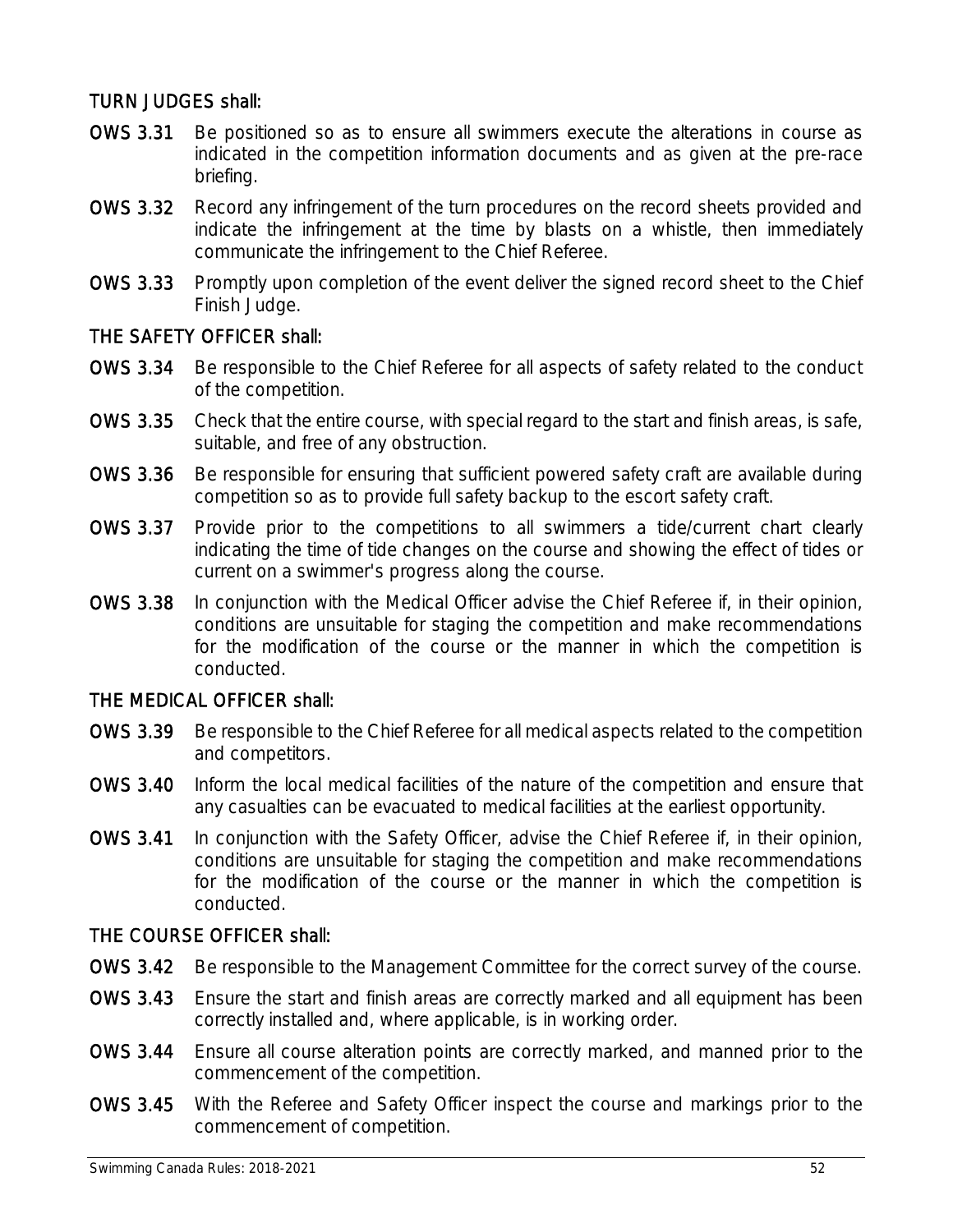OWS 3.46 Ensure that Turn Judges are in position prior to the start of the competition and report this to the Chief Referee.

#### THE CLERK OF THE COURSE shall:

- OWS 3.47 Assemble and prepare competitors prior to each event and ensure proper reception facilities at the finish are available for all competitors.
- OWS 3.48 Ensure each competitor is identified correctly with their race number and that all swimmers have trimmed fingernails and toenails and are not wearing any jewellery, including watches.
- OWS 3.49 Be certain all swimmers are present, in the assembly area, at the required time prior to the start.
- OWS 3.50 Keep swimmers and officials informed of the time remaining before the start at suitable intervals until the last five minutes, during which one minute warnings shall be given.
- OWS 3.51 Be responsible for ensuring that all clothing and equipment left in the start area is transported to the finish area and kept in safekeeping.
- OWS 3.52 Ensure that all competitors leaving the water at the finish have the basic equipment required for their well being should their own attendants not be present at that time.

#### THE RECORDER shall:

- OWS 3.53 Record withdrawals from the competition, enter results on official forms, and maintain record for team awards as appropriate.
- OWS 3.54 Report any violation to the Chief Referee on a signed card detailing the event, and the rule infringement.

COWS 3.54.1 Be responsible to the Referee only for keeping the Official Results lists. These shall be when the Men's and Women's events start at the same time.

A combined finishing list by time and overall position

The Men's Results list

The Women's Results list

COWS 3.54.2 When completed and after being signed by the Chief Referee, the Officials Results Lists shall be known as the Ratified Results List for the Event.

#### EACH FEEDING PLATFORM JUDGE shall:

OWS 3.55 Be responsible for the management of the activity and the swimmers authorized representatives present on the platform, in accordance with FINA rules.

#### THE ANNOUNCER shall:

COWS 3.55.1 Be responsible to the Organizing Committee for the communication of all relevant information related to the current positions and abandonments from the race.

### **OWS 4 THE START**

OWS 4.1 All Open Water competitions shall start with all competitors standing on a fixed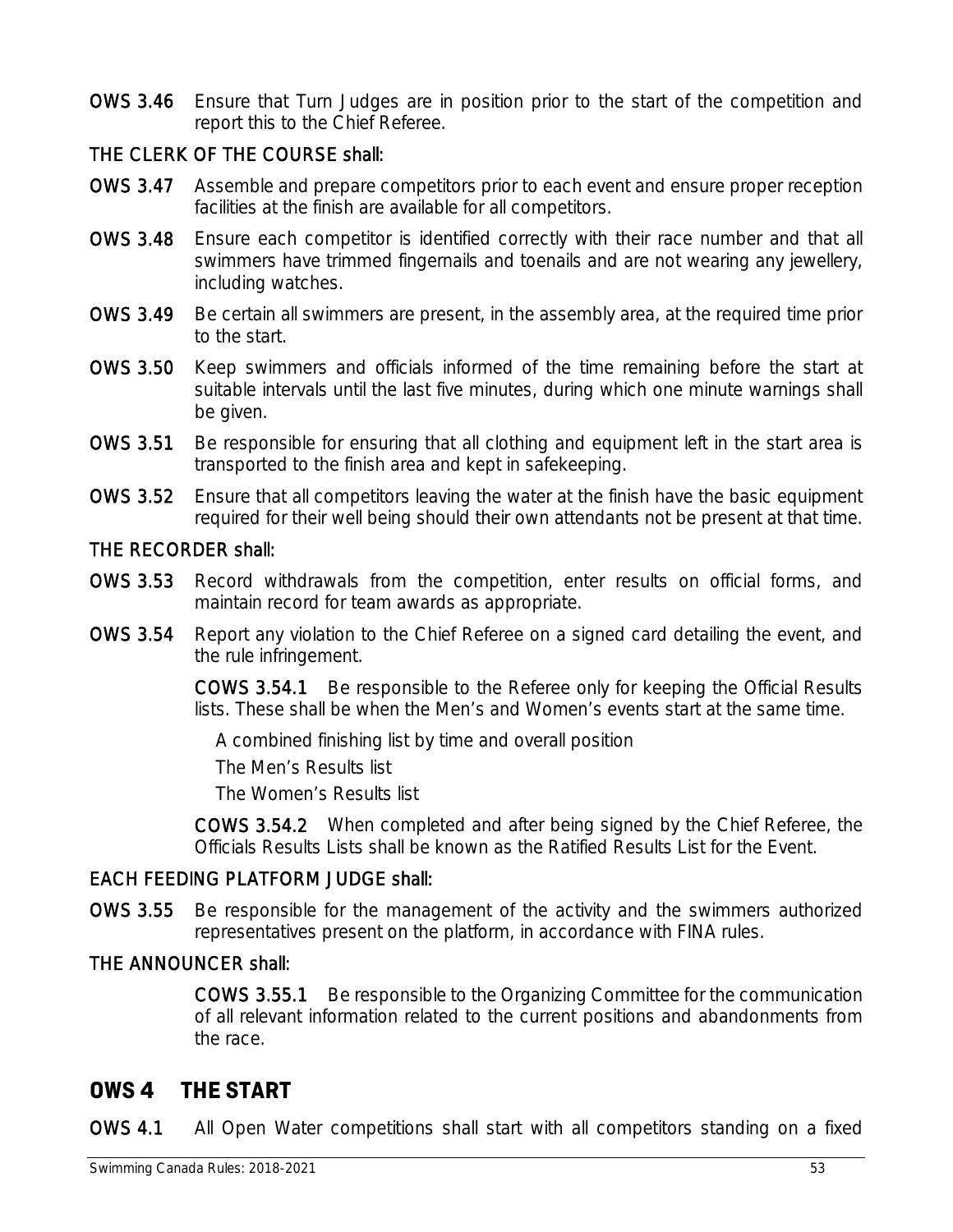platform or in water depth sufficient for them to commence swimming on the start signal.

OWS 4.1.1 When starting from a fixed platform, competitors shall be assigned a position on the platform, as determined by random draw.

- OWS 4.2 The Clerk of the Course shall keep competitors and officials informed of the time before start at suitable intervals and at one minute intervals for the last five minutes.
- OWS 4.3 When the numbers of entries dictates, the start shall be segregated in the Men's and Women's competitions. The Men's events shall always start before the Women's event.
- OWS 4.4 The start line shall be clearly defined by either overhead apparatus or by removable equipment at water level.
- OWS 4.5 The Chief Referee shall indicate by a flag held upright and short blasts on a whistle when the start is imminent and indicate that the competition is under Starter's orders by pointing the flag at the Starter.
- OWS 4.6 The Starter shall be positioned so as to be clearly visible to all competitors.

OWS 4.6.1 On the Starter's command "take your marks", they shall take up a starting position immediately in line with the start line where a platform is not used, or with at least one foot at the front of the platform.

OWS 4.6.2 The Starter will give the starting signal when he considers all swimmers are ready.

- OWS 4.7 The start signal shall be both audible and visual.
- OWS 4.8 If in the opinion of the Chief Referee an unfair advantage has been gained at the start the offending competitor will be given a yellow or red flag in accordance with OWS 6.3.
- OWS 4.9 All escort safety craft shall be stationed prior to the start so as not to interfere with any competitor, and if picking up their swimmer from behind shall navigate in such a way as not to manoeuvre through the field of swimmers.
- OWS 4.10 Although they may start together, in all other respects the men's and women's competitions shall be treated as separate events.

### **OWS 5 THE VENUE**

- OWS 5.1 World Championships and FINA competitions shall be for Open Water distances, 25 kilometres, 10 kilometres and 5 kilometres, conducted at a venue and course approved by FINA.
- OWS 5.2 The course shall be in water that is subject to only minor currents or tide and may be salt or fresh water.
- OWS 5.3 A certificate of suitability for use of the venue shall be issued by the appropriate local health and safety authorities. In general terms the certification must relate to water purity and to physical safety from other considerations.
- OWS 5.4 The minimum depth of water at any point on the course shall be 1.40 metres.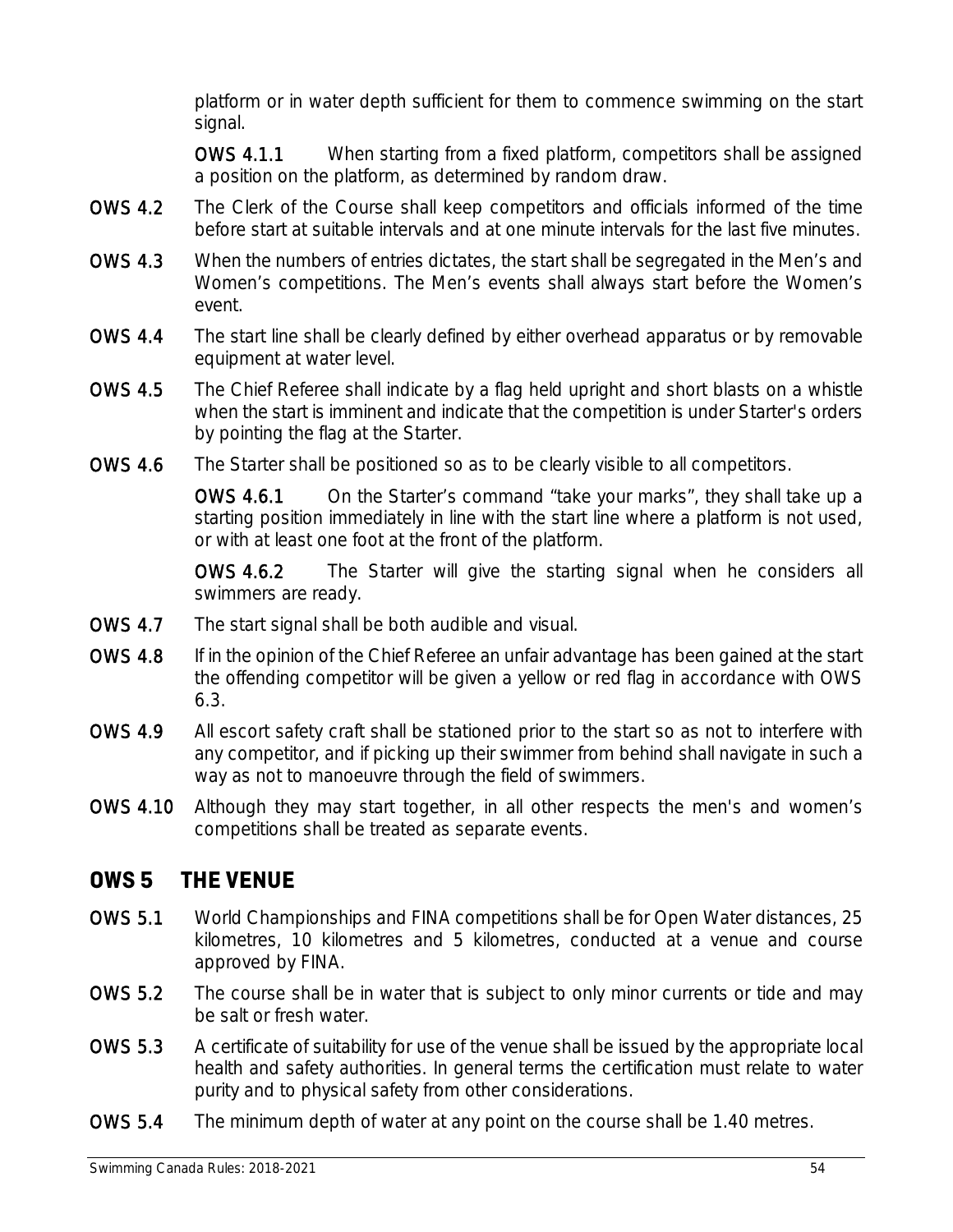OWS 5.5 The water temperature should be a minimum of 16°C and a maximum of 31°C. It should be checked the day of the race, 2 hours before the start, in the middle of the course at a depth of 40cm. This control should be done in the presence of a Commission made up of the following persons present: a Referee, a member of the Organizing Committee and one coach from the teams present designated during the Technical Meeting.

> OWS 5.5.1 The Safety Officer shall monitor the temperature conditions periodically during the race.

- OWS 5.6 All turns/alterations of course shall be clearly indicated. Directional Buoys which are alterations of the course shall be of a different colour to guidance buoys.
- OWS 5.7 A clearly marked craft or platform, containing a Turn Judge, shall be positioned at all alterations of course in such a manner as not to obstruct a swimmer's visibility of the turn.
- OWS 5.8 All Feeding Platforms, turning apparatus and Turn Judges craft/platforms shall be securely fixed in position and not be subject to tidal, wind or other movements.
- OWS 5.9 The final approach to the finish shall be clearly defined with markers of a distinctive colour, and shall comprise the boundary of the course.
- OWS 5.10 The finish shall be clearly defined and marked by a vertical face.

COWS 5.10.1 The finish apparatus shall consist of two floats with a vertical wall between them. The lower edge of the vertical wall shall be approximately 50cm above the surface of the water.

### **OWS 6 THE RACE**

- OWS 6.1 All Open Water competitions shall be Freestyle events and swimmers are required to complete the whole course, respecting all designated turning buoys and course boundaries.
- OWS 6.2 Race Judges shall instruct any swimmer who is, in their opinion, taking unfair advantage by pacing or slip streaming with the escort craft to move clear.

#### OWS 6.3 Disqualification Procedure

OWS 6.3.1 If in the opinion of the Chief Referee or Referees, any swimmer, or swimmer's approved representative, or escort safety craft, takes advantage by committing any violation of the rules, or by making intentional contact with any swimmer, the following proceeding shall apply:

#### 1st Infringement:

A yellow flag and a card bearing the swimmers number shall be raised to indicate and to inform the swimmer that he is in violation of the Rules.

#### 2nd Infringement:

A red flag and a card bearing the swimmer's number shall be raised by the Referee (OWS 3.6) to indicate and to inform the swimmer that he is for the second time in violation of the Rules. The swimmer shall be disqualified. He must leave the water immediately and be placed in an escort craft, and take no further part in the race.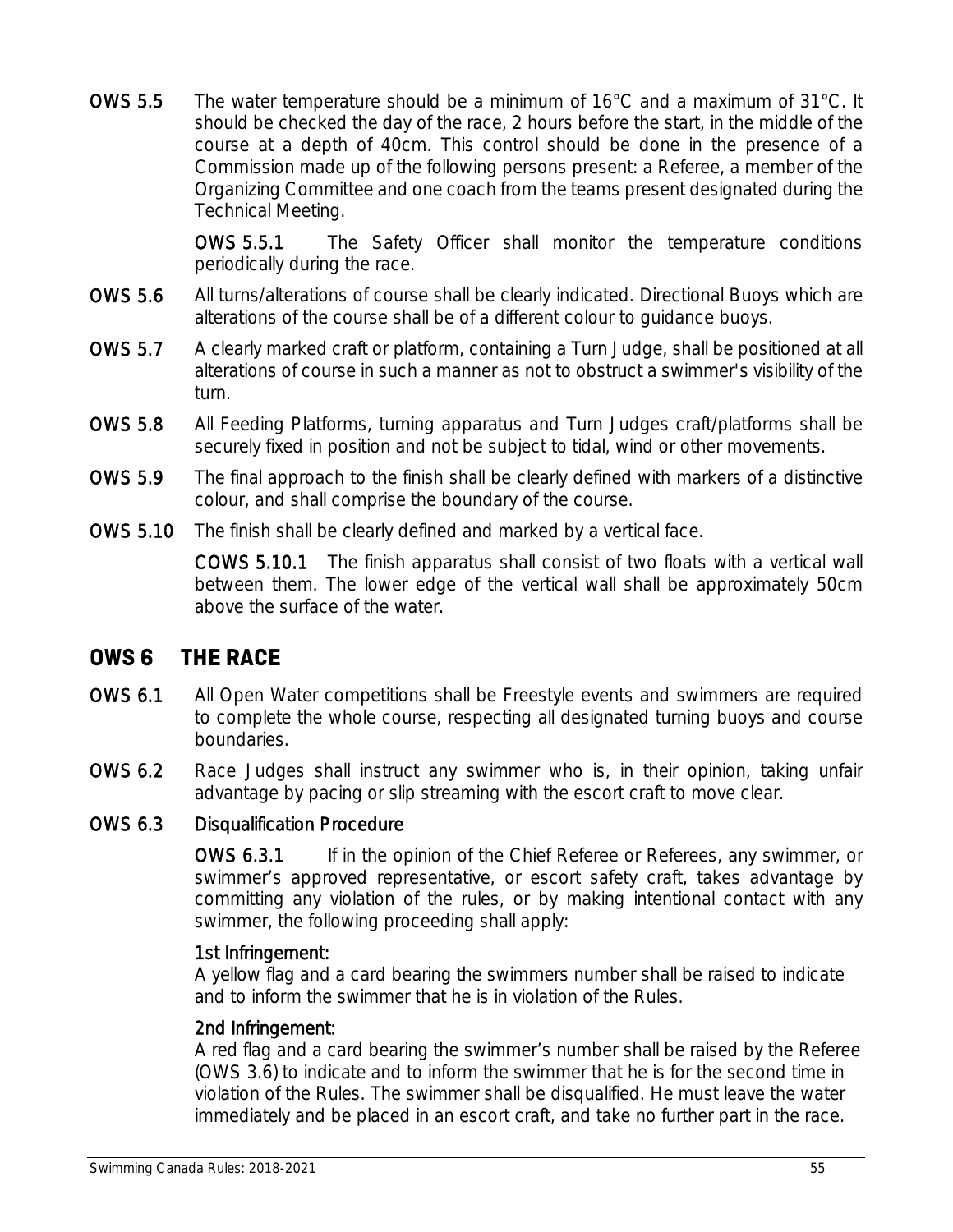OWS 6.3.2 If in the opinion of a Referee, an action of a swimmer or an escort safety craft, or a swimmer's approved representative is deemed to be "unsporting", the Referee shall disqualify the swimmer concerned immediately.

- OWS 6.4 Escort safety craft shall manoeuver so as not to obstruct or place them directly ahead of any swimmer and not take unfair advantage by pacing or slip streaming.
- OWS 6.5 Escort safety craft shall attempt to maintain a constant position so as to station the swimmer at, or forward of, the mid point of the escort safety craft.
- OWS 6.6 Standing on the bottom during a race shall not disqualify a swimmer but they may not walk or jump.
- OWS 6.7 With the exception of Rule OWS 6.6 above swimmers shall not receive support from any fixed or floating object and shall not intentionally touch or be touched by their escort safety craft or crew therein.

OWS 6.7.1 Rendering assistance by an official medical officer to a swimmer in apparent distress should always supersede official rules of disqualification through "intentional contact" with a swimmer (Rule OWS 3.1).

OWS 6.8 For races where escort boats are used, each escort safety craft shall contain: a Race Judge, a person of the swimmer's choice, and the minimum crew required to operate the escort safety craft.

> OWS 6.8.1 Each escort safety craft shall display the swimmer's competition number so as to be easily seen from either side of the escort safety craft and the national flag of the swimmer's Federation.

- OWS 6.9 Each safety craft shall contain appropriately qualified safety personnel and the minimum crew required to operate the safety craft.
- OWS 6.10 No swimmer shall be permitted to use or wear any device which may be an aid to their speed, endurance or buoyancy. Approved swimsuit, goggles, a maximum of two (2) caps, nose clip and earplugs may be used.
- OWS 6.11 Swimmers shall be allowed to use grease or other such substances providing these are not, in the opinion of the Chief Referee, excessive.
- OWS 6.12 The pacing of a swimmer by another person entering the water is not permitted.
- OWS 6.13 Coaching and the giving of instructions by the approved swimmer's representative on the feeding platform or in the escort safety craft is permitted. No whistle shall be allowed.
- OWS 6.14 When taking sustenance swimmers may use Rule OWS 6.6 provided Rule OWS 6.7 is not infringed.
- OWS 6.15 No objects can be thrown from the feeding platform to the swimmer, including sustenance. The swimmers shall receive their feeding directly from their representative by a feeding pole or by hand.
- OWS 6.16 Feeding poles are not to exceed 5m in length when extended. No objects, rope or wire may hang off the feeding poles except national flags. National flags are allowed to be attached to the feeding pole but may not exceed the size of 30cm x 20cm.
- OWS 6.17 In all events, time limits shall apply as follows from the finish time of the first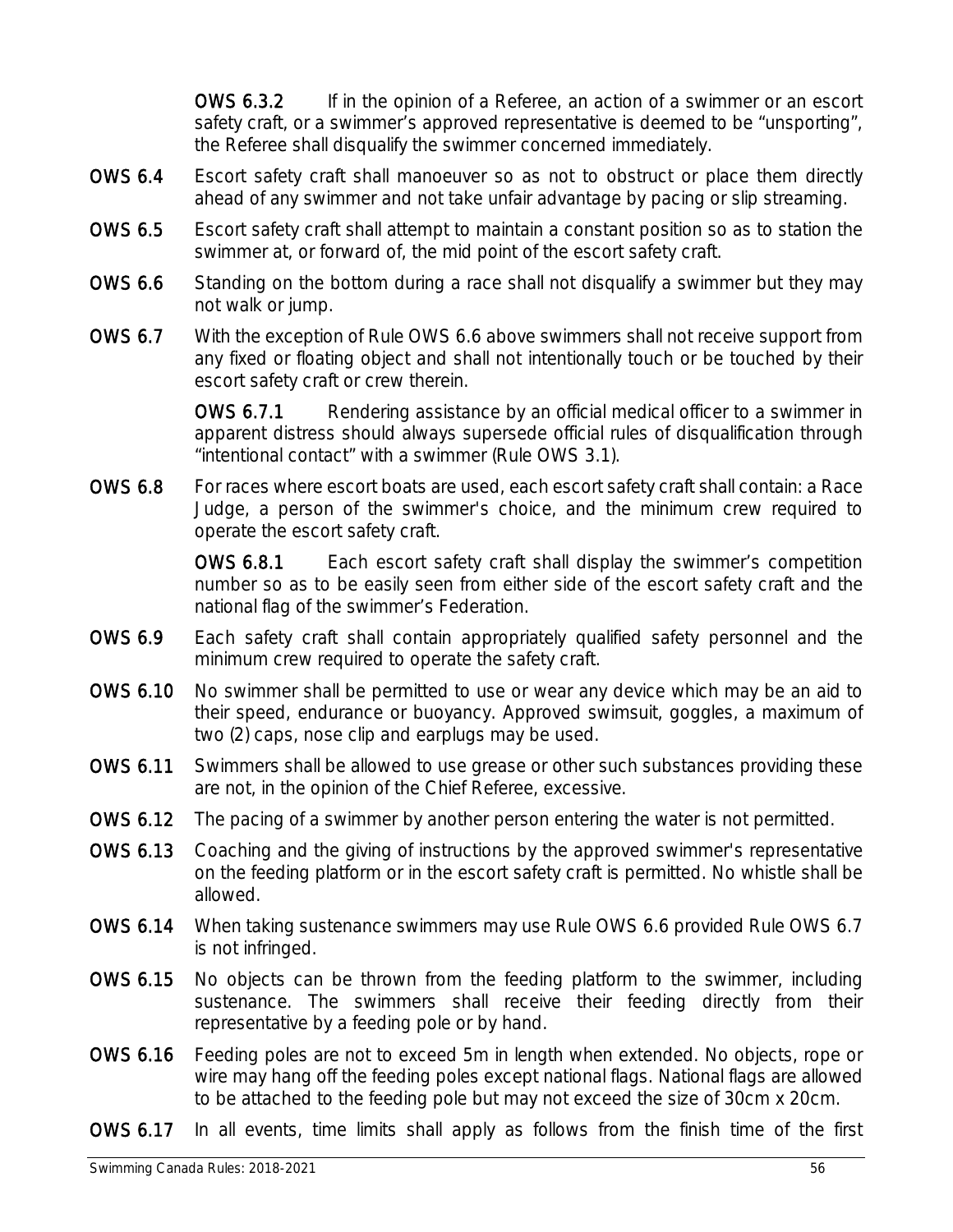swimmers: 15 minutes per 5km (or part thereof) up to a maximum time limit of 120 minutes.

OWS 6.17.1 Competitors who do not finish the course within the time limit shall be removed from the water except that the Chief Referee may allow a competitor outside the time limit to complete the course but not be eligible for any points or prizes.

COWS 6.17.1 At all Canadian National and Non-FINA International events a cut off time will be specified on the entry form or information sheet. This time limit will be based on the time at which the leading swimmer passed a particular point or finished the course.

COWS 6.17.2 After expiry of the designated time limit the Referee may order any or all swimmers not in compliance from the water.

COWS 6.17.3 The Chief Referee may delegate the responsibility for ordering swimmers "out of time" from the water to the Assistant Referee or to the Race Judges, in which case a specific time must be appointed after the first swimmer has set the qualifying time.

COWS 6.17.4 If the Chief Referee orders swimmers not in compliance with a cut off time from the water, designated escort safety craft shall collect the swimmers, starting at the rear of the course.

COWS 6.17.5 If, for any reason, a competition is abandoned after 50% of the allotted course has been completed by the leading swimmers, positions shall be awarded either by position, at the time of swimmers being taken from the water, or by their position at a manned turning point passed prior to the abandonment.

### OWS 6.18 EMERGENCY ABANDONMENT:

OWS 6.18.1 In cases of emergency abandonment of races of 10km or less, the race will be restarted from the beginning at the earliest possible moment.

OWS 6.18.2 In cases of emergency abandonment for any race longer than 10km, where the race has been underway for at least three (3) hours, the final ranking will be as reported by the Chief Referee. If 3 hours of the race has not been completed, it will be restarted from the beginning at the earliest moment possible.

### **OWS 7 THE FINISH OF THE RACE**

- OWS 7.1 The area leading to the finish apparatus should be clearly marked by rows of buoys which narrow as they get closer to the finish wall. Escort safety craft should be stationed at the approach to and entrance of the finish lane to ensure that only the escort safety craft authorized to do so enter or cross this entrance.
- OWS 7.2 The finish apparatus should, where possible, be a vertical wall at least 5 metres wide fixed if necessary to floatation devices, securely fastened in place so as not to be moved by wind, tide or the force of a swimmer striking the wall. The finish should be filmed and recorded by video system with slow motion and recall facilities including timing equipment. The finish should be filmed and recorded from each side and above by a video system with slow motion and recall facilities including timing